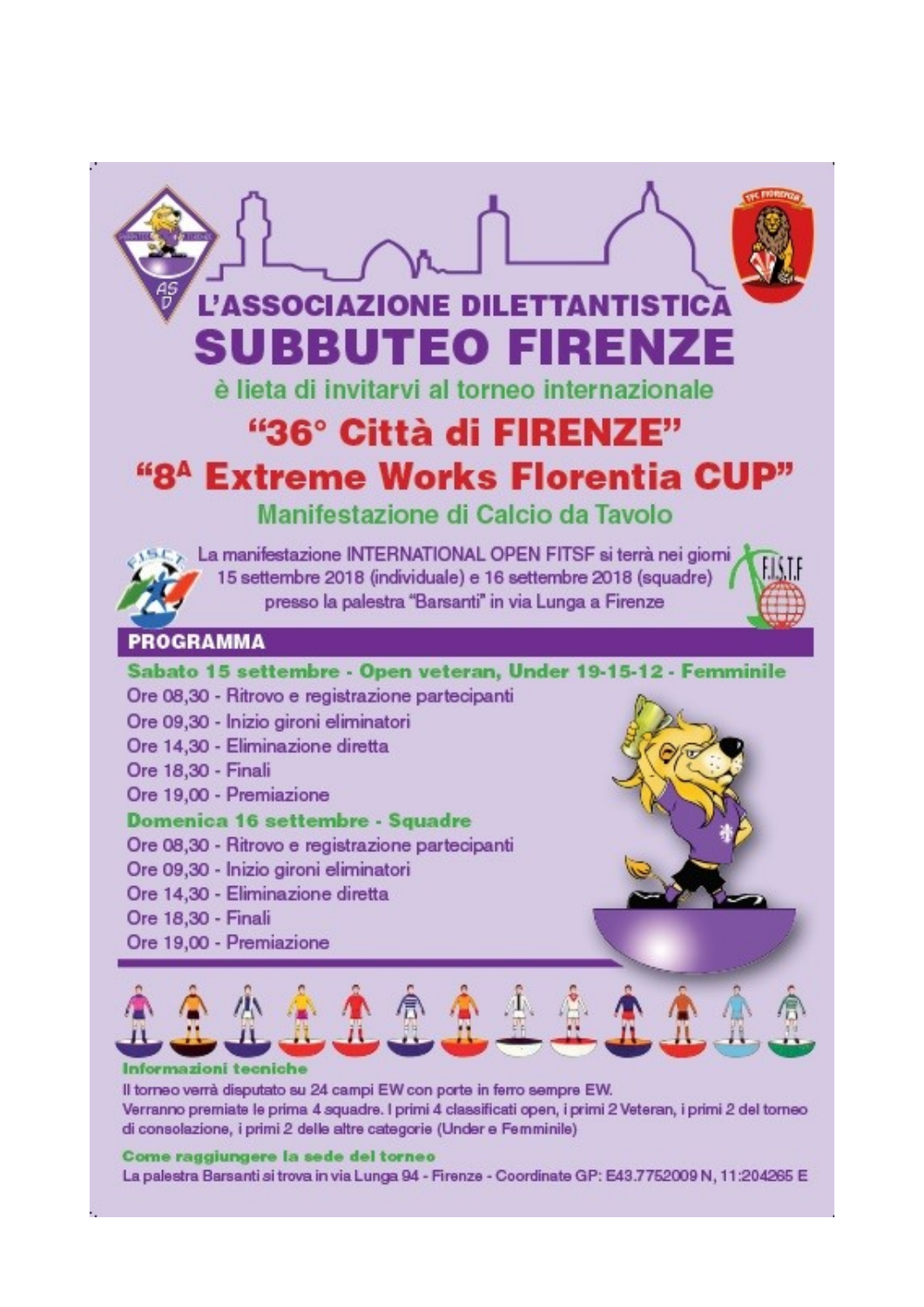### **Details of the tournament**

### **1. About the tournament** (mandatory)

*Vers. 2013/2014*

| Location:                      | Firenze                         |
|--------------------------------|---------------------------------|
| Country:                       | Italia                          |
| Date:                          | September 15-16, 2018           |
| Category:                      | <b>International Open</b>       |
| Type of hall:                  | Palestra istituto barsanti (FI) |
| Total number of players:       |                                 |
| Number of players in Open:     | Entry fee:<br>55<br>12€         |
| Number of players in U19:      | Entry fee:<br>0€<br>4           |
| Number of players in U15:      | Entry fee:<br>0€<br>6           |
| Number of players in Veterans: | Entry fee:<br>32<br>10€         |
| Number of players in Ladies:   | Entry fee:                      |
| Number of players in U12       | Entry fee:<br>0€<br>3           |
| Number of teams:               | Entry fee:<br>27<br>23€         |

### **2. About the competition**

| Did the organizer respect the FISTF format of competition as described in the Handbook? | YFS                        |
|-----------------------------------------------------------------------------------------|----------------------------|
| Date and time the draw for the individual tournament was made:                          | September 15, 2018, 7:30PM |
| Date and time the draw for the team tournament was made:                                | September 16, 2017, 7:30PM |
| Name of the competition manager:                                                        | Cattani Emanuele           |
| Number of persons involved in the organisation of the tournament:                       |                            |
| Did the competition manager use a computer to run the tournament?                       | Yes                        |

### **3. Playing conditions**

 $(VG = very good d; G = good; S = sufficient; B = bad)$ 

| Temperature in the hall:                           | s            |
|----------------------------------------------------|--------------|
| Luminosity in the hall:                            | ٧G           |
| Property in the hall:                              | ٧G           |
| Quality of goal:                                   | ٧G           |
| Nets:                                              | ٧G           |
| Boards:                                            | VG           |
| Fences:                                            | VG           |
| Type of pitches used:                              | Extremepitch |
| Pitches:                                           | ٧G           |
| <b>Balancing of the tables:</b>                    | ٧G           |
| Space around the tables (area for the spectators): | G            |
| Space between the tables:                          | G            |

### **4. Miscellaneous**

| Presence of medias?             | Yes / No         | Journalism major creating a documentary on table football                  |
|---------------------------------|------------------|----------------------------------------------------------------------------|
| Presence of personalities?      | Yes / No         |                                                                            |
| Promotion of the tournament?    | <b>IYes</b> / No | FISTF website: Online promotion (Facebook, Twitter etc): Venue posters etc |
| Stand for the sale of material? | Yes / No         |                                                                            |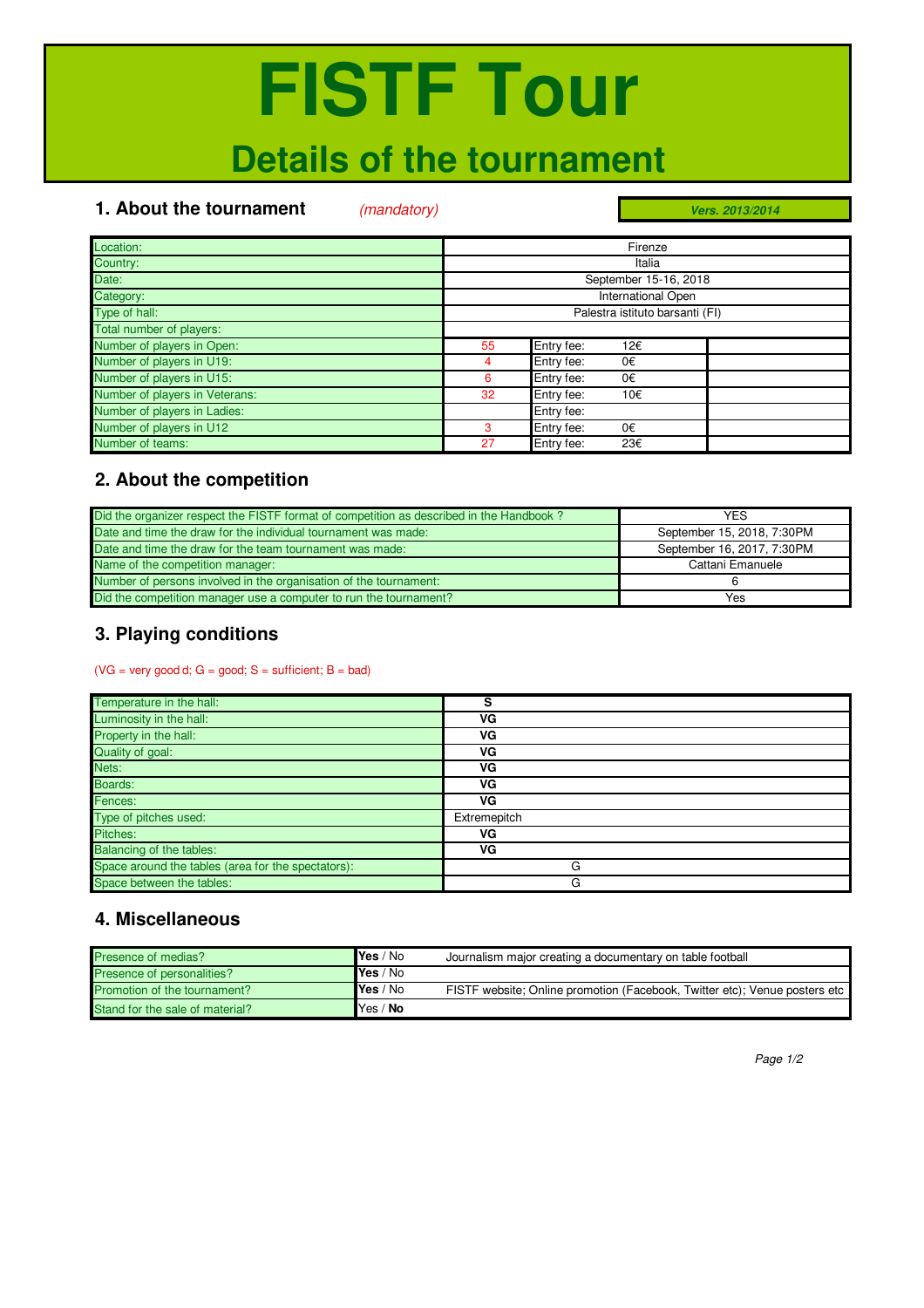### **5. Disciplinary problems**

Players who are not present at the scheduled beginning of the competition that they have committed themselves to attend and who fail to present a reasonable justification to the organizer of the competition within a reasonable period: Arca Alessandro (club: Fiamme Roma) \* …………..……….. (club: ………………..) Caviglia Micael (club: Lazio)\*\* …………..……….. (club: ………………..) Coco Fabrizio (club: Sydney)\*\*\* …………..……….. (club: ………………..) …………..……….. (club: ………………..) …………..……….. (club: ………………..) …………..……….. (club: ………………..) …………..……….. (club: ………………..) …………..……….. (club: ………………..) …………..……….. (club: ………………..) …………..……….. (club: ………………..) …………..……….. (club: ………………..) …………..……….. (club: ………………..) …………..……….. (club: ………………..) …………..……….. (club: ………………..) …………..……….. (club: ………………..) …………..……….. (club: ………………..) …………..……….. (club: ………………..)

\* notified by e-mail Friday 14/9 at 9:48 am

\*\* notified the morning of the tournament

\*\*\* notified by sms Thursday 13/9 at 5:50 pm

| Club teams who are not present at the scheduled beginning of the competition that they have committed themselves             |                                                                                                                  |  |  |  |  |  |
|------------------------------------------------------------------------------------------------------------------------------|------------------------------------------------------------------------------------------------------------------|--|--|--|--|--|
| to attend and who fail to present a reasonable justification to the organizer of the competition within a reasonable period: |                                                                                                                  |  |  |  |  |  |
|                                                                                                                              |                                                                                                                  |  |  |  |  |  |
|                                                                                                                              |                                                                                                                  |  |  |  |  |  |
|                                                                                                                              | $\left[\ldots,\ldots,\ldots,\ldots,\ldots,\ldots\right]$ (country: $\ldots,\ldots,\ldots,\ldots,\ldots\right)$ ) |  |  |  |  |  |
| $\left[\ldots,\ldots,\ldots,\ldots,\ldots,\ldots\right]$ (country: $\ldots,\ldots,\ldots,\ldots,\ldots\}$ )                  |                                                                                                                  |  |  |  |  |  |
|                                                                                                                              |                                                                                                                  |  |  |  |  |  |

| Players who left the tournament while they still had one game to referee:                          |                                                                                                                         |  |  |  |  |
|----------------------------------------------------------------------------------------------------|-------------------------------------------------------------------------------------------------------------------------|--|--|--|--|
|                                                                                                    |                                                                                                                         |  |  |  |  |
| $\left[\ldots,\ldots,\ldots,\ldots,\ldots,\ldots,(club:\ldots,\ldots,\ldots,\ldots,\ldots)\right]$ | (club: )                                                                                                                |  |  |  |  |
|                                                                                                    |                                                                                                                         |  |  |  |  |
|                                                                                                    |                                                                                                                         |  |  |  |  |
|                                                                                                    |                                                                                                                         |  |  |  |  |
|                                                                                                    |                                                                                                                         |  |  |  |  |
|                                                                                                    |                                                                                                                         |  |  |  |  |
|                                                                                                    |                                                                                                                         |  |  |  |  |
|                                                                                                    | (club: )                                                                                                                |  |  |  |  |
|                                                                                                    | $\left[\ldots,\ldots,\ldots,\ldots,\ldots,\ldots,(club:\ldots,\ldots,\ldots,\ldots,\ldots,\ldots,\ldots,\ldots)\right]$ |  |  |  |  |

| Club teams who left the tournament while they still had one game to referee: |                                                                                                             |  |  |  |  |
|------------------------------------------------------------------------------|-------------------------------------------------------------------------------------------------------------|--|--|--|--|
|                                                                              | $\left[\ldots,\ldots,\ldots,\ldots,\ldots,\ldots\right]$ (country: $\ldots,\ldots,\ldots,\ldots,\ldots\}$ ) |  |  |  |  |
| country.                                                                     | (country:<br>                                                                                               |  |  |  |  |

| Players who didn't wear sports clothing:                                                    |          |  |  |  |  |
|---------------------------------------------------------------------------------------------|----------|--|--|--|--|
|                                                                                             |          |  |  |  |  |
|                                                                                             |          |  |  |  |  |
|                                                                                             |          |  |  |  |  |
|                                                                                             |          |  |  |  |  |
|                                                                                             |          |  |  |  |  |
|                                                                                             |          |  |  |  |  |
|                                                                                             |          |  |  |  |  |
|                                                                                             |          |  |  |  |  |
|                                                                                             |          |  |  |  |  |
| $\left[\ldots,\ldots,\ldots,\ldots,\ldots,\ldots,\ldots,\ldots,\ldots,\ldots,\ldots\right]$ |          |  |  |  |  |
|                                                                                             |          |  |  |  |  |
|                                                                                             | (club: ) |  |  |  |  |

Signature of the competition manager Signature of the FISTF representative

Page 2/2

### **Documents to be added:**

- **programme of the tournament ;**
- **full results (including the individual results of all team matches) ;**
- **details of the participating players**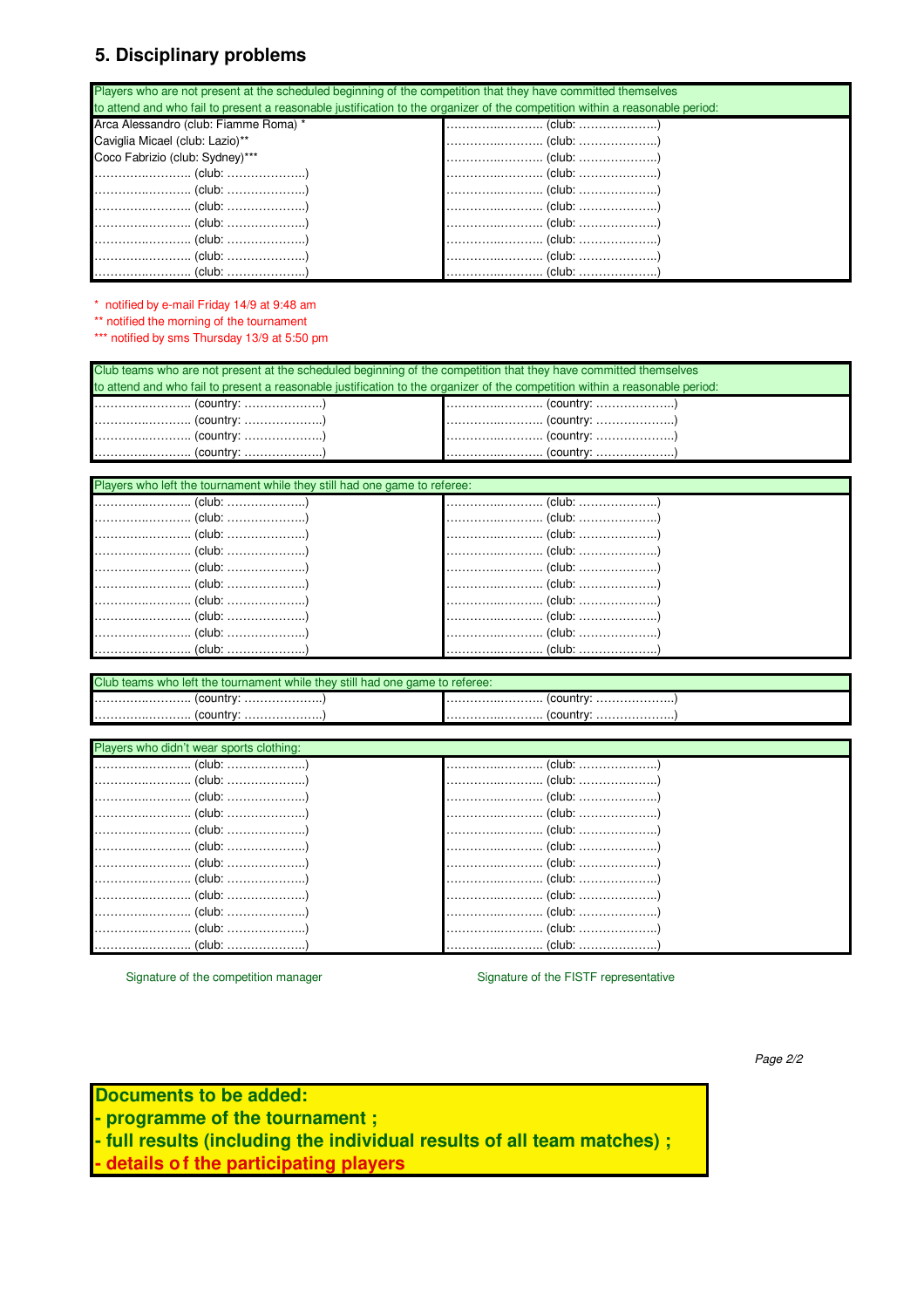### **Details form 1 : tournament entries Category: Open**

| $N^{\circ}$    | <b>First &amp; Last Name</b>                              | <b>Nation</b> |             | <b>FISTF</b>   |                |
|----------------|-----------------------------------------------------------|---------------|-------------|----------------|----------------|
|                |                                                           |               | <b>Club</b> |                | <b>Ranking</b> |
|                | (*): All columns are mandatory                            |               | <b>Code</b> | <b>Code</b>    |                |
|                | Please fill the list in alphabetical order                |               |             |                |                |
|                | Please fill all details in the same format as the example |               |             |                |                |
|                | <b>Example</b><br><b>John Williams</b>                    | <b>ENG</b>    | cam         | <b>ENG0999</b> | 160            |
| $\mathbf{1}$   | <b>Bari Saverio</b>                                       | <b>ITA</b>    | reg         | <b>ITA0066</b> | $\overline{4}$ |
| $\overline{c}$ | Filippella Christian                                      | <b>USA</b>    | nap         | <b>USA0392</b> | 74             |
| 3              | Gasparini Ferdinando                                      | <b>ITA</b>    | sal         | ITA2163        | 79             |
| 4              | Coco Fabrizio                                             | <b>ITA</b>    | syd         | AUS0055        | 91             |
| 5              | Buono Stefano                                             | <b>ITA</b>    | bag         | <b>ITA0139</b> | 163            |
| 6              | Vagnoni Augusto                                           | <b>ITA</b>    | asc         | <b>ITA0876</b> | 207            |
| $\overline{7}$ | Fontana Antonino                                          | <b>ITA</b>    | bag         | <b>ITA1670</b> | 211            |
| 8              | Cerullo Michele                                           | <b>ITA</b>    | gor         | <b>ITA2551</b> | 223            |
| 9              | Russo Ivano                                               | <b>ITA</b>    | vib         | <b>ITA0748</b> | 270            |
| 10             | Capellacci Luca                                           | <b>ITA</b>    | asc         | <b>ITA0158</b> | 286            |
| 11             | Giannarelli Enrico                                        | <b>ITA</b>    | tre         | <b>ITA0402</b> | 331            |
| 12             | Manganello Andrea                                         | <b>ITA</b>    | pis         | <b>ITA0510</b> | 364            |
| 13             | Ciabattoni Luca                                           | <b>ITA</b>    | asc         | <b>ITA0204</b> | 367            |
| 14             | Gauci Mark                                                | <b>MAL</b>    | per         | <b>MLT0022</b> | 418            |
| 15             | Bonciani Marco                                            | <b>ITA</b>    | fir         | <b>ITA0121</b> | 463            |
| 16             | Cerullo Guido                                             | <b>ITA</b>    | gor         | <b>ITA1680</b> | 481            |
| 17             | Pasquini Mirco                                            | <b>ITA</b>    | fir         | <b>ITA1344</b> | 501            |
| 18             | Ottone Alessandro                                         | <b>ITA</b>    | vib         | <b>ITA0633</b> | 527            |
| 19             | Lena Gianmaria                                            | <b>ITA</b>    | vib         | <b>ITA0473</b> | 555            |
| 20             | Prestia Vincenzo                                          | <b>ITA</b>    | vib         | <b>ITA0950</b> | 583            |
| 21             | Gargiulo Alfonso                                          | <b>ITA</b>    | fer         | <b>ITA0388</b> | 586            |
| 22             | Torano Francesco                                          | <b>ITA</b>    | bre         | <b>ITA0860</b> | 672            |
| 23             | Becucci Tiberio                                           | <b>ITA</b>    | fir         | <b>ITA0079</b> |                |
| 24             | Tacchia Alessio                                           | <b>ITA</b>    |             | <b>ITA2288</b> | 684<br>687     |
| 25             | Macino Marco                                              |               | csm         | <b>ITA1307</b> |                |
|                | Bernardi Daniele                                          | <b>ITA</b>    | gor         |                | 708            |
| 26             |                                                           | <b>ITA</b>    | csm         | <b>ITA0974</b> | 711            |
| 27             | Caurla Ismaele                                            | <b>ITA</b>    | tre         | <b>ITA1569</b> | 731            |
| 28             | Gori Francesco                                            | <b>ITA</b>    | fir         | <b>ITA1701</b> | 732            |
| 29             | Baroni Luigi                                              | <b>ITA</b>    | vib         | <b>ITA0949</b> | 814            |
| 30             | Ragusa Giuseppe                                           | <b>ITA</b>    | tre         | <b>ITA1990</b> | 826            |
| 31             | Gabbani Alessandro                                        | ITA           | atp         | <b>ITA1951</b> | 892            |
| 32             | Lo Presti Francesco                                       | ITA           | bag         | <b>ITA0487</b> | 959            |
| 33             | Silvestri Giancarlo                                       | ITA           | asc         | <b>ITA0807</b> | 966            |
| 34             | Lucchesi Nico                                             | ITA           | som         | <b>ITA2181</b> | 970            |
| 35             | <b>Brillantino Matteo</b>                                 | ITA           | str         | <b>ITA0995</b> | 999            |
| 36             | Di Cè Daniele                                             | <b>ITA</b>    | moe         | <b>ITA1947</b> | 1017           |
| 37             | Barducci Stefano                                          | <b>ITA</b>    | fir         | <b>ITA1702</b> | 9999           |
| 38             | Anderlini Andrea                                          | ITA           | bol         | <b>ITA0021</b> | 9999           |
| 39             | Ariano Luca                                               | ITA           | fgg         | <b>ITA2232</b> | 9999           |
| 40             | Barontini Stefano                                         | ITA           | atp         | <b>ITA1837</b> | 9999           |
| 41             | <b>Buttitta Eleonora</b>                                  | ITA           | bag         | <b>ITA0142</b> | 9999           |
| 42             | Casati Gabriele                                           | ITA           | fir         | <b>ITA2129</b> | 9999           |
| 43             | Caviglia Micael                                           | <b>ITA</b>    | laz         | <b>ITA0195</b> | 9999           |
| 44             | De Francesco Antonio                                      | ITA           | per         | <b>ITA0277</b> | 9999           |
| 45             | De Paolis Massimo                                         | <b>ITA</b>    | fiu         | <b>ITA1863</b> | 9999           |
| 46             | Ferro Giuseppe                                            | <b>ITA</b>    | fiu         | <b>ITA1465</b> | 9999           |
| 47             | Fiacchi Nico                                              | ITA           | pon         | <b>ITA0000</b> | 9999           |
| 48             | Gentileschi Aldo                                          | ITA           | pon         | <b>ITA1614</b> | 9999           |
| 49             | Lippi Simone                                              | <b>ITA</b>    | fir         | <b>ITA2657</b> | 9999           |
| 50             | Neri Alessandro                                           | ITA           | fir         | <b>ITA0607</b> | 9999           |
| 51             | Porro Michelangelo                                        | ITA           | moe         | <b>ITA0692</b> | 9999           |
| 52             | Riccioni Giammarco                                        | ITA           | fir         | <b>ITA1212</b> | 9999           |
| 53             | Romano Luigi                                              | ITA           | tre         | <b>ITA1567</b> | 9999           |
| 54             | Schiavone Massimiliano                                    | ITA           | asc         | <b>ITA0779</b> | 9999           |
| 55             | Torboli Ruggero                                           | ITA           | tre         | <b>ITA0862</b> | 9999           |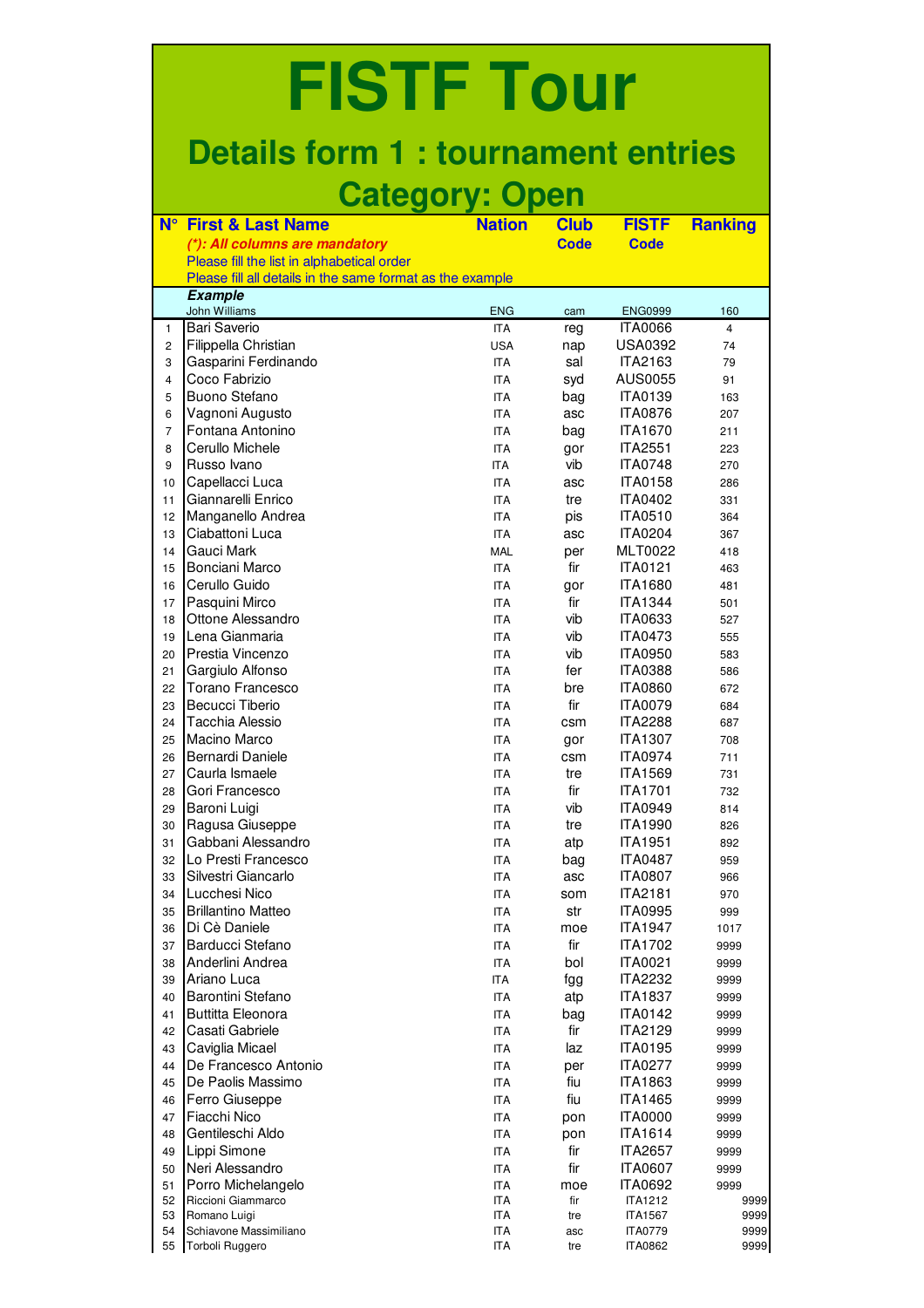## **Details form 1 : tournament entries Category: Veteran**

| $N^{\circ}$    | <b>First &amp; Last Name</b>                              | <b>Nation</b> | <b>Club</b> | <b>FISTF</b>    | <b>Ranking</b> |
|----------------|-----------------------------------------------------------|---------------|-------------|-----------------|----------------|
|                | (*): All columns are mandatory                            |               | <b>Code</b> | <b>Code</b>     |                |
|                | Please fill the list in alphabetical order                |               |             |                 |                |
|                | Please fill all details in the same format as the example |               |             |                 |                |
|                | <b>Example</b>                                            |               |             |                 |                |
|                | John Williams                                             | <b>ENG</b>    | cam         | <b>ENG0999</b>  | 160            |
| 1              | <b>Busch David</b>                                        | <b>AUT</b>    | war         | AUT0069         | 13             |
| $\overline{c}$ | Alessi Carlo                                              | <b>ITA</b>    | msa         | <b>ITA0009</b>  | 19             |
| 3              | Lazzaretti Patrizio                                       | <b>ITA</b>    | laz         | <b>ITA1487</b>  | 21             |
| $\overline{4}$ | Croatti Massimiliano                                      | <b>ITA</b>    | war         | <b>ITA0252</b>  | 44             |
| 5              | <b>Torano Pasquale</b>                                    | <b>ITA</b>    | bre         | <b>ITA0860</b>  | 53             |
| 6              | Mattiangeli Francesco                                     | <b>ITA</b>    | pis         | <b>ITA0552</b>  | 59             |
| $\overline{7}$ | Flamini Stefano                                           | <b>ITA</b>    | asc         | <b>ITA359</b>   | 65             |
| 8              | <b>Bellotto Edoardo</b>                                   | <b>ITA</b>    | csm         | <b>ITA0086</b>  | 66             |
| 9              | <b>Trivelli Simone</b>                                    | <b>ITA</b>    | laz         | <b>ITA1921</b>  | 74             |
| 10             | <b>Bisio Luca</b>                                         | <b>ITA</b>    | mil         | <b>ITA0108</b>  | 79             |
| 11             | Marinucci Riccardo                                        | <b>ITA</b>    | bol         | <b>ITA0530</b>  | 142            |
| 12             | De Francesco Stefano                                      | <b>ITA</b>    | per         | <b>ITA0278</b>  | 150            |
| 13             | Renaldini Roberto                                         | <b>ITA</b>    | csm         | <b>ITA1285</b>  | 152            |
| 14             | Ielapi Pietro                                             | <b>ITA</b>    | vib         | <b>ITA0436</b>  | 186            |
| 15             | Pinausi Marco                                             | <b>ITA</b>    | gor         | <b>ITA0675</b>  | 198            |
| 16             | Ifrigerio Rosario                                         | <b>ITA</b>    | laz         | <b>ITA1163</b>  | 204            |
| 17             | Arca Alessandro                                           | <b>ITA</b>    | fmr         | <b>ITA0030</b>  | 206            |
| 18             | <b>Giudice Michele</b>                                    | <b>ITA</b>    | liv         | <b>ITA1126</b>  | 225            |
| 19             | Bacchin Stefano                                           | <b>ITA</b>    | msa         | <b>ITA0045</b>  | 234            |
| 20             | Lo Cascio (71) Emanuele                                   | <b>ITA</b>    | fiu         | <b>ITA1839</b>  | 235            |
| 21             | Tonietti Giovanni                                         | <b>ITA</b>    | vib         | <b>ITA0949</b>  | 238            |
| 22             | Riccobene Francesco                                       | <b>ITA</b>    | vib         | <b>ITA 2123</b> | 284            |
| 23             | Van Impe Maxime                                           | <b>BEL</b>    | cha         | <b>BEL0000</b>  | 307            |
| 24             | Casanova Alessandro                                       | <b>ITA</b>    | tre         | <b>ITA0178</b>  | 312            |
| 25             | Balestrieri Massimo                                       | <b>ITA</b>    | ves         | <b>ITA1551</b>  | 315            |
| 26             | Cattani Emanuele                                          | <b>ITA</b>    | fir         | <b>ITA0192</b>  | 9999           |
| 27             | <b>Brillantino Maurizio</b>                               | <b>ITA</b>    | str         | <b>ITA0136</b>  | 9999           |
| 28             | <b>Cherici Matteo</b>                                     | <b>ITA</b>    | fir         | <b>ITA1211</b>  | 9999           |
| 29             | Faraoni Simone                                            | <b>ITA</b>    | fir         | <b>ITA0332</b>  | 9999           |
| 30             | Ferri Riccardo                                            | <b>ITA</b>    | fir         | <b>ITA1833</b>  | 9999           |
| 31             | Mentasti Giorgio                                          | <b>ITA</b>    | tre         | <b>ITA1759</b>  | 9999           |
| 32             | Porro Riccardo                                            | <b>ITA</b>    | moe         | <b>ITA0693</b>  | 9999           |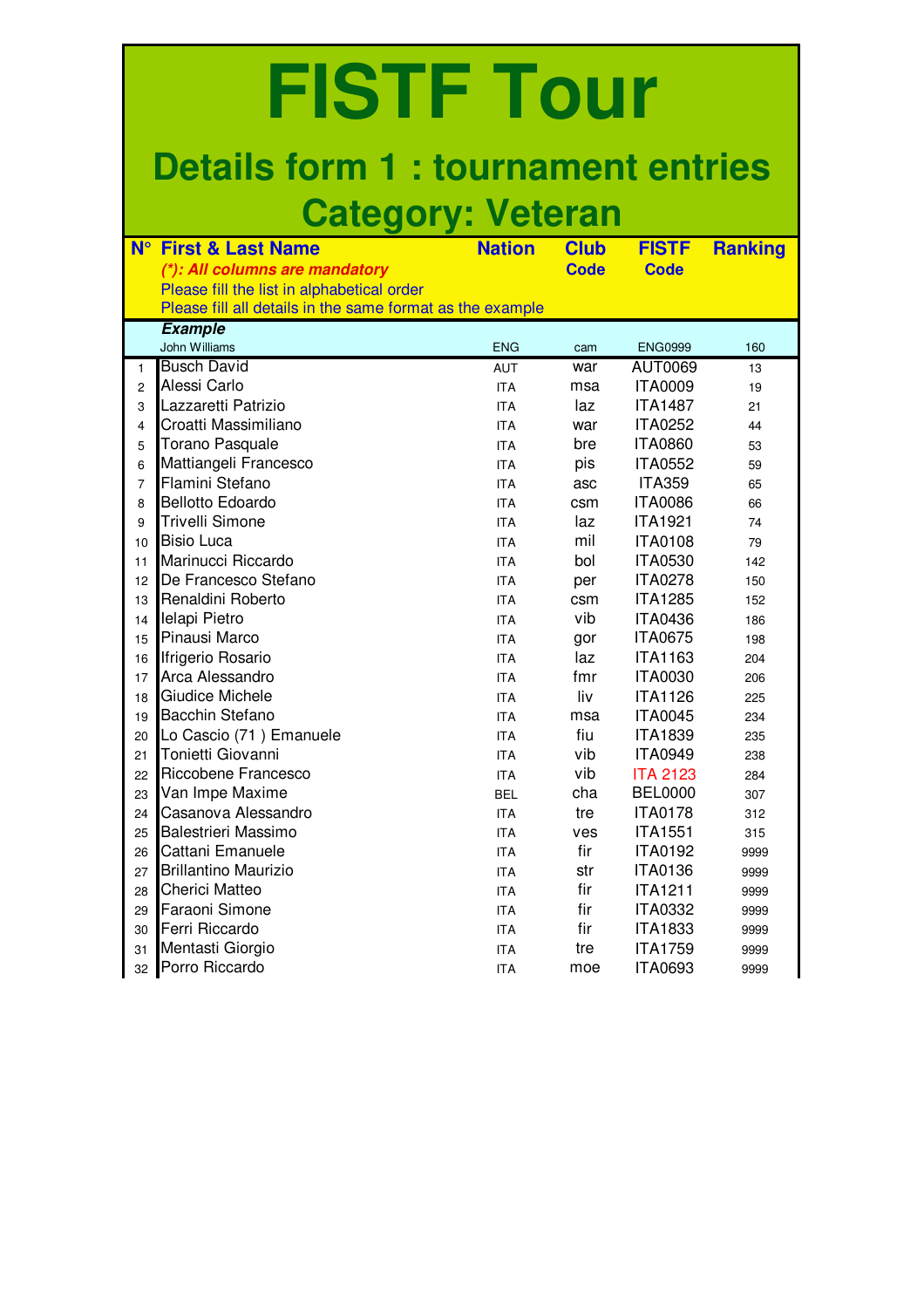### **Details form 1 : tournament entries Category: U19**

| $N^{\circ}$ | <b>First &amp; Last Name</b><br>(*): All columns are mandatory<br>Please fill the list in alphabetical order | <b>Nation</b> | <b>Club</b><br><b>Code</b> | <b>FISTF</b><br><b>Code</b> | <b>Ranking</b> |
|-------------|--------------------------------------------------------------------------------------------------------------|---------------|----------------------------|-----------------------------|----------------|
|             | Please fill all details in the same format as the example                                                    |               |                            |                             |                |
|             | <b>Example</b>                                                                                               |               |                            |                             |                |
|             | John Williams                                                                                                | <b>ENG</b>    | cam                        | <b>ENG0999</b>              | 160            |
|             | <b>Borgo Francesco</b>                                                                                       | <b>ITA</b>    | pie                        | <b>ITA1748</b>              | 41             |
| 2           | Fontana Antonino                                                                                             | <b>ITA</b>    | bag                        | <b>ITA1670</b>              | 174            |
| 3           | <b>Brillantino Matteo</b>                                                                                    | <b>ITA</b>    | stra                       | <b>ITA0995</b>              | 9999           |
| 4           | <b>Gatti Pietro</b>                                                                                          | <b>ITA</b>    | pie                        | <b>ITA2150</b>              | 9999           |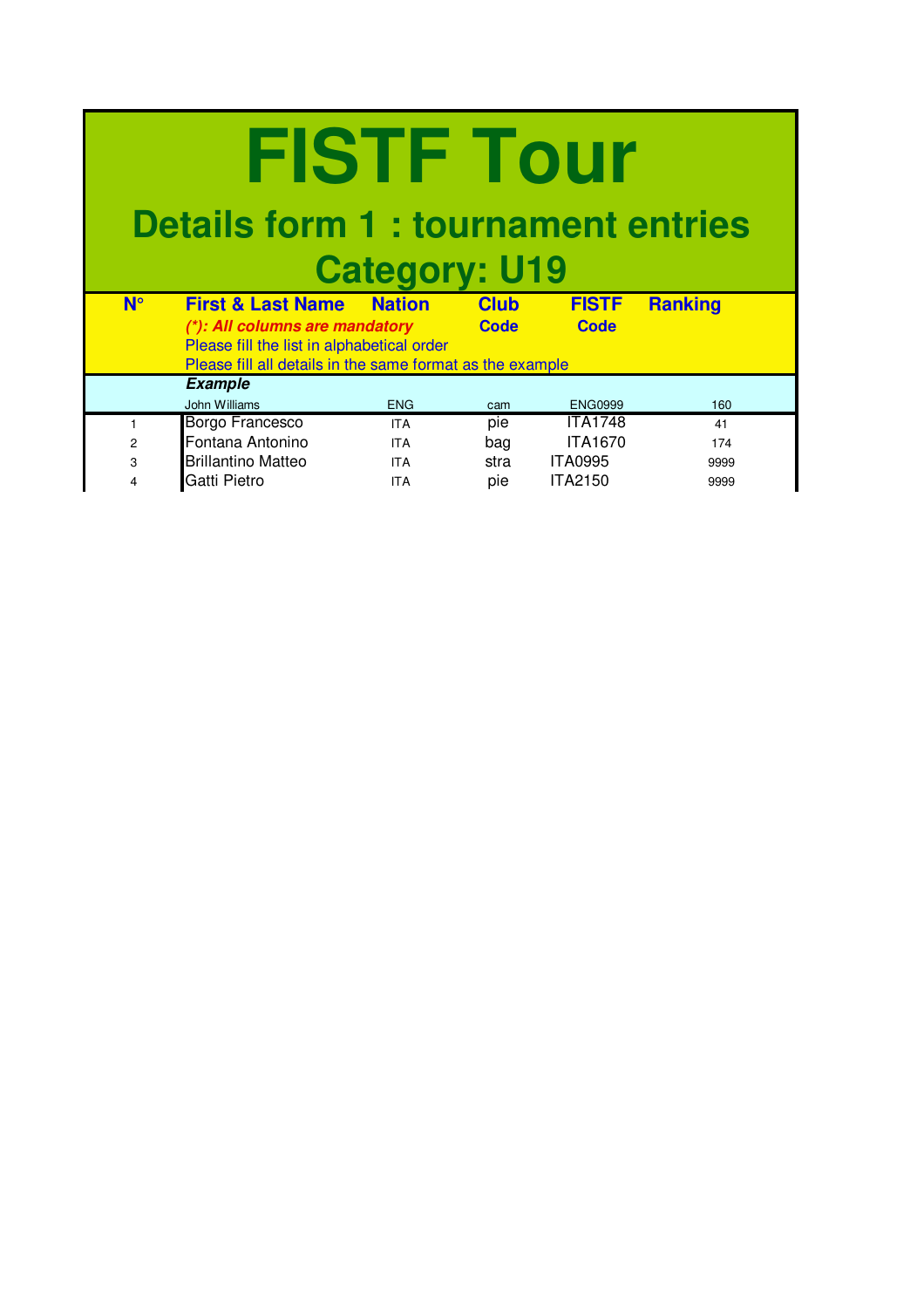|                                                    | FISTE TOUR<br><b>Details form 1: tournament entries</b>                                                                                   |                                                                                  |                                        |                                                                                                          |                                          |  |  |
|----------------------------------------------------|-------------------------------------------------------------------------------------------------------------------------------------------|----------------------------------------------------------------------------------|----------------------------------------|----------------------------------------------------------------------------------------------------------|------------------------------------------|--|--|
| $N^{\circ}$                                        | <b>Category: U15</b><br><b>First &amp; Last Name</b>                                                                                      | <b>Nation</b>                                                                    | <b>Club</b>                            | <b>FISTF</b>                                                                                             | <b>Ranking</b>                           |  |  |
|                                                    | (*): All columns are mandatory<br>Please fill the list in alphabetical order<br>Please fill all details in the same format as the example |                                                                                  | <b>Code</b>                            | <b>Code</b>                                                                                              |                                          |  |  |
|                                                    | <b>Example</b><br>John Williams                                                                                                           | <b>FNG</b>                                                                       | cam                                    | <b>ENG0999</b>                                                                                           | 160                                      |  |  |
| $\mathbf{1}$<br>$\overline{2}$<br>3<br>4<br>5<br>6 | Borgo Francesco<br>Gatti Pietro<br>Bonciani Samuele<br>Casati Federico<br>Casati Filippo<br>Trevisani Mattia                              | <b>ITA</b><br><b>ITA</b><br><b>ITA</b><br><b>ITA</b><br><b>ITA</b><br><b>ITA</b> | pie<br>pie<br>fir<br>fir<br>fir<br>fer | <b>ITA1748</b><br><b>ITA2150</b><br><b>ITA2649</b><br><b>ITA2129</b><br><b>ITA2130</b><br><b>ITA0000</b> | 10<br>71<br>9999<br>9999<br>9999<br>9999 |  |  |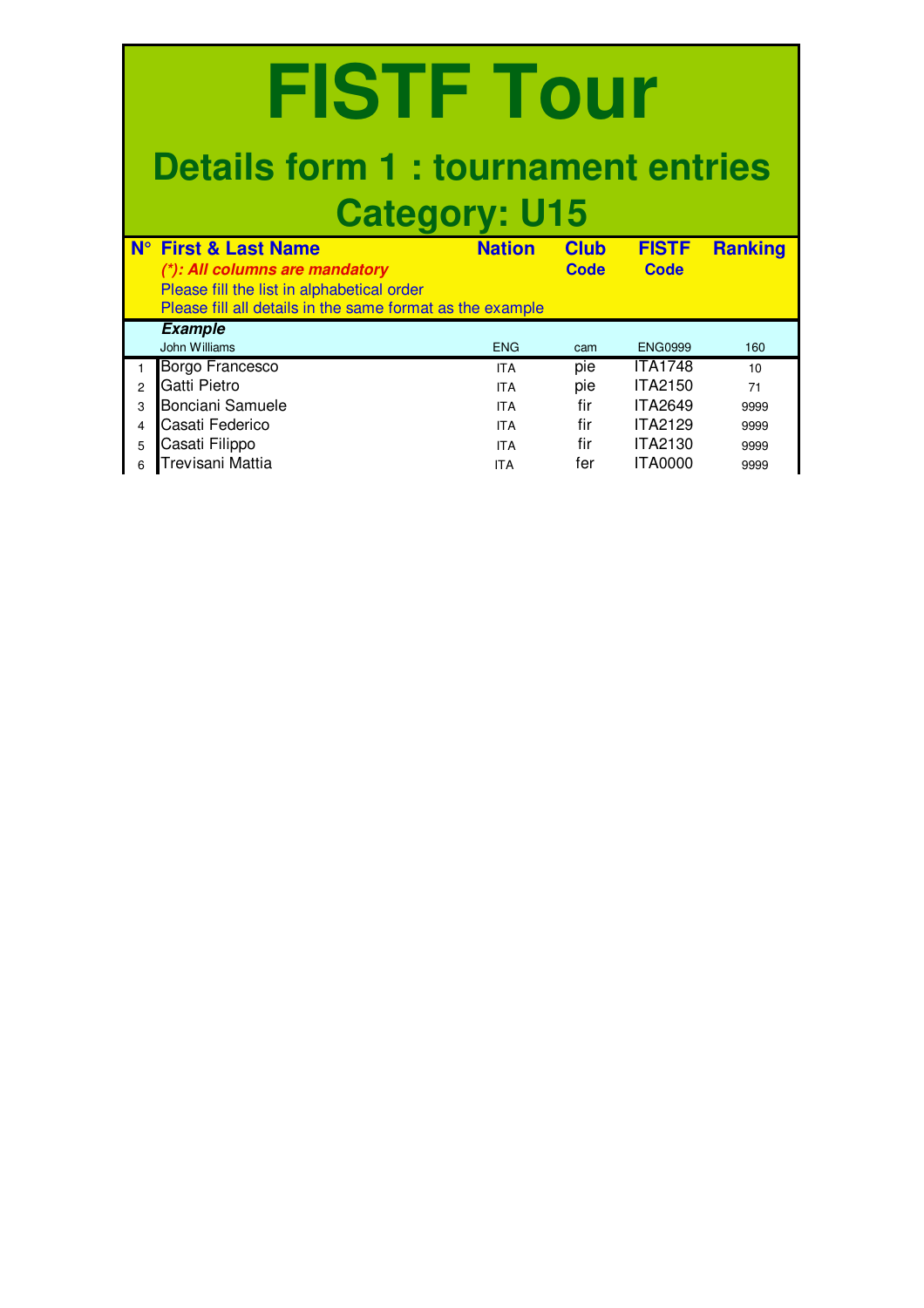|               | <b>FISTE Tour</b><br><b>Details form 1: tournament entries</b><br><b>Category: U12</b>                                                                                       |                                        |                     |                                                    |                |  |  |  |  |  |  |  |  |
|---------------|------------------------------------------------------------------------------------------------------------------------------------------------------------------------------|----------------------------------------|---------------------|----------------------------------------------------|----------------|--|--|--|--|--|--|--|--|
|               | <b>N° First &amp; Last Name</b><br>(*): All columns are mandatory<br>Please fill the list in alphabetical order<br>Please fill all details in the same format as the example | <b>Nation</b>                          | <b>Club</b><br>Code | <b>FISTF</b><br>Code                               | <b>Ranking</b> |  |  |  |  |  |  |  |  |
|               | <b>Example</b><br>John Williams                                                                                                                                              | <b>ENG</b>                             | cam                 | <b>ENG0999</b>                                     | 160            |  |  |  |  |  |  |  |  |
| $\mathcal{P}$ | Bonciani Samuele<br>Casati Federico<br>Trevisani Mattia                                                                                                                      | <b>ITA</b><br><b>ITA</b><br><b>ITA</b> | fir<br>fir<br>fer   | <b>ITA2649</b><br><b>ITA2129</b><br><b>ITA0000</b> |                |  |  |  |  |  |  |  |  |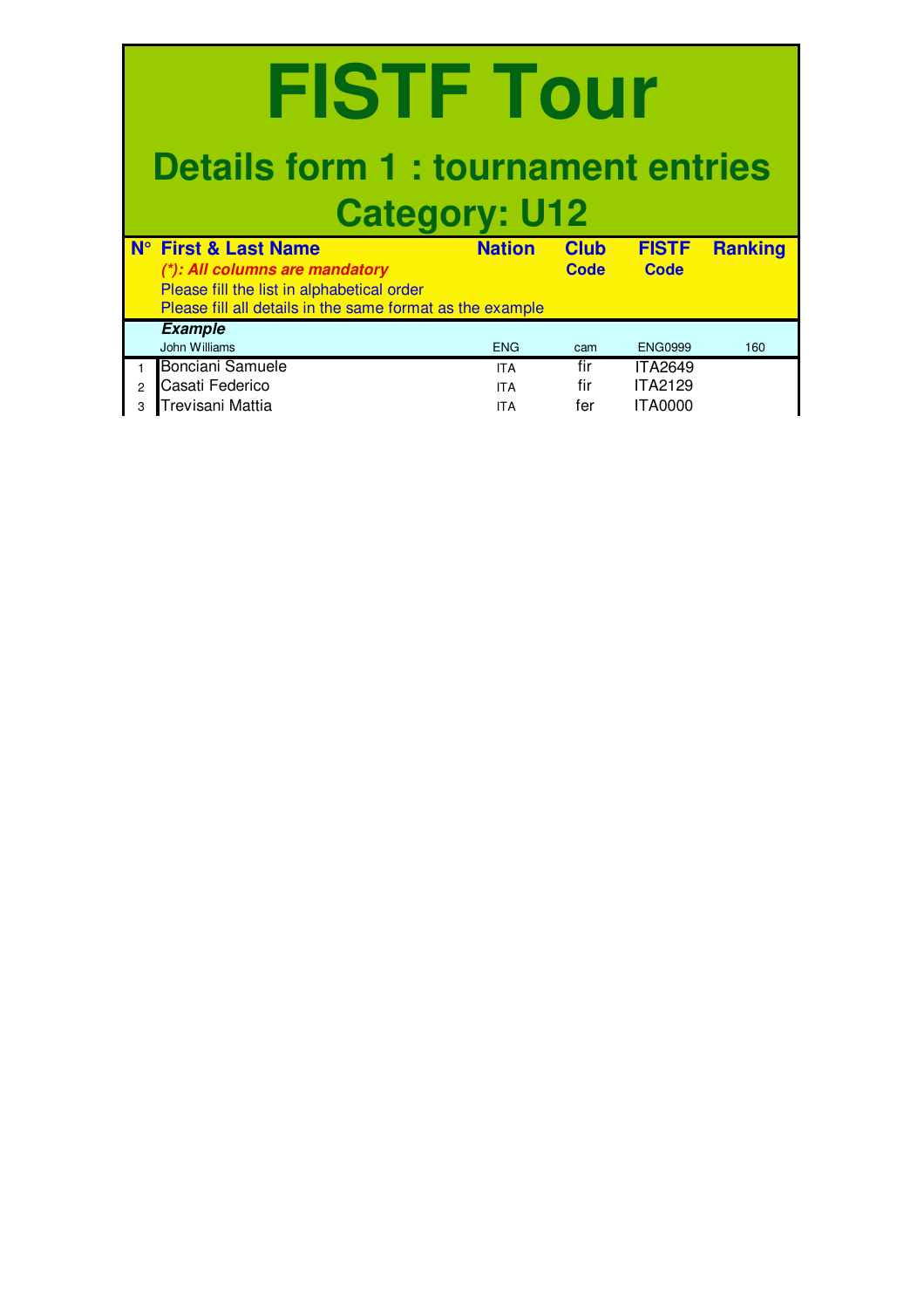### **Details form 1 : tournament entries Category: TEAMS**

| $N^{\circ}$ | <b>First &amp; Last Name</b>                              | <b>Nation</b> | <b>Club</b> | <b>FISTF</b>   | <b>Ranking</b> |
|-------------|-----------------------------------------------------------|---------------|-------------|----------------|----------------|
|             | (*): All columns are mandatory                            |               | <b>Code</b> | <b>Code</b>    |                |
|             | Please fill the list in alphabetical order                |               |             |                |                |
|             | Please fill all details in the same format as the example |               |             |                |                |
|             | <b>Example</b>                                            |               |             |                |                |
|             | John Williams                                             | <b>ENG</b>    | cam         | <b>ENG0999</b> | 160            |
| 1           | <b>Fiamme Azzurre</b>                                     | <b>ITA</b>    | fia         | ITAC027        | 1              |
| 2           | Ascoli                                                    | <b>ITA</b>    | asc         | ITAC052        | 28             |
| 3           | Stella Artois Milano                                      | <b>ITA</b>    | mil         | ITAC033        | 34             |
| 4           | Salernitana                                               | <b>ITA</b>    | sal         | ITAC051        | 49             |
| 5           | <b>Warriors Torino</b>                                    | <b>ITA</b>    | war         | ITAC059        | 82             |
| 6           | <b>ACS Perugia</b>                                        | <b>ITA</b>    | per         | ITAC022        | 86             |
| 7           | Lazio                                                     | <b>ITA</b>    | laz         | ITAC030        | 89             |
| 8           | Serenissima Mestre                                        | <b>ITA</b>    | csm         | ITAC053        | 116            |
| 9           | Pierce 14                                                 | <b>ITA</b>    | pie         | ITAC012        | 129            |
| 10          | Bagheria                                                  | <b>ITA</b>    | bag         | ITAC025        | 130            |
| 11          | Firenze                                                   | <b>ITA</b>    | fir         | ITAC020        | 138            |
| 12          | Torino 2009                                               | <b>ITA</b>    | trn         | ITAC037        | 140            |
| 13          | Livorno TS                                                | <b>ITA</b>    | liv         | ITAC077        | 150            |
| 14          | Vibo                                                      | <b>ITA</b>    | vib         | ITAC036        | 152            |
| 15          | <b>DLF Gorizia</b>                                        | <b>ITA</b>    | gor         | ITAC029        | 159            |
| 16          | Fiamme Roma                                               | <b>ITA</b>    | fmr         | ITAC072        | 168            |
| 17          | Trento                                                    | <b>ITA</b>    | tre         | ITAC074        | 200            |
| 18          | Pierce 142                                                | <b>ITA</b>    | pie         | ITAC012        | 216            |
| 19          | Lazio B                                                   | <b>ITA</b>    | laz         | ITAC030        | 223            |
| 20          | Papata Group Ponticino                                    | <b>ITA</b>    | pon         | ITAC028        | 235            |
| 21          | <b>Atletico Pisa</b>                                      | <b>ITA</b>    | atp         | ITAC110        | 999            |
| 22          | Deportivo Maremma                                         | <b>ITA</b>    | dmm         | ITAC107        | 999            |
| 23          | Firenze <sub>2</sub>                                      | <b>ITA</b>    | fir         | ITAC020        | 999            |
| 24          | Firenze 3                                                 | <b>ITA</b>    | fir         | ITAC020        | 999            |
| 25          | Papata Group Ponticino 2                                  | <b>ITA</b>    | pon         | ITAC028        | 999            |
| 26          | Seagulls Viareggio                                        | <b>ITA</b>    | svi         | ITAC090        | 999            |
| 27          | Versilia 2002                                             | <b>ITA</b>    | ves         | ITAC050        | 999            |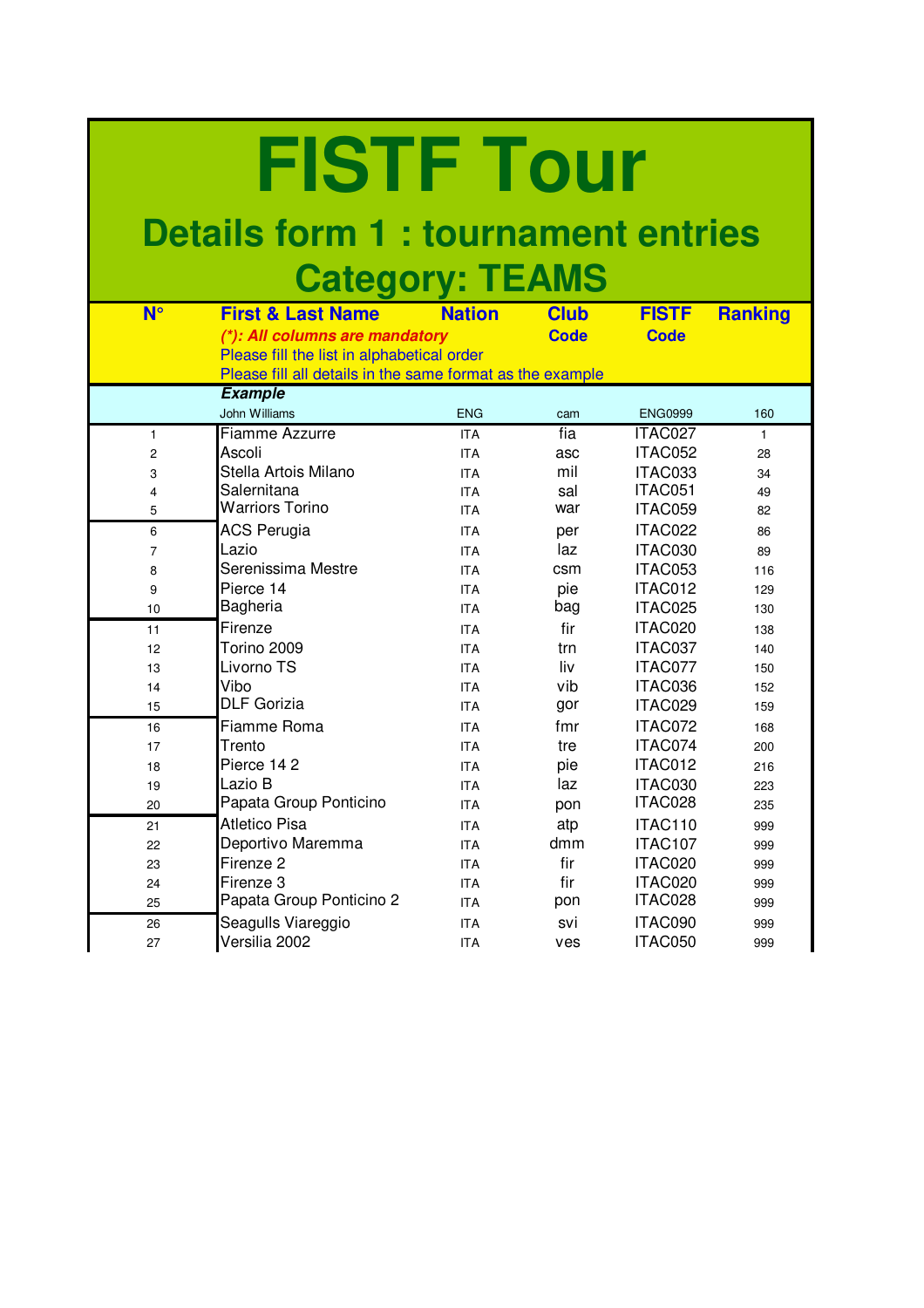

**Cerullo Michele Gargiulo Alfonso 1 3 0 0 1 Lo Presti Francesco Riccioni Giammarco 7 2 1 0 0**

### Federazione Italiana Sport Calcio da Tavolo *TORNEO DI FIRENZE*



#### *cat. OPEN - International Opens Firenze, 15 settembre 2018*

|                             |                         |                                                    | <b>GIRONE 1</b>             |                |                |                |              |                |                |                 |                |                             |
|-----------------------------|-------------------------|----------------------------------------------------|-----------------------------|----------------|----------------|----------------|--------------|----------------|----------------|-----------------|----------------|-----------------------------|
| Incontro / Match            |                         | Ris./Score                                         | Squadra / Team              | Pts            | G              | V              | Ν            | P              | PV             | PP              | DP             | Classifica                  |
| <b>Bari Saverio</b>         | Baroni Luigi            |                                                    | <b>Bari Saverio</b>         |                |                |                |              |                |                |                 |                | <b>Bari Saverio</b>         |
|                             |                         | 5<br>$\mathbf{1}$                                  |                             | 6              | $\overline{2}$ | $\overline{2}$ | $\mathbf 0$  | 0              | 9              | $\overline{2}$  | $\overline{7}$ |                             |
| Baroni Luigi                | <b>Bonciani Marco</b>   | 3<br>0                                             | Baroni Luigi                | 0              | $\overline{2}$ | 0              | 0            | 2              | $\mathbf{1}$   | 8               | $-7$           | <b>Bonciani Marco</b>       |
| <b>Bari Saverio</b>         | <b>Bonciani Marco</b>   | 1<br>4                                             | <b>Bonciani Marco</b>       | 3              | $\overline{2}$ | 1              | $\mathbf 0$  | $\mathbf{1}$   | $\overline{4}$ | $\overline{4}$  | $\theta$       | <b>Baroni Luigi</b>         |
|                             |                         |                                                    |                             |                |                |                |              |                |                |                 |                |                             |
|                             |                         |                                                    |                             |                |                |                |              |                |                |                 |                |                             |
|                             |                         |                                                    | <b>GIRONE 2</b>             |                |                |                |              |                |                |                 |                |                             |
| Incontro / Match            |                         | Ris./Score                                         | Squadra / Team              | Pts            | G              | V              | N            | P              | PV             | PP              | DP             | Classifica                  |
| <b>Filippella Christian</b> | Schiavone Massimiliano  | 4<br>3                                             | <b>Filippella Christian</b> | $\overline{7}$ | 3              | 2              | -1           | 0              | 8              | $\sqrt{5}$      | 3              | <b>Filippella Christian</b> |
| Casati Gabriele             | Ottone Alessandro       | 0<br>1                                             | <b>Casati Gabriele</b>      |                | 3              | $\Omega$       |              | $\overline{2}$ | $\mathbf{1}$   | 6               | $-5$           | Schiavone Massimiliano      |
| Filippella Christian        | Casati Gabriele         | 1<br>$\mathbf{1}$                                  | Schiavone Massimiliano      | 6              | 3              | 2              | 0            | 1              | 12             | 6               | 6              | <b>Ottone Alessandro</b>    |
|                             |                         |                                                    | <b>Ottone Alessandro</b>    |                |                |                |              |                |                |                 |                |                             |
| Schiavone Massimiliano      | Ottone Alessandro       | $\overline{2}$<br>5                                |                             | 3              | 3              | 1              | $\mathbf 0$  | $\overline{2}$ | 4              | 8               | -4             | <b>Casati Gabriele</b>      |
| <b>Filippella Christian</b> | Ottone Alessandro       | 3<br>1                                             |                             |                |                |                |              |                |                |                 |                |                             |
| <b>Casati Gabriele</b>      | Schiavone Massimiliano  | 0<br>4                                             |                             |                |                |                |              |                |                |                 |                |                             |
|                             |                         |                                                    |                             |                |                |                |              |                |                |                 |                |                             |
|                             |                         |                                                    | <b>GIRONE 3</b>             |                |                |                |              |                |                |                 |                |                             |
|                             |                         |                                                    |                             |                |                |                |              |                |                |                 |                |                             |
| Incontro / Match            |                         | Ris./Score                                         | Squadra / Team              | Pts            | G              | V              | N            | P              | PV             | PP              | DP             | Classifica                  |
| Gasparini Ferdinando        | Neri Alessandro         | 5<br>$\mathbf{3}$                                  | Gasparini Ferdinando        | 9              | 3              | 3              | $\mathbf 0$  | $\Omega$       | 18             | $\mathbf{3}$    | 15             | Gasparini Ferdinando        |
| Ragusa Giuseppe             | Prestia Vincenzo        | 0<br>4                                             | Ragusa Giuseppe             | 0              | 3              | $\theta$       | 0            | 3              | $\mathbf{1}$   | 16              | $-15$          | Prestia Vincenzo            |
| Gasparini Ferdinando        | Ragusa Giuseppe         |                                                    | Neri Alessandro             |                |                |                |              |                |                |                 |                | Neri Alessandro             |
| Neri Alessandro             | Prestia Vincenzo        | 6<br>0                                             | Prestia Vincenzo            | 3              | 3              | 1              | 0            | 2              | 9              | 8               | $\overline{1}$ |                             |
|                             |                         | $\overline{\mathbf{2}}$<br>0                       |                             | ĥ              | 3              | $\overline{2}$ | $\mathbf{0}$ | $\mathbf{1}$   | 6              | $\overline{7}$  | $-1$           | Ragusa Giuseppe             |
| Gasparini Ferdinando        | Prestia Vincenzo        | 0                                                  |                             |                |                |                |              |                |                |                 |                |                             |
| Ragusa Giuseppe             | Neri Alessandro         | 6                                                  |                             |                |                |                |              |                |                |                 |                |                             |
|                             |                         |                                                    |                             |                |                |                |              |                |                |                 |                |                             |
|                             |                         |                                                    |                             |                |                |                |              |                |                |                 |                |                             |
|                             |                         |                                                    | <b>GIRONE 4</b>             |                |                |                |              |                |                |                 |                |                             |
| Incontro / Match            |                         | Ris./Score                                         | Squadra / Team              | Pts            | G              | V              | N            | P              | PV             | PP              | DP             | Classifica                  |
| <b>Coco Fabrizio</b>        | Ferro Giuseppe          | 5<br>0                                             | <b>Coco Fabrizio</b>        | 0              | 3              | $\theta$       | $\mathbf 0$  | 3              | $\mathbf 0$    | 15              | $-15$          | <b>Bernardi Daniele</b>     |
| Gabbani Alessandro          | <b>Bernardi Daniele</b> | $\overline{\mathbf{2}}$<br>$\overline{2}$          | Gabbani Alessandro          | 4              | 3              |                | $\mathbf{1}$ | 1              | 8              | $\overline{4}$  | $\overline{4}$ | <b>Ferro Giuseppe</b>       |
| Coco Fabrizio               | Gabbani Alessandro      | 5<br>0                                             | <b>Ferro Giuseppe</b>       | 6              | 3              | $\overline{2}$ |              | -1             | $\overline{7}$ | $\overline{2}$  | 5              | Gabbani Alessandro          |
|                             |                         |                                                    |                             |                |                |                | 0            |                |                |                 |                |                             |
| <b>Ferro Giuseppe</b>       | Bernardi Daniele        | 0<br>1                                             | <b>Bernardi Daniele</b>     | $\overline{7}$ | 3              | 2              | $\mathbf{1}$ | 0              | 8              | 2               | 6              | Coco Fabrizio               |
| Coco Fabrizio               | Bernardi Daniele        | 0<br>5                                             |                             |                |                |                |              |                |                |                 |                |                             |
| Gabbani Alessandro          | Ferro Giuseppe          | $\overline{2}$<br>1                                |                             |                |                |                |              |                |                |                 |                |                             |
|                             |                         |                                                    |                             |                |                |                |              |                |                |                 |                |                             |
|                             |                         |                                                    |                             |                |                |                |              |                |                |                 |                |                             |
|                             |                         |                                                    |                             |                |                |                |              |                |                |                 |                |                             |
|                             |                         |                                                    | <b>GIRONE 5</b>             |                |                |                |              |                |                |                 |                |                             |
| Incontro / Match            |                         | Ris./Score                                         | Squadra / Team              | Pts            | G              | V              | Ν            | P              | PV             | PP              | DP             | Classifica                  |
| <b>Buono Stefano</b>        | Lippi Simone            | 6<br>1                                             | <b>Buono Stefano</b>        |                | 3              | 3              | 0            | 0              | 13             | $\overline{4}$  | 9              | <b>Buono Stefano</b>        |
| Silvestri Giancarlo         | Caurla Ismaele          |                                                    | Silvestri Giancarlo         | 6              | 3              |                |              | -1             |                |                 |                | Silvestri Giancarlo         |
|                             |                         | 3<br>1                                             |                             |                |                | $\overline{2}$ | 0            |                | 12             | $\overline{4}$  | 8              |                             |
| <b>Buono Stefano</b>        | Silvestri Giancarlo     | 3<br>$\overline{\mathbf{2}}$                       | Lippi Simone                | 0              | 3              | 0              | $\pmb{0}$    | 3              | $\mathbf{1}$   | 22              | $-21$          | Caurla Ismaele              |
| Lippi Simone                | Caurla Ismaele          | 9<br>0                                             | Caurla Ismaele              | 3              | 3              | 1              | $\mathbf 0$  | 2              | 11             | $\overline{7}$  | $\overline{4}$ | Lippi Simone                |
| <b>Buono Stefano</b>        | Caurla Ismaele          | $\mathbf{1}$<br>4                                  |                             |                |                |                |              |                |                |                 |                |                             |
| Silvestri Giancarlo         | Lippi Simone            | 0                                                  |                             |                |                |                |              |                |                |                 |                |                             |
|                             |                         |                                                    |                             |                |                |                |              |                |                |                 |                |                             |
|                             |                         |                                                    |                             |                |                |                |              |                |                |                 |                |                             |
|                             |                         |                                                    | <b>GIRONE 6</b>             |                |                |                |              |                |                |                 |                |                             |
| Incontro / Match            |                         | Ris./Score                                         | Squadra / Team              | Pts            | G              | V              | Ν            | P              | PV             | PP              | DP             | Classifica                  |
| Vagnoni Augusto             | Gentileschi Aldo        | 6<br>1                                             | Vagnoni Augusto             | 9              | 3              | 3              | 0            | 0              | 14             | $\overline{2}$  | 12             | Vagnoni Augusto             |
| Ariano Luca                 | Cerullo Guido           | $\overline{2}$<br>0                                | Ariano Luca                 | 0              | 3              | $\Omega$       | 0            | 3              | 0              | 10              | $-10$          | <b>Cerullo Guido</b>        |
| Vagnoni Augusto             | Ariano Luca             |                                                    | Gentileschi Aldo            | 3              |                | $\mathbf{1}$   |              |                |                |                 |                | Gentileschi Aldo            |
|                             |                         | 5<br>0                                             |                             |                | 3              |                | 0            | 2              | 5              | 11              | -6             |                             |
| Gentileschi Aldo            | Cerullo Guido           | 5<br>1                                             | <b>Cerullo Guido</b>        | 6              | 3              | 2              | 0            | 1              | 8              | 4               | $\overline{4}$ | Ariano Luca                 |
| Vagnoni Augusto             | Cerullo Guido           | $3 \mid 1$                                         |                             |                |                |                |              |                |                |                 |                |                             |
| Ariano Luca                 | Gentileschi Aldo        | $\overline{\mathbf{0}}$<br>$\overline{\mathbf{3}}$ |                             |                |                |                |              |                |                |                 |                |                             |
|                             |                         |                                                    |                             |                |                |                |              |                |                |                 |                |                             |
|                             |                         |                                                    |                             |                |                |                |              |                |                |                 |                |                             |
|                             |                         |                                                    | <b>GIRONE 7</b>             |                |                |                |              |                |                |                 |                |                             |
| Incontro / Match            |                         | Ris./Score                                         | Squadra / Team              | Pts            | G              | V              | Ν            | P              | PV             | PP              | DP             | Classifica                  |
| <b>Fontana Antonino</b>     | Romano Luigi            | $\overline{2}$<br>0                                | <b>Fontana Antonino</b>     | 9              | 3              | 3              | 0            | 0              | 14             | 3               | 11             | <b>Fontana Antonino</b>     |
| Di Cè Daniele               | Pasquini Mirco          | 1<br>1                                             | Di Cè Daniele               | 1              | 3              | 0              | $\mathbf{1}$ | 2              | $\mathbf{3}$   | 6               | $-3$           | Pasquini Mirco              |
| Fontana Antonino            | Di Cè Daniele           | $\overline{2}$<br>4                                | Romano Luigi                | 3              | 3              | $\overline{1}$ | 0            | $\overline{2}$ | $\overline{1}$ | $\overline{4}$  | $-3$           | Romano Luigi                |
|                             |                         |                                                    |                             |                |                |                |              |                |                |                 |                |                             |
| Romano Luigi                | Pasquini Mirco          | $\overline{2}$<br>0                                | Pasquini Mirco              | 4              | 3              | $\mathbf{1}$   | $\mathbf{1}$ | $\mathbf{1}$   | 4              | 9               | $-5$           | Di Cè Daniele               |
| Fontana Antonino            | Pasquini Mirco          | 8<br>1                                             |                             |                |                |                |              |                |                |                 |                |                             |
| Di Cè Daniele               | Romano Luigi            | 0                                                  |                             |                |                |                |              |                |                |                 |                |                             |
|                             |                         |                                                    |                             |                |                |                |              |                |                |                 |                |                             |
|                             |                         |                                                    |                             |                |                |                |              |                |                |                 |                |                             |
|                             |                         |                                                    | <b>GIRONE 8</b>             |                |                |                |              |                |                |                 |                |                             |
| Incontro / Match            |                         | Ris./Score                                         | Squadra / Team              | Pts            | G              | V              | Ν            | P              | PV             | PP              | DP             | Classifica                  |
| <b>Cerullo Michele</b>      | Riccioni Giammarco      | 0<br>2                                             | <b>Cerullo Michele</b>      | 6              | 3              | 2              | 0            | -1             | 6              | $5\phantom{.0}$ | $\overline{1}$ | <b>Gargiulo Alfonso</b>     |
| Lo Presti Francesco         | Gargiulo Alfonso        | 3<br>1                                             | Lo Presti Francesco         | 3              | 3              | $\overline{1}$ | 0            | 2              | 10             | 8               | $\overline{2}$ | <b>Cerullo Michele</b>      |
| Cerullo Michele             | Lo Presti Francesco     | 3<br>2                                             | Riccioni Giammarco          | 0              | 3              | 0              | 0            | 3              | 3              | $14 - 11$       |                | Lo Presti Francesco         |
| Riccioni Giammarco          | Gargiulo Alfonso        | 5                                                  | Gargiulo Alfonso            | 9              | 3              | 3              | 0            | 0              | 11             | $\mathbf{3}$    | 8              | Riccioni Giammarco          |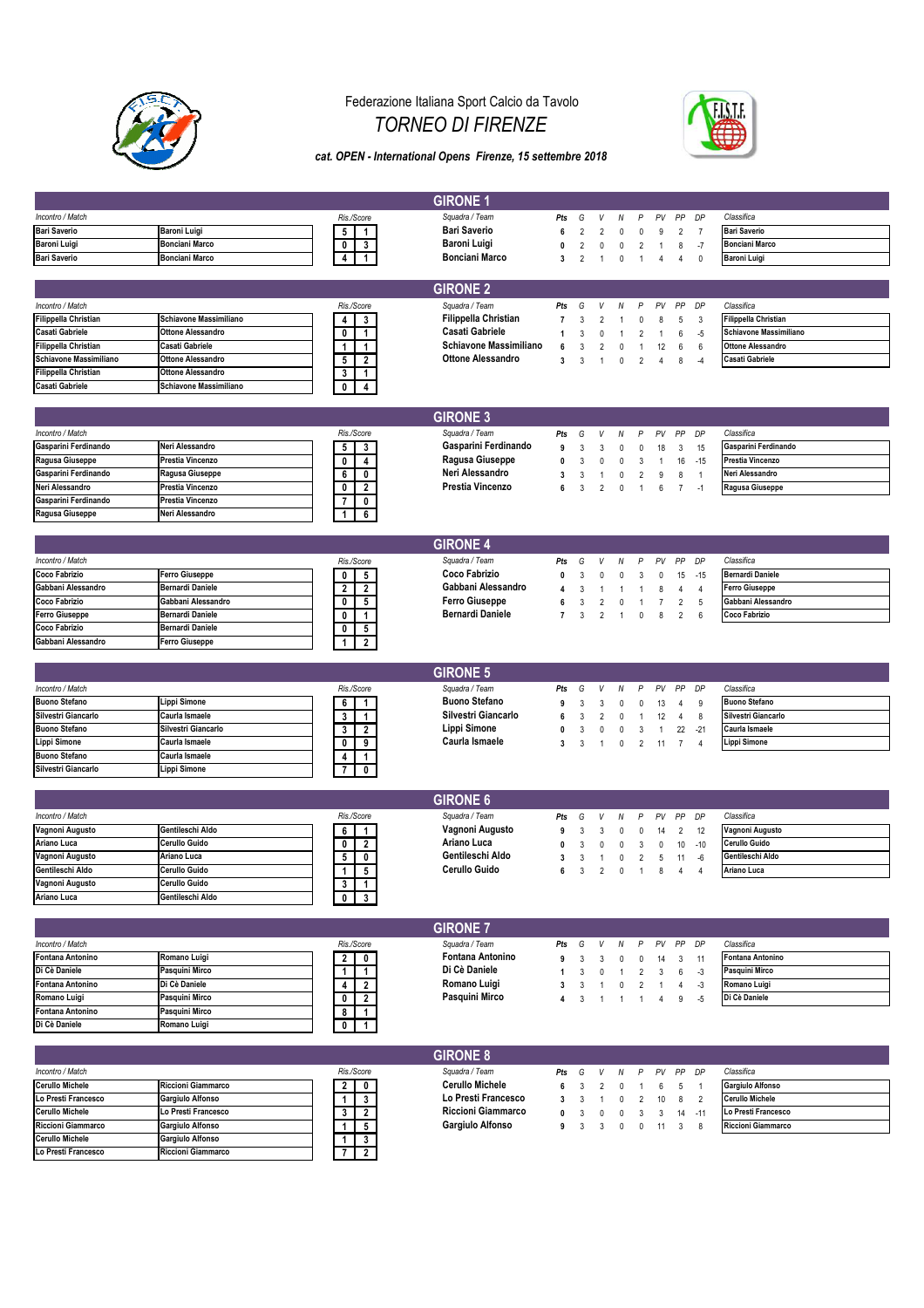| <b>GIRONE 9</b>          |                          |  |            |  |  |  |                          |     |   |     |  |   |       |           |                          |
|--------------------------|--------------------------|--|------------|--|--|--|--------------------------|-----|---|-----|--|---|-------|-----------|--------------------------|
| Incontro / Match         |                          |  | Ris./Score |  |  |  | Squadra / Team           | Pts | G | V N |  | P | PV PP | DP        | Classifica               |
| Russo Ivano              | <b>Torboli Ruggero</b>   |  |            |  |  |  | Russo Ivano              |     |   |     |  |   | 12    |           | Russo Ivano              |
| <b>Buttitta Eleonora</b> | Gori Francesco           |  |            |  |  |  | <b>Buttitta Eleonora</b> |     |   |     |  |   | 14    | -9        | <b>Buttitta Eleonora</b> |
| Russo Ivano              | <b>Buttitta Eleonora</b> |  |            |  |  |  | Torboli Ruggero          |     |   |     |  |   |       | -2        | <b>Torboli Ruggero</b>   |
| <b>Torboli Ruggero</b>   | Gori Francesco           |  |            |  |  |  | <b>Gori Francesco</b>    |     |   |     |  |   |       | $16 - 14$ | <b>Gori Francesco</b>    |
| Russo Ivano              | Gori Francesco           |  |            |  |  |  |                          |     |   |     |  |   |       |           |                          |
| <b>Buttitta Eleonora</b> | <b>Torboli Ruggero</b>   |  |            |  |  |  |                          |     |   |     |  |   |       |           |                          |

|                         |                         |            |   | <b>GIRONE 10</b> |                         |     |   |              |   |   |           |          |       |                         |
|-------------------------|-------------------------|------------|---|------------------|-------------------------|-----|---|--------------|---|---|-----------|----------|-------|-------------------------|
| Incontro / Match        |                         | Ris./Score |   |                  | Squadra / Team          | Pts | G | $\mathsf{V}$ | N | P | <b>PV</b> |          | PP DP | Classifica              |
| Capellacci Luca         | <b>Fiacchi Nico</b>     | 9          | 0 |                  | Capellacci Luca         |     |   |              |   |   | 18        |          | 17    | Capellacci Luca         |
| <b>Barducci Stefano</b> | <b>Macino Marco</b>     |            |   |                  | <b>Barducci Stefano</b> |     |   |              |   |   | $10 -$    | <b>Q</b> |       | <b>Barducci Stefano</b> |
| Capellacci Luca         | <b>Barducci Stefano</b> |            |   |                  | <b>Fiacchi Nico</b>     |     |   |              |   |   |           | 21       | $-20$ | <b>Macino Marco</b>     |
| <b>Fiacchi Nico</b>     | <b>Macino Marco</b>     |            |   |                  | <b>Macino Marco</b>     |     |   |              |   |   |           |          |       | <b>Fiacchi Nico</b>     |
| Capellacci Luca         | <b>Macino Marco</b>     | $\epsilon$ | 0 |                  |                         |     |   |              |   |   |           |          |       |                         |
| <b>Barducci Stefano</b> | <b>Fiacchi Nico</b>     |            |   |                  |                         |     |   |              |   |   |           |          |       |                         |

|                           |                           |  |            | <b>GIRONE 11</b>          |     |   |              |            |        |                |    |                           |
|---------------------------|---------------------------|--|------------|---------------------------|-----|---|--------------|------------|--------|----------------|----|---------------------------|
| Incontro / Match          |                           |  | Ris./Score | Squadra / Team            | Pts | G |              |            |        | V N P PV PP DP |    | Classifica                |
| Giannarelli Enrico        | De Paolis Massimo         |  |            | Giannarelli Enrico        |     |   |              |            | $\cap$ |                |    | Giannarelli Enrico        |
| <b>Brillantino Matteo</b> | <b>Becucci Tiberio</b>    |  |            | <b>Brillantino Matteo</b> |     |   |              |            |        |                |    | De Paolis Massimo         |
| Giannarelli Enrico        | <b>Brillantino Matteo</b> |  |            | De Paolis Massimo         |     |   |              |            |        |                |    | <b>Brillantino Matteo</b> |
| De Paolis Massimo         | <b>Becucci Tiberio</b>    |  |            | <b>Becucci Tiberio</b>    |     |   | $\mathsf{n}$ | $\sqrt{2}$ |        |                | -5 | <b>Becucci Tiberio</b>    |
| Giannarelli Enrico        | <b>Becucci Tiberio</b>    |  |            |                           |     |   |              |            |        |                |    |                           |
| <b>Brillantino Matteo</b> | De Paolis Massimo         |  |            |                           |     |   |              |            |        |                |    |                           |

|                          |                          |  |            | <b>GIRONE 12</b>         |     |                     |           |     |          |              |          |                          |
|--------------------------|--------------------------|--|------------|--------------------------|-----|---------------------|-----------|-----|----------|--------------|----------|--------------------------|
| Incontro / Match         |                          |  | Ris./Score | Sauadra / Team           | Pts | G                   | V         | N P |          | PV PP DP     |          | Classifica               |
| <b>Manganello Andrea</b> | Porro Michelangelo       |  | - 2        | Manganello Andrea        |     |                     |           |     |          | $13 \quad 3$ | 10       | <b>Manganello Andrea</b> |
| <b>Barontini Stefano</b> | <b>Torano Francesco</b>  |  |            | <b>Barontini Stefano</b> |     |                     |           |     |          |              |          | <b>Torano Francesco</b>  |
| <b>Manganello Andrea</b> | <b>Barontini Stefano</b> |  |            | Porro Michelangelo       |     | $0 \quad 3 \quad 0$ |           |     |          |              | $12 - 8$ | <b>Barontini Stefano</b> |
| Porro Michelangelo       | <b>Torano Francesco</b>  |  |            | Torano Francesco         |     |                     | 6 3 2 0 1 |     | $-8 - 5$ |              |          | Porro Michelangelo       |
| <b>Manganello Andrea</b> | <b>Torano Francesco</b>  |  |            |                          |     |                     |           |     |          |              |          |                          |
| <b>Barontini Stefano</b> | Porro Michelangelo       |  |            |                          |     |                     |           |     |          |              |          |                          |

|                      |                        |   |            | <b>GIRONE 13</b>       |     |   |   |   |   |       |    |     |                        |
|----------------------|------------------------|---|------------|------------------------|-----|---|---|---|---|-------|----|-----|------------------------|
| Incontro / Match     |                        |   | Ris./Score | Squadra / Team         | Pts | G | V | N | P | PV PP |    | DP  | Classifica             |
| Ciabattoni Luca      | De Francesco Antonio   |   |            | <b>Ciabattoni Luca</b> |     |   |   |   |   |       |    |     | De Francesco Antonio   |
| Lucchesi Nico        | <b>Tacchia Alessio</b> |   |            | Lucchesi Nico          |     |   |   |   |   |       |    |     | <b>Ciabattoni Luca</b> |
| Ciabattoni Luca      | Lucchesi Nico          |   |            | De Francesco Antonio   |     |   |   |   |   |       |    | - 6 | Lucchesi Nico          |
| De Francesco Antonio | Tacchia Alessio        | 8 |            | Tacchia Alessio        |     |   |   |   |   |       | 11 | -5  | <b>Tacchia Alessio</b> |
| Ciabattoni Luca      | Tacchia Alessio        |   |            |                        |     |   |   |   |   |       |    |     |                        |
| Lucchesi Nico        | De Francesco Antonio   |   |            |                        |     |   |   |   |   |       |    |     |                        |
|                      |                        |   |            |                        |     |   |   |   |   |       |    |     |                        |

|                        |                        |   |              | <b>GIRONE 14</b>  |     |   |  |                |              |     |                        |
|------------------------|------------------------|---|--------------|-------------------|-----|---|--|----------------|--------------|-----|------------------------|
| Incontro / Match       |                        |   | Ris./Score   | Squadra / Team    | Pts | G |  | V N P PV PP DP |              |     | Classifica             |
| <b>Gauci Mark</b>      | <b>Caviglia Micael</b> |   | 0            | <b>Gauci Mark</b> |     |   |  |                | $12 \quad 2$ |     | <b>Gauci Mark</b>      |
| Anderlini Andrea       | Lena Gianmaria         |   |              | Anderlini Andrea  |     |   |  |                |              |     | Anderlini Andrea       |
| <b>Gauci Mark</b>      | Anderlini Andrea       |   | 2            | Caviglia Micael   |     |   |  | $\mathsf{r}$   | 15           | -15 | Lena Gianmaria         |
| <b>Caviglia Micael</b> | Lena Gianmaria         | 0 | - 5          | Lena Gianmaria    |     |   |  |                |              |     | <b>Caviglia Micael</b> |
| <b>Gauci Mark</b>      | Lena Gianmaria         |   | 0            |                   |     |   |  |                |              |     |                        |
| Anderlini Andrea       | <b>Caviglia Micael</b> |   | $\mathbf{0}$ |                   |     |   |  |                |              |     |                        |

|                          |                          |     |              |   | 16mi DI FINALE / LAST 24 (BARRAGES) |                   |
|--------------------------|--------------------------|-----|--------------|---|-------------------------------------|-------------------|
| player A                 | player B                 |     |              |   | Ris./Score Qualificato/Qualified    | Arbitro / Referee |
| <b>Buono Stefano</b>     | Prestia Vincenzo         |     | $\mathbf{2}$ |   | <b>Buono Stefano</b>                |                   |
| Vagnoni Augusto          | <b>Ferro Giuseppe</b>    |     | 3            |   | Vagnoni Augusto                     |                   |
| <b>Fontana Antonino</b>  | Silvestri Giancarlo      |     | 2            |   | Fontana Antonino                    |                   |
| <b>Gargiulo Alfonso</b>  | Cerullo Guido            | tav | $\mathbf 0$  | 5 | Cerullo Guido                       |                   |
| Russo Ivano              | Pasquini Mirco           |     | 3            |   | Russo Ivano                         |                   |
| Capellacci Luca          | <b>Cerullo Michele</b>   |     |              |   | 0 Capellacci Luca                   |                   |
| Giannarelli Enrico       | <b>Buttitta Eleonora</b> |     | 4            |   | Giannarelli Enrico                  |                   |
| <b>Manganello Andrea</b> | <b>Barducci Stefano</b>  |     | 5            | 0 | <b>Manganello Andrea</b>            |                   |
| De Francesco Antonio     | De Paolis Massimo        |     | 4            |   | De Francesco Antonio                |                   |
| <b>Gauci Mark</b>        | <b>Torano Francesco</b>  |     |              |   | <b>Gauci Mark</b>                   |                   |
| <b>Bonciani Marco</b>    | <b>Ciabattoni Luca</b>   |     |              |   | Ciabattoni Luca                     |                   |
| Schiavone Massimiliano   | Anderlini Andrea         |     |              |   | <b>Schiavone Massimiliano</b>       |                   |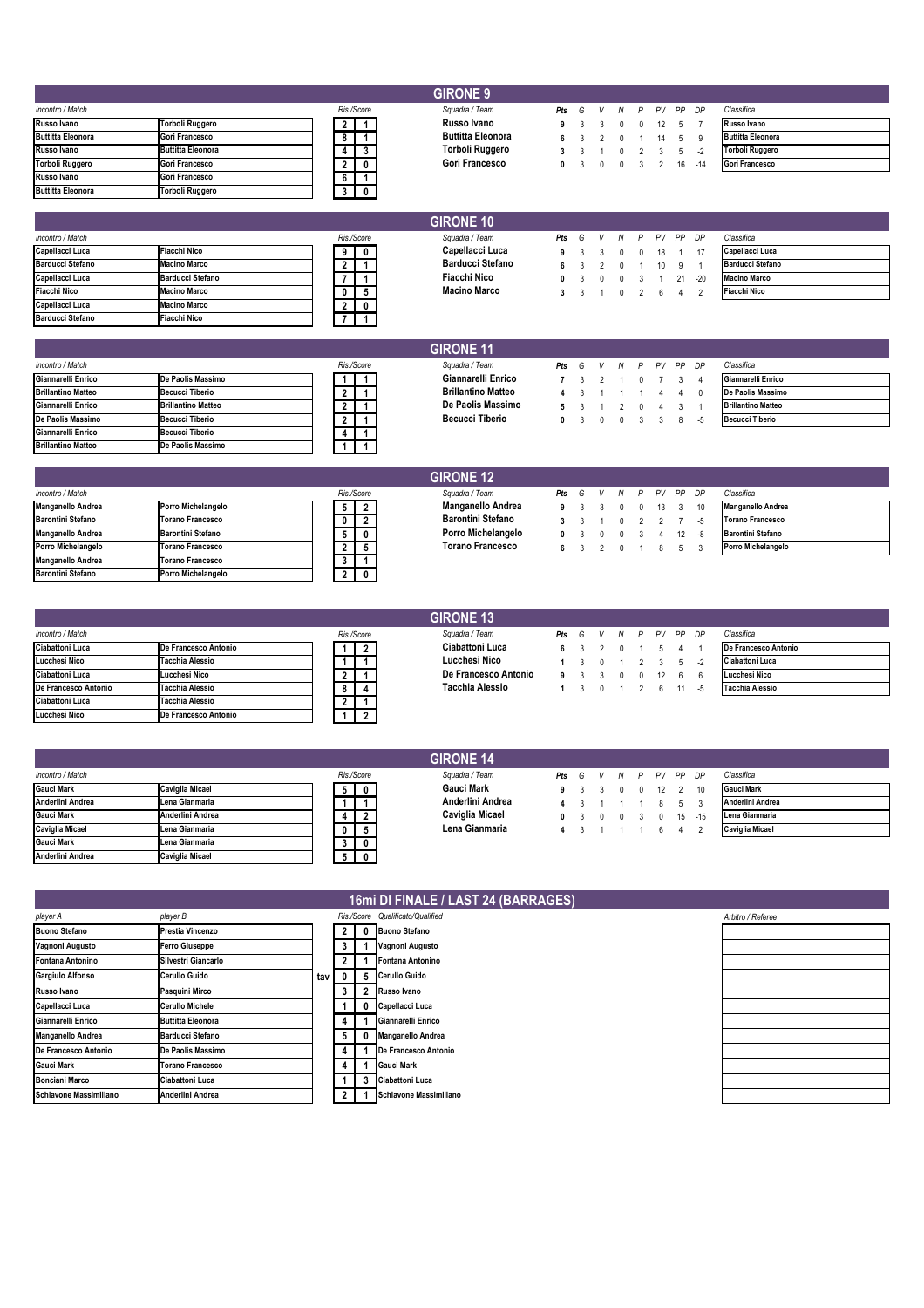|                                 |                                    |     |                         |                | <b>OTTAVI DI FINALE / LAST 16</b>                          |                   |
|---------------------------------|------------------------------------|-----|-------------------------|----------------|------------------------------------------------------------|-------------------|
| player A                        | player B                           |     |                         |                | Ris./Score Qualificato/Qualified                           | Arbitro / Referee |
| <b>Bari Saverio</b>             | Schiavone Massimiliano             | sd  | $\overline{2}$          |                | 1 Bari Saverio                                             |                   |
| Russo Ivano                     | Cerullo Guido                      |     | 6                       |                | 0 Russo Ivano                                              |                   |
| <b>Buono Stefano</b>            | Manganello Andrea                  | tav | 0                       |                | 5 Manganello Andrea                                        |                   |
| De Francesco Antonio            | <b>Bernardi Daniele</b>            |     | 1                       |                | 5 Bernardi Daniele                                         |                   |
| Gasparini Ferdinando            | Gauci Mark                         |     | 0                       |                | 2 Gauci Mark                                               |                   |
| Giannarelli Enrico              | Vagnoni Augusto                    | sd  | $\overline{\mathbf{2}}$ | $\mathbf{1}$   | Giannarelli Enrico                                         |                   |
| Fontana Antonino                | Capellacci Luca                    |     | 4                       |                | 5 Capellacci Luca                                          |                   |
| Ciabattoni Luca                 | Filippella Christian               |     | 0                       |                | 6 Filippella Christian                                     |                   |
|                                 |                                    |     |                         |                |                                                            |                   |
|                                 |                                    |     |                         |                | <b>QUARTI DI FINALE / LAST 8</b>                           |                   |
| Squadra/Team A                  | Squadra/Team B                     |     |                         | Ris./Score     | Qualificato/Qualified                                      | Arbitro / Referee |
| <b>Bari Saverio</b>             | Russo Ivano                        |     | 2                       | 1              | <b>Bari Saverio</b>                                        |                   |
| Manganello Andrea               | <b>Bernardi Daniele</b>            |     | 1                       | 0              | <b>Manganello Andrea</b>                                   |                   |
| <b>Gauci Mark</b>               | Giannarelli Enrico                 |     | 5                       |                | 2 Gauci Mark                                               |                   |
| Capellacci Luca                 | Filippella Christian               |     | $\mathbf{2}$            |                | 3 Filippella Christian                                     |                   |
|                                 |                                    |     |                         |                |                                                            |                   |
|                                 |                                    |     |                         |                | <b>SEMIFINALI / SEMIFINALS</b>                             |                   |
| Squadra/Team A                  | Squadra/Team B                     |     |                         |                | Ris./Score Qualificato/Qualified                           | Arbitro / Referee |
| <b>Bari Saverio</b>             | Manganello Andrea                  |     | 3                       | 0              | <b>Bari Saverio</b>                                        |                   |
| <b>Gauci Mark</b>               | Filippella Christian               |     | 0                       | $\overline{2}$ | <b>Filippella Christian</b>                                |                   |
|                                 |                                    |     |                         |                |                                                            |                   |
|                                 |                                    |     |                         |                | FINALE / FINAL 36^TORNEO DI FIRENZE                        |                   |
| Squadra/Team A                  | Squadra/Team B                     |     |                         |                | Ris./Score Qualificato/Qualified                           | Arbitro / Referee |
| <b>Bari Saverio</b>             | <b>Filippella Christian</b>        |     | 1                       |                | 2 Filippella Christian                                     |                   |
|                                 |                                    |     |                         |                |                                                            |                   |
|                                 |                                    |     |                         |                | Torneo di Consolazione / Consolation Tournament            |                   |
|                                 |                                    |     |                         |                |                                                            |                   |
|                                 |                                    |     |                         |                |                                                            |                   |
|                                 |                                    |     |                         |                |                                                            |                   |
|                                 |                                    |     |                         |                | 16mi DI FINALE / LAST 23 (BARRAGES) Consolation Tournament |                   |
| player A                        | player B                           |     |                         |                | Ris./Score Qualificato/Qualified                           | Arbitro / Referee |
| Caurla Ismaele                  | Ragusa Giuseppe                    |     | 5                       | 0              | Caurla Ismaele                                             |                   |
| Gentileschi Aldo                | Coco Fabrizio                      | tav | 5                       |                | 0 Gentileschi Aldo                                         |                   |
| Romano Luigi                    | Lippi Simone                       | tav | 5                       |                | 0 Romano Luigi                                             |                   |
| Lo Presti Francesco             | Ariano Luca                        |     | 4                       |                | 1 Lo Presti Francesco                                      |                   |
| <b>Torboli Ruggero</b>          | Di Cè Daniele                      |     | 2                       |                | 3 Di Cè Daniele                                            |                   |
| <b>Macino Marco</b>             | Riccioni Giammarco                 |     | 3                       |                | 2 Macino Marco                                             |                   |
| <b>Brillantino Matteo</b>       | Gori Francesco                     |     | 3                       |                | 2 Brillantino Matteo                                       |                   |
| <b>Barontini Stefano</b>        | Fiacchi Nico                       |     | 4                       | $\bf{0}$       | <b>Barontini Stefano</b>                                   |                   |
| <b>Lucchesi Nico</b>            | <b>Becucci Tiberio</b>             |     | 3                       |                | 1 Lucchesi Nico                                            |                   |
| Lena Gianmaria                  | Porro Michelangelo                 | sd  | 5                       |                | 6 Porro Michelangelo                                       |                   |
| bye<br><b>Casati Gabriele</b>   | Tacchia Alessio<br>Caviglia Micael |     | 0<br>5                  |                | 5 Tacchia Alessio<br>0 Casati Gabriele                     |                   |
|                                 |                                    | tav |                         |                |                                                            |                   |
|                                 |                                    |     |                         |                | <b>OTTAVI DI FINALE / LAST 16 Consolation Tournament</b>   |                   |
|                                 |                                    |     |                         |                |                                                            |                   |
| player A<br><b>Baroni Luigi</b> | player B<br>Casati Gabriele        |     | 1                       |                | Ris./Score Qualificato/Qualified<br>0 Baroni Luigi         | Arbitro / Referee |
| Di Cè Daniele                   | Lo Presti Francesco                | tav | 5                       |                | 0 Di Cè Daniele                                            |                   |
| Caurla Ismaele                  | <b>Barontini Stefano</b>           |     | 4                       |                | 1 Caurla Ismaele                                           |                   |
| Lucchesi Nico                   | Gabbani Alessandro                 |     | 3                       |                | 1 Lucchesi Nico                                            |                   |
| Neri Alessandro                 | Porro Michelangelo                 |     | 3                       |                | 2 Neri Alessandro                                          |                   |
| <b>Brillantino Matteo</b>       | Gentileschi Aldo                   |     | 0                       |                | 1 Gentileschi Aldo                                         |                   |
| Romano Luigi                    | <b>Macino Marco</b>                |     | 1.                      |                | 3 Macino Marco                                             |                   |
| <b>Tacchia Alessio</b>          | <b>Ottone Alessandro</b>           |     | 2                       |                | 4 Ottone Alessandro                                        |                   |
|                                 |                                    |     |                         |                |                                                            |                   |
|                                 |                                    |     |                         |                | <b>QUARTI DI FINALE / LAST 8 Consolation Tournament</b>    |                   |
| Squadra/Team A                  | Squadra/Team B                     |     |                         |                | Ris./Score Qualificato/Qualified                           | Arbitro / Referee |
| <b>Baroni Luigi</b>             | Di Cè Daniele                      |     | 1                       | 3              | Di Cè Daniele                                              |                   |
| Caurla Ismaele                  | Lucchesi Nico                      |     | 0                       |                | 4 Lucchesi Nico                                            |                   |
| Neri Alessandro                 | Gentileschi Aldo                   |     | 3                       |                | 1 Neri Alessandro                                          |                   |
| <b>Macino Marco</b>             | <b>Ottone Alessandro</b>           |     | 1                       |                | 3 Ottone Alessandro                                        |                   |
|                                 |                                    |     |                         |                |                                                            |                   |
|                                 |                                    |     |                         |                | <b>SEMIFINALI / SEMIFINALS Consolation Tournament</b>      |                   |
|                                 | Squadra/Team B                     |     |                         |                |                                                            |                   |
| Squadra/Team A<br>Di Cè Daniele | Lucchesi Nico                      |     | $\mathbf{2}$            | $\mathbf{1}$   | Ris./Score Qualificato/Qualified<br>Di Cè Daniele          | Arbitro / Referee |
| Neri Alessandro                 | <b>Ottone Alessandro</b>           | dtp | 6                       | 4              | Neri Alessandro                                            |                   |
|                                 |                                    |     |                         |                |                                                            |                   |
|                                 |                                    |     |                         |                | FINALE / FINAL 36^TORNEO DI FIRENZE Consolation Tournament |                   |
| Squadra/Team A                  | Squadra/Team B                     |     |                         |                | Ris./Score Qualificato/Qualified                           | Arbitro / Referee |
| Di Cè Daniele                   | Neri Alessandro                    |     | 3                       |                | 1 Di Cè Daniele                                            |                   |
|                                 |                                    |     |                         |                |                                                            |                   |
|                                 |                                    |     |                         |                |                                                            |                   |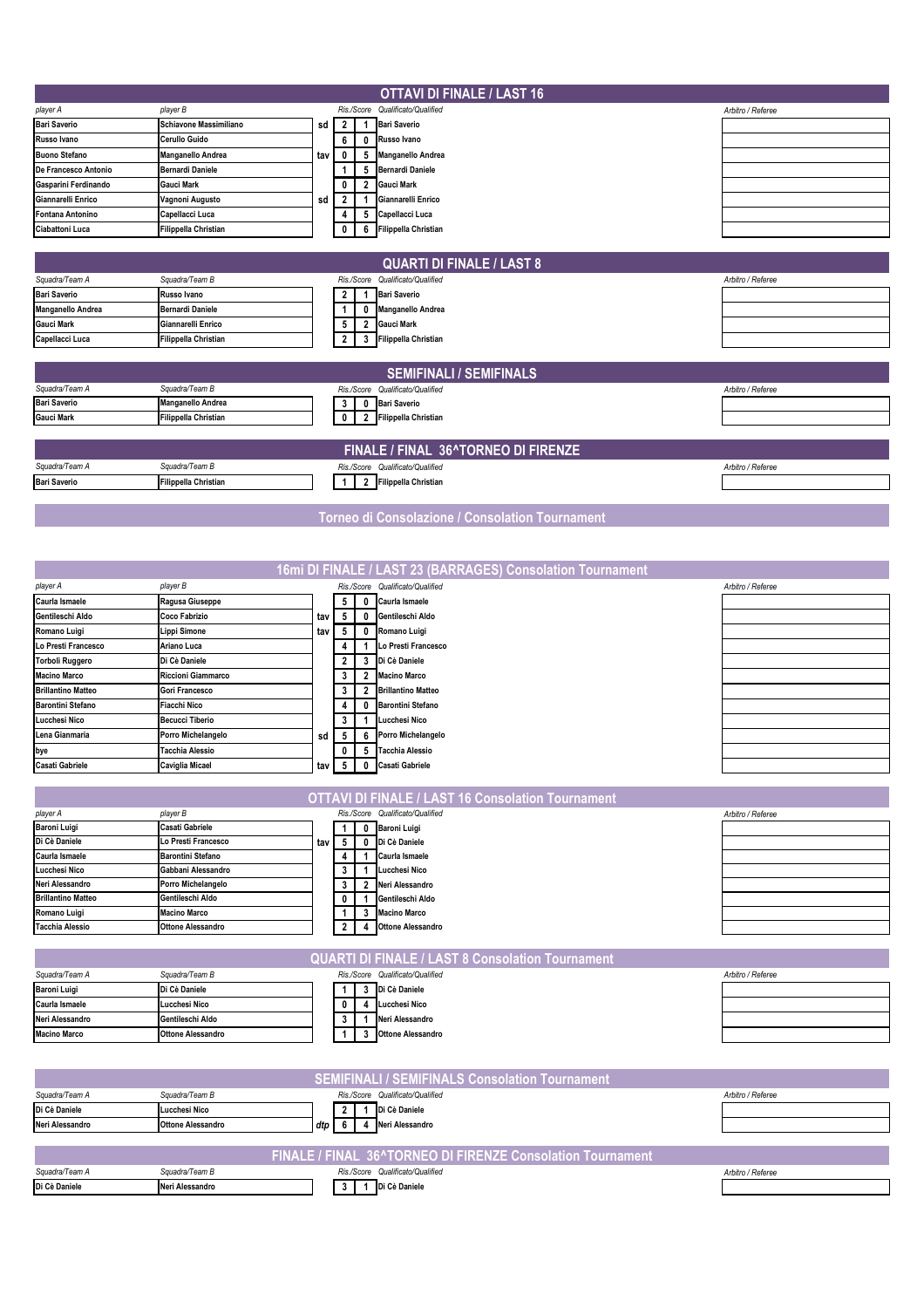

**Flamini Stefano**<br> **1988 Lo Cascio (71) Emanuele**<br> **1989 Cherici Matteo** 

**Lo Cascio (71) Emanuele** 

### Federazione Italiana Sport Calcio da Tavolo *TORNEO DI FIRENZE*



#### *cat. VETERAN - International Opens Firenze, 15 settembre 2018*

|                                                       |                                           |                                  | <b>GIRONE 1</b>                                       |                |        |                |                |                                |                |                |                |                              |
|-------------------------------------------------------|-------------------------------------------|----------------------------------|-------------------------------------------------------|----------------|--------|----------------|----------------|--------------------------------|----------------|----------------|----------------|------------------------------|
| Incontro / Match                                      |                                           | Ris./Score                       | Squadra / Team                                        | Pts            | G      | V              | N              | P                              | PV             | PP             | DP             | Classifica                   |
| <b>Busch David</b>                                    | <b>Balestrieri Massimo</b>                | 0<br>5                           | <b>Busch David</b>                                    | 6              | 3      | $\overline{2}$ | 0              | -1                             | 8              | $\overline{2}$ | 6              | <b>Busch David</b>           |
| Van Impe Maxime                                       | De Francesco Stefano                      | 0<br>2                           | Van Impe Maxime                                       | 3              | 3      | $\overline{1}$ | 0              | 2                              | 2              | 4              | $-2$           | De Francesco Stefano         |
| <b>Busch David</b>                                    | Van Impe Maxime                           | 2<br>-1                          | <b>Balestrieri Massimo</b>                            | 3              | 3      | $\overline{1}$ | 0              | 2                              | $\overline{1}$ | 11             | $-10$          | Van Impe Maxime              |
| <b>Balestrieri Massimo</b>                            | De Francesco Stefano                      | 6<br>0                           | De Francesco Stefano                                  | 6              | 3      | $\overline{2}$ | 0              | 1                              | 8              | $\overline{2}$ | 6              | <b>Balestrieri Massimo</b>   |
| <b>Busch David</b>                                    | De Francesco Stefano                      | $\overline{2}$<br>0              |                                                       |                |        |                |                |                                |                |                |                |                              |
| Van Impe Maxime                                       | <b>Balestrieri Massimo</b>                | 0<br>-1                          |                                                       |                |        |                |                |                                |                |                |                |                              |
|                                                       |                                           |                                  |                                                       |                |        |                |                |                                |                |                |                |                              |
|                                                       |                                           |                                  | <b>GIRONE 2</b>                                       |                |        |                |                |                                |                |                |                |                              |
| Incontro / Match                                      |                                           | Ris./Score                       | Squadra / Team                                        | Pts            | G      | V              | N              | P                              | PV             | PP             | DP             | Classifica                   |
| Alessi Carlo                                          | <b>Faraoni Simone</b>                     | 2<br>$\mathbf{2}$                | Alessi Carlo                                          | 5              | 3      | $\overline{1}$ | $\overline{2}$ | 0                              | 5              | 3              | $\overline{2}$ | Alessi Carlo                 |
| <b>Giudice Michele</b>                                | <b>Bisio Luca</b>                         | 0<br>0                           | <b>Giudice Michele</b>                                |                | 3      | $\overline{1}$ | $\overline{1}$ | 1                              | 4              | 5              | $-1$           | <b>Giudice Michele</b>       |
| Alessi Carlo                                          | <b>Giudice Michele</b>                    | 2<br>0                           | <b>Faraoni Simone</b>                                 | $\overline{2}$ | 3      | $\mathbf 0$    | $\overline{2}$ | 1                              | 6              | $\overline{7}$ | $-1$           | <b>Bisio Luca</b>            |
| <b>Faraoni Simone</b>                                 | <b>Bisio Luca</b>                         |                                  | <b>Bisio Luca</b>                                     | 3              | 3      | $\mathbf 0$    | 3              | 0                              | $\overline{2}$ | $\overline{2}$ | $\mathbf 0$    | Faraoni Simone               |
| Alessi Carlo                                          | <b>Bisio Luca</b>                         |                                  |                                                       |                |        |                |                |                                |                |                |                |                              |
| <b>Giudice Michele</b>                                | Faraoni Simone                            | 3                                |                                                       |                |        |                |                |                                |                |                |                |                              |
|                                                       |                                           |                                  |                                                       |                |        |                |                |                                |                |                |                |                              |
|                                                       |                                           |                                  | <b>GIRONE 3</b>                                       |                |        |                |                |                                |                |                |                |                              |
| Incontro / Match                                      |                                           | Ris./Score                       | Squadra / Team                                        | Pts            | G      | V              | N              | P                              | PV             | PP             | DP             | Classifica                   |
| Lazzaretti Patrizio                                   | Ferri Riccardo                            | 0<br>6                           | Lazzaretti Patrizio                                   |                | 3      | $\overline{2}$ | $\overline{1}$ | 0                              | 13             | 3              | 10             | Lazzaretti Patrizio          |
| Casanova Alessandro                                   | lelapi Pietro                             | 0<br>1                           | Casanova Alessandro                                   | 5              | 3      | $\overline{1}$ | 2              | 0                              | 3              | $\overline{c}$ | $\overline{1}$ | Casanova Alessandro          |
| Lazzaretti Patrizio                                   | Casanova Alessandro                       | $\overline{2}$<br>2              | Ferri Riccardo                                        | -1             | 3      | $\mathbf 0$    | $\overline{1}$ | 2                              | $\overline{1}$ | 8              | $-7$           | lelapi Pietro                |
| Ferri Riccardo                                        | lelapi Pietro                             | $\overline{2}$                   | lelapi Pietro                                         | 3              | 3      | $\overline{1}$ | $\mathbf{0}$   | $\overline{2}$                 | 3              | $\overline{7}$ | $-4$           | Ferri Riccardo               |
| Lazzaretti Patrizio                                   | lelapi Pietro                             | 5<br>1                           |                                                       |                |        |                |                |                                |                |                |                |                              |
| Casanova Alessandro                                   | Ferri Riccardo                            | 0<br>0                           |                                                       |                |        |                |                |                                |                |                |                |                              |
|                                                       |                                           |                                  |                                                       |                |        |                |                |                                |                |                |                |                              |
|                                                       |                                           |                                  | <b>GIRONE 4</b>                                       |                |        |                |                |                                |                |                |                |                              |
| Incontro / Match                                      |                                           | Ris./Score                       | Squadra / Team                                        | Pts            | G      | V              | N              | P                              | PV             | PP             | DP             | Classifica                   |
| Croatti Massimiliano                                  | Porro Riccardo                            | 0<br>1                           | Croatti Massimiliano                                  | $\overline{7}$ | 3      | $\overline{2}$ | $\overline{1}$ | 0                              | 4              | $\overline{2}$ | $\overline{2}$ | Croatti Massimiliano         |
| <b>Bacchin Stefano</b>                                | <b>Renaldini Roberto</b>                  | 1<br>-1                          | <b>Bacchin Stefano</b>                                | $\overline{2}$ | 3      | $\mathbf 0$    | $\overline{2}$ | -1                             | 3              | 4              | $-1$           | Renaldini Roberto            |
| Croatti Massimiliano                                  | <b>Bacchin Stefano</b>                    | 0<br>1                           | Porro Riccardo                                        | $\mathbf{1}$   | 3      | $\mathbf 0$    | $\overline{1}$ | $\overline{\mathbf{c}}$        | $\overline{2}$ | 5              | $-3$           | <b>Bacchin Stefano</b>       |
| Porro Riccardo                                        | Renaldini Roberto                         | 2<br>0                           | Renaldini Roberto                                     | 5              | 3      | $\overline{1}$ | $\overline{2}$ | 0                              | 5              | 3              | $\overline{2}$ | Porro Riccardo               |
| Croatti Massimiliano                                  | Renaldini Roberto                         | $\overline{2}$<br>2              |                                                       |                |        |                |                |                                |                |                |                |                              |
| <b>Bacchin Stefano</b>                                | Porro Riccardo                            | $\mathbf{2}$<br>$\overline{2}$   |                                                       |                |        |                |                |                                |                |                |                |                              |
|                                                       |                                           |                                  |                                                       |                |        |                |                |                                |                |                |                |                              |
|                                                       |                                           |                                  | <b>GIRONE 5</b>                                       |                |        |                |                |                                |                |                |                |                              |
| Incontro / Match                                      |                                           | Ris./Score                       | Squadra / Team                                        | Pts            | G      | V              | N              | P                              | PV             | PP             | DP             | Classifica                   |
| <b>Torano Pasquale</b>                                | <b>Brillantino Maurizio</b>               | 10<br>0                          | <b>Torano Pasquale</b>                                | 9              | 3      | 3              | 0              | 0                              | 19             | $\mathbf{1}$   | 18             | <b>Torano Pasquale</b>       |
| Arca Alessandro                                       | <b>Trivelli Simone</b>                    | 5<br>0                           | Arca Alessandro                                       | 0              | 3      | $\mathbf 0$    | 0              | 3                              | 0              | 15             | $-15$          | <b>Trivelli Simone</b>       |
| <b>Torano Pasquale</b><br><b>Brillantino Maurizio</b> | Arca Alessandro<br><b>Trivelli Simone</b> | 0<br>5                           | <b>Brillantino Maurizio</b><br><b>Trivelli Simone</b> | 3              | 3      | $\mathbf{1}$   | 0              | $\overline{2}$                 | 5              | 20             | $-15$          | <b>Brillantino Maurizio</b>  |
| <b>Torano Pasquale</b>                                | Trivelli Simone                           | 10<br>0                          |                                                       | 6              | 3      | $\overline{2}$ | $\mathbf{0}$   | $\overline{1}$                 | 16             | 4              | 12             | Arca Alessandro              |
| Arca Alessandro                                       | <b>Brillantino Maurizio</b>               | $\mathbf 1$<br>4                 |                                                       |                |        |                |                |                                |                |                |                |                              |
|                                                       |                                           | 5<br>0                           |                                                       |                |        |                |                |                                |                |                |                |                              |
|                                                       |                                           |                                  | <b>GIRONE 6</b>                                       |                |        |                |                |                                |                |                |                |                              |
| Incontro / Match                                      |                                           | Ris./Score                       | Squadra / Team                                        | Pts            | G      | V              | N              | P                              | PV             | PP             | DP             | Classifica                   |
| <b>Mattiangeli Francesco</b>                          | <b>Mentasti Giorgio</b>                   | 6<br>$\mathbf{0}$                | <b>Mattiangeli Francesco</b>                          | 9              |        | 3 <sup>7</sup> | $\mathbf 0$    |                                |                | $\overline{2}$ | 11             | <b>Mattiangeli Francesco</b> |
| Tonietti Giovanni                                     | Pinausi Marco                             | 3<br>$\mathbf{3}$                | Tonietti Giovanni                                     | 2              | 3<br>3 | 0              | $\overline{2}$ | $\mathbf{0}$<br>$\overline{1}$ | 13<br>5        | 8              | -3             | Pinausi Marco                |
| Mattiangeli Francesco                                 | Tonietti Giovanni                         | 3<br>$\mathbf{0}$                | Mentasti Giorgio                                      | $\mathbf{1}$   | 3      | 0              | $\mathbf{1}$   | $\overline{2}$                 | $\overline{2}$ | 10             | -8             | Tonietti Giovanni            |
| <b>Mentasti Giorgio</b>                               | <b>Pinausi Marco</b>                      | $\overline{2}$<br>0              | <b>Pinausi Marco</b>                                  | 4              | 3      | $\mathbf{1}$   | $\overline{1}$ | $\mathbf{1}$                   | $\overline{7}$ | $\overline{7}$ | 0              | <b>Mentasti Giorgio</b>      |
| Mattiangeli Francesco                                 | <b>Pinausi Marco</b>                      | 4<br>2                           |                                                       |                |        |                |                |                                |                |                |                |                              |
| Tonietti Giovanni                                     | <b>Mentasti Giorgio</b>                   | $\overline{2}$<br>$\overline{2}$ |                                                       |                |        |                |                |                                |                |                |                |                              |
|                                                       |                                           |                                  |                                                       |                |        |                |                |                                |                |                |                |                              |
|                                                       |                                           |                                  | <b>GIRONE 7</b>                                       |                |        |                |                |                                |                |                |                |                              |
| Incontro / Match                                      |                                           | Ris./Score                       | Squadra / Team                                        | Pts            | G      | V              | Ν              | P                              | PV             | PP             | DP             | Classifica                   |
| <b>Flamini Stefano</b>                                | <b>Cherici Matteo</b>                     | 6<br>$\overline{2}$              | Flamini Stefano                                       | 9              | 3      | 3              | 0              | 0                              | 13             | 3              | 10             | <b>Flamini Stefano</b>       |
| Lo Cascio (71) Emanuele                               | Marinucci Riccardo                        | $\overline{2}$<br>$\mathbf{1}$   | Lo Cascio (71) Emanuele                               | 6              | 3      | $\overline{2}$ | 0              | 1                              | 4              | 4              | $\mathbf 0$    | Lo Cascio (71) Emanuele      |
| Flamini Stefano                                       | Lo Cascio (71) Emanuele                   | 3<br>0                           | <b>Cherici Matteo</b>                                 | 0              | 3      | 0              | 0              | 3                              | 3              | 12             | -9             | Marinucci Riccardo           |
| <b>Cherici Matteo</b>                                 | Marinucci Riccardo                        | 4                                | <b>Marinucci Riccardo</b>                             | 3              | 3      | $\mathbf{1}$   | 0              | $\overline{2}$                 | 6              | $\overline{7}$ | $-1$           | <b>Cherici Matteo</b>        |
|                                                       |                                           |                                  |                                                       |                |        |                |                |                                |                |                |                |                              |

|                            |                          |            |   | <b>GIRONE 8</b>         |       |  |   |   |           |    |                          |                            |
|----------------------------|--------------------------|------------|---|-------------------------|-------|--|---|---|-----------|----|--------------------------|----------------------------|
| Incontro / Match           |                          | Ris./Score |   | Squadra / Team          | Pts G |  | N | P | <b>PV</b> | PP | DP.                      | Classifica                 |
| <b>Bellotto Edoardo</b>    | <b>Cattani Emanuele</b>  |            |   | <b>Bellotto Edoardo</b> |       |  |   |   |           |    |                          | <b>Bellotto Edoardo</b>    |
| <b>Riccobene Francesco</b> | <b>Ifrigerio rosario</b> |            |   | Riccobene Francesco     |       |  |   |   |           |    |                          | <b>Riccobene Francesco</b> |
| <b>Bellotto Edoardo</b>    | Riccobene Francesco      |            |   | <b>Cattani Emanuele</b> |       |  |   |   |           |    | -3                       | Ifrigerio rosario          |
| <b>Cattani Emanuele</b>    | Ifrigerio rosario        |            |   | Ifrigerio rosario       |       |  |   |   |           |    | $\overline{\phantom{a}}$ | <b>Cattani Emanuele</b>    |
| <b>Bellotto Edoardo</b>    | Ifrigerio rosario        |            |   |                         |       |  |   |   |           |    |                          |                            |
| <b>Riccobene Francesco</b> | <b>Cattani Emanuele</b>  |            | 0 |                         |       |  |   |   |           |    |                          |                            |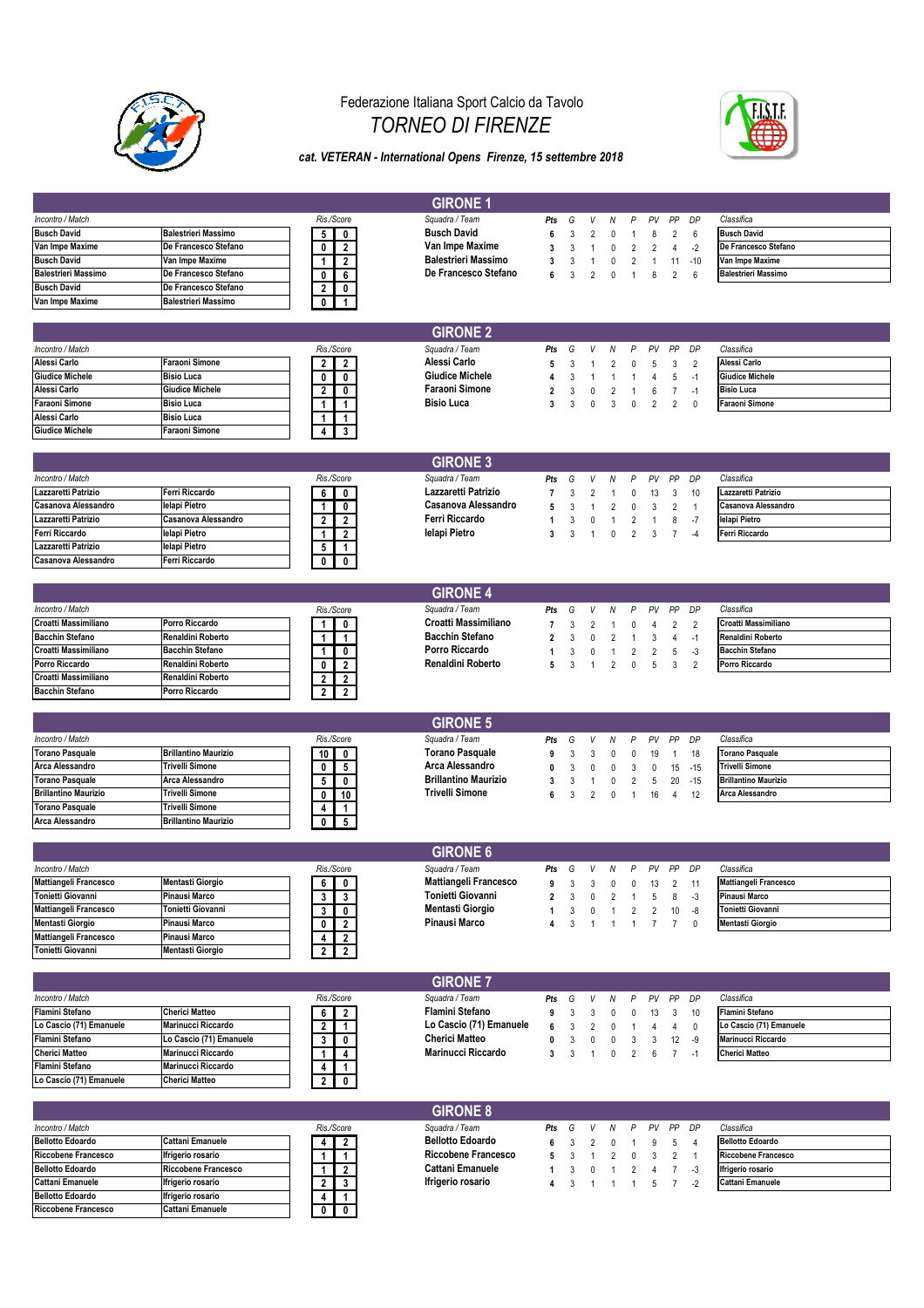|                                          |                                          |     |                                         | <b>OTTAVI DI FINALE / LAST 16</b>                          |                   |
|------------------------------------------|------------------------------------------|-----|-----------------------------------------|------------------------------------------------------------|-------------------|
| Squadra/Team A                           | Squadra/Team B                           |     |                                         | Ris./Score Qualificato/Qualified                           | Arbitro / Referee |
| <b>Busch David</b>                       | Lo Cascio (71) Emanuele                  | dtp | $\overline{2}$<br>1                     | Lo Cascio (71) Emanuele                                    |                   |
| <b>Giudice Michele</b>                   | <b>Bellotto Edoardo</b>                  |     | $\overline{2}$<br>$\mathbf{1}$          | <b>Giudice Michele</b>                                     |                   |
| <b>Torano Pasquale</b>                   | Casanova Alessandro                      |     | $\mathbf{1}$<br>4                       | <b>Torano Pasquale</b>                                     |                   |
| <b>Pinausi Marco</b>                     | Croatti Massimiliano                     |     | 5<br>1                                  | Croatti Massimiliano                                       |                   |
| Lazzaretti Patrizio                      | <b>Trivelli Simone</b>                   | sd  | 3<br>$\overline{2}$                     | Lazzaretti Patrizio                                        |                   |
| <b>Renaldini Roberto</b>                 | Mattiangeli Francesco                    |     | $\overline{2}$<br>1                     | <b>Mattiangeli Francesco</b>                               |                   |
| <b>Flamini Stefano</b>                   | De Francesco Stefano                     | dtp | 3<br>4                                  | De Francesco Stefano                                       |                   |
| <b>Riccobene Francesco</b>               | Alessi Carlo                             |     | 0<br>$\overline{2}$                     | Alessi Carlo                                               |                   |
|                                          |                                          |     |                                         |                                                            |                   |
|                                          |                                          |     |                                         | <b>QUARTI DI FINALE / LAST 8</b>                           |                   |
| Squadra/Team A                           | Squadra/Team B                           |     |                                         | Ris./Score Qualificato/Qualified                           | Arbitro / Referee |
| Lo Cascio (71) Emanuele                  | <b>Giudice Michele</b>                   |     | $\overline{2}$                          | <b>Giudice Michele</b>                                     |                   |
| <b>Torano Pasquale</b>                   | Croatti Massimiliano                     | dtp | 3<br>4                                  | <b>Torano Pasquale</b>                                     |                   |
| Lazzaretti Patrizio                      | Mattiangeli Francesco                    | dtp | 3<br>4                                  | Lazzaretti Patrizio                                        |                   |
| De Francesco Stefano                     | Alessi Carlo                             |     | 2<br>0                                  | De Francesco Stefano                                       |                   |
|                                          |                                          |     |                                         |                                                            |                   |
|                                          |                                          |     |                                         | <b>SEMIFINALI / SEMIFINALS</b>                             |                   |
|                                          |                                          |     |                                         |                                                            |                   |
| Squadra/Team A<br><b>Giudice Michele</b> | Squadra/Team B<br><b>Torano Pasquale</b> |     | Ris./Score                              | Qualificato/Qualified                                      | Arbitro / Referee |
| Lazzaretti Patrizio                      | De Francesco Stefano                     |     | 3<br>0                                  | <b>Torano Pasquale</b>                                     |                   |
|                                          |                                          |     | $\overline{2}$<br>$\mathbf{1}$          | Lazzaretti Patrizio                                        |                   |
|                                          |                                          |     |                                         |                                                            |                   |
|                                          |                                          |     |                                         | FINALE / FINAL VETERAN 36^TORNEO DI FIRENZE                |                   |
| Squadra/Team A                           | Squadra/Team B                           |     |                                         | Ris./Score Qualificato/Qualified                           | Arbitro / Referee |
| <b>Torano Pasquale</b>                   | Lazzaretti Patrizio                      |     | $\overline{2}$<br>1                     | Lazzaretti Patrizio                                        |                   |
|                                          |                                          |     |                                         |                                                            |                   |
|                                          |                                          |     |                                         | Torneo di Consolazione / Consolation Tournament            |                   |
|                                          |                                          |     |                                         |                                                            |                   |
|                                          |                                          |     |                                         |                                                            |                   |
|                                          |                                          |     |                                         | <b>OTTAVI DI FINALE / LAST 16 Consolation Tournament</b>   |                   |
| Squadra/Team A                           | Squadra/Team B                           |     |                                         | Ris./Score Qualificato/Qualified                           | Arbitro / Referee |
| Van Impe Maxime                          | <b>Cherici Matteo</b>                    |     | 3                                       | <b>Cherici Matteo</b>                                      |                   |
| <b>Faraoni Simone</b>                    | Ifrigerio rosario                        |     | $\mathbf{1}$<br>0                       | Ifrigerio rosario                                          |                   |
| <b>Brillantino Maurizio</b>              | Ferri Riccardo                           |     | 1<br>3                                  | <b>Ferri Riccardo</b>                                      |                   |
| <b>Mentasti Giorgio</b>                  | <b>Bacchin Stefano</b>                   |     | 6<br>1                                  | <b>Bacchin Stefano</b>                                     |                   |
| lelapi Pietro                            | Arca Alessandro                          |     | 5<br>0                                  | lelapi Pietro                                              |                   |
| Porro Riccardo                           | Tonietti Giovanni                        | dtp | 3<br>$\overline{2}$                     | Porro Riccardo                                             |                   |
| <b>Marinucci Riccardo</b>                | <b>Balestrieri Massimo</b>               |     | 0<br>2                                  | <b>Marinucci Riccardo</b>                                  |                   |
| <b>Cattani Emanuele</b>                  | <b>Bisio Luca</b>                        |     | $\sqrt{5}$<br>$\mathbf{1}$              | <b>Bisio Luca</b>                                          |                   |
|                                          |                                          |     |                                         |                                                            |                   |
|                                          |                                          |     |                                         | <b>QUARTI DI FINALE / LAST 8 Consolation Tournament</b>    |                   |
| Squadra/Team A                           | Squadra/Team B                           |     |                                         | Ris./Score Qualificato/Qualified                           | Arbitro / Referee |
| <b>Cherici Matteo</b>                    | Ifrigerio rosario                        |     | 0<br>4                                  | <b>Cherici Matteo</b>                                      |                   |
| Ferri Riccardo                           | <b>Bacchin Stefano</b>                   |     | 1                                       | 5 Bacchin Stefano                                          |                   |
| lelapi Pietro                            | Porro Riccardo                           |     | 1                                       | 2 Porro Riccardo                                           |                   |
| Marinucci Riccardo                       | <b>Bisio Luca</b>                        |     | $\overline{2}$<br>$\mathbf{1}$          | Marinucci Riccardo                                         |                   |
|                                          |                                          |     |                                         |                                                            |                   |
|                                          |                                          |     |                                         |                                                            |                   |
|                                          |                                          |     |                                         | <b>SEMIFINALI / SEMIFINALS Consolation Tournament</b>      |                   |
| Squadra/Team A                           | Squadra/Team B                           |     |                                         | Ris./Score Qualificato/Qualified                           | Arbitro / Referee |
| <b>Cherici Matteo</b>                    | <b>Bacchin Stefano</b>                   |     | $\overline{2}$<br>1                     | <b>Bacchin Stefano</b>                                     |                   |
| Porro Riccardo                           | Marinucci Riccardo                       |     | $\overline{\mathbf{2}}$<br>$\mathbf{1}$ | Porro Riccardo                                             |                   |
|                                          |                                          |     |                                         |                                                            |                   |
|                                          |                                          |     |                                         | FINALE / FINAL 36^TORNEO DI FIRENZE Consolation Tournament |                   |
| Squadra/Team A                           | Squadra/Team B                           |     |                                         | Ris./Score Qualificato/Qualified                           | Arbitro / Referee |
| <b>Bacchin Stefano</b>                   | Porro Riccardo                           |     |                                         | dtp 2 1 Bacchin Stefano                                    |                   |
|                                          |                                          |     |                                         |                                                            |                   |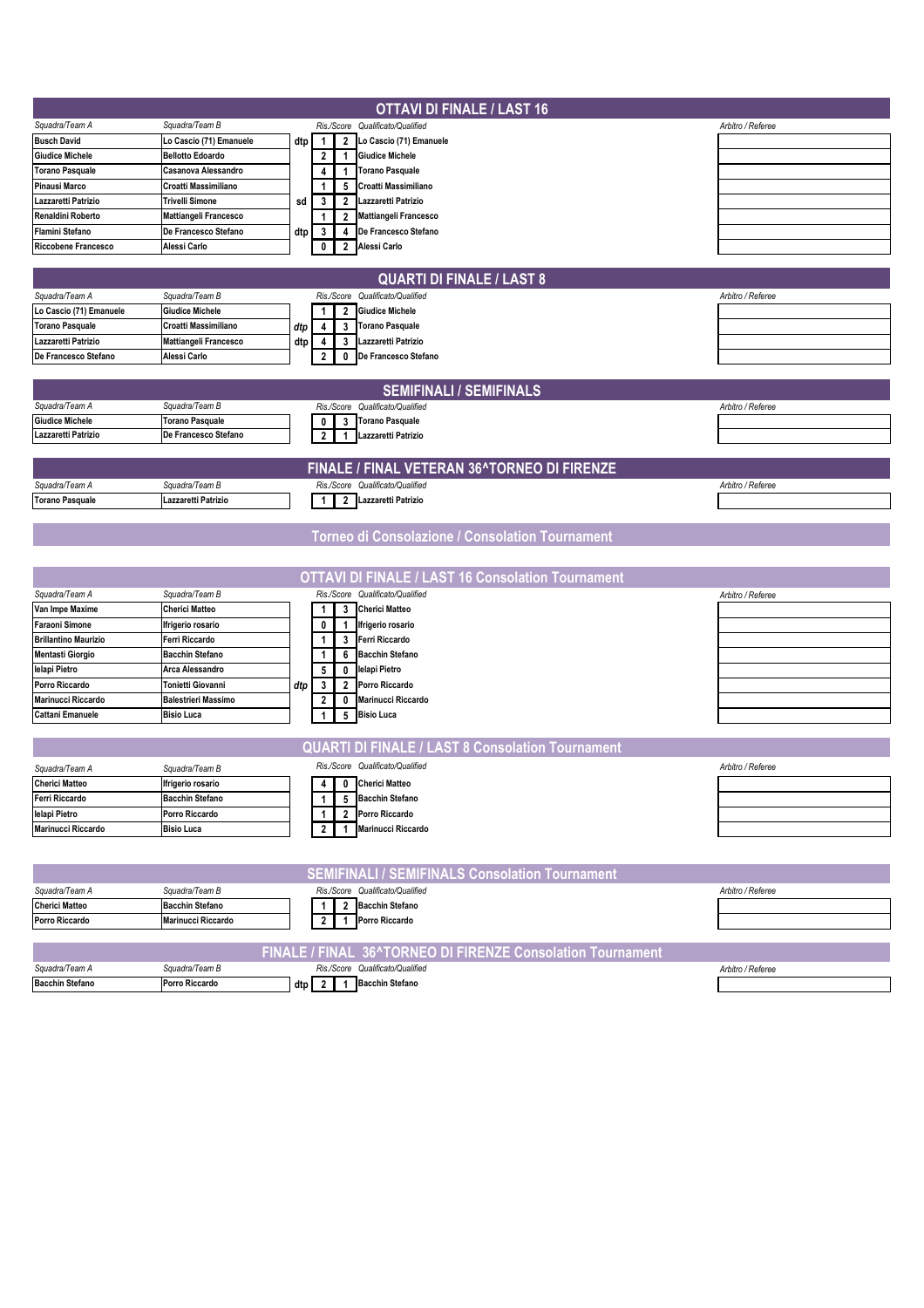

### Federazione Italiana Sport Calcio da Tavolo *TORNEO DI FIRENZE*



*cat. UNDER 12 - International Opens Firenze, 15 settembre 2018*

|                                                                 |                                                               |                                                                                                                                            | <b>GIRONE UNICO</b>                                                                                                                       |                                              |                                                                                |                         |
|-----------------------------------------------------------------|---------------------------------------------------------------|--------------------------------------------------------------------------------------------------------------------------------------------|-------------------------------------------------------------------------------------------------------------------------------------------|----------------------------------------------|--------------------------------------------------------------------------------|-------------------------|
| Incontro / Match                                                |                                                               | Ris./Score                                                                                                                                 | Squadra / Team                                                                                                                            | Pts<br>G<br>V                                | N<br>P<br>PV<br>PP<br>DP                                                       | Classifica              |
| <b>Trevisani Mattia</b>                                         | <b>Bonciani Samuele</b>                                       | 0<br>5                                                                                                                                     | <b>Trevisani Mattia</b>                                                                                                                   | 6<br>$\overline{2}$<br>$\overline{2}$        | $\mathbf 0$<br>0<br>8<br>0<br>8                                                | Trevisani Mattia        |
| <b>Bonciani Samuele</b>                                         | Casati Federico                                               | 1<br>0                                                                                                                                     | <b>Bonciani Samuele</b>                                                                                                                   | 3<br>$\overline{\mathbf{c}}$<br>$\mathbf{1}$ | $\pmb{0}$<br>5<br>$\overline{1}$<br>$\mathbf{1}$<br>$-4$                       | <b>Bonciani Samuele</b> |
| <b>Trevisani Mattia</b>                                         | Casati Federico                                               | 3<br>$\mathbf 0$                                                                                                                           | Casati Federico                                                                                                                           | 0<br>$\overline{2}$<br>0                     | $\overline{2}$<br>$\mathbf{0}$<br>0<br>$\overline{4}$<br>$-4$                  | Casati Federico         |
|                                                                 |                                                               |                                                                                                                                            |                                                                                                                                           |                                              |                                                                                |                         |
|                                                                 |                                                               |                                                                                                                                            | FINALE / FINAL UNDER 12 - 36^TORNEO DI FIRENZE                                                                                            |                                              |                                                                                |                         |
| Squadra/Team A                                                  | Squadra/Team B                                                | Ris./Score Qualificato/Qualified                                                                                                           |                                                                                                                                           |                                              |                                                                                | Arbitro / Referee       |
| <b>Trevisani Mattia</b>                                         | <b>Bonciani Samuele</b>                                       | 5<br>0<br><b>Trevisani Mattia</b>                                                                                                          |                                                                                                                                           |                                              |                                                                                |                         |
|                                                                 |                                                               |                                                                                                                                            | Federazione Italiana Sport Calcio da Tavolo<br><b>TORNEO DI FIRENZE</b><br>cat. UNDER 15 - International Opens Firenze, 15 settembre 2018 |                                              |                                                                                |                         |
|                                                                 |                                                               |                                                                                                                                            | <b>GIRONE 1</b>                                                                                                                           |                                              |                                                                                |                         |
| Incontro / Match                                                |                                                               | Ris./Score                                                                                                                                 | Squadra / Team                                                                                                                            | Pts<br>G<br>V                                | PP<br>DP<br>N<br>Ρ<br>PV                                                       | Classifica              |
| <b>Borgo Francesco</b>                                          | Casati Federico                                               | 6                                                                                                                                          | Borgo Francesco                                                                                                                           | 6<br>$\overline{2}$<br>2                     | $\mathbf 0$<br>3<br>8<br>0<br>11                                               | <b>Borgo Francesco</b>  |
| Casati Federico                                                 | Trevisani Mattia                                              | 0<br>6                                                                                                                                     | Casati Federico                                                                                                                           | 0<br>$\overline{2}$<br>0                     | $\pmb{0}$<br>$\overline{2}$<br>12<br>$-11$<br>-1                               | <b>Trevisani Mattia</b> |
| <b>Borgo Francesco</b>                                          | Trevisani Mattia                                              | 5<br>$\overline{2}$                                                                                                                        | Trevisani Mattia                                                                                                                          | 3<br>$\overline{2}$<br>$\mathbf{1}$          | $5\phantom{.0}$<br>8<br>3<br>0<br>$\overline{1}$                               | Casati Federico         |
|                                                                 |                                                               |                                                                                                                                            |                                                                                                                                           |                                              |                                                                                |                         |
|                                                                 |                                                               |                                                                                                                                            | <b>GIRONE 2</b>                                                                                                                           |                                              |                                                                                |                         |
| Incontro / Match                                                |                                                               | Ris./Score                                                                                                                                 | Squadra / Team                                                                                                                            | Pts<br>G                                     | P<br>PV<br>PP<br>DP<br>N                                                       | Classifica              |
| <b>Gatti Pietro</b>                                             | Casati Filippo                                                | 2<br>0                                                                                                                                     | Gatti Pietro                                                                                                                              | 4<br>$\overline{2}$<br>1                     | $\overline{2}$<br>0<br>3<br>$\mathbf{1}$<br>1                                  | <b>Gatti Pietro</b>     |
| Casati Filippo                                                  | <b>Bonciani Samuele</b>                                       | 0<br>0                                                                                                                                     | Casati Filippo                                                                                                                            | 1<br>$\overline{\mathbf{c}}$<br>0            | $\overline{2}$<br>$-2$<br>0<br>$\overline{1}$<br>$\mathbf{1}$                  | <b>Bonciani Samuele</b> |
| Gatti Pietro                                                    | <b>Bonciani Samuele</b>                                       | 1<br>1                                                                                                                                     | <b>Bonciani Samuele</b>                                                                                                                   | $\overline{2}$<br>$\mathfrak{p}$<br>$\Omega$ | $\overline{2}$<br>$\mathbf{1}$<br>$\mathbf{0}$<br>$\mathbf{1}$<br>$\mathbf{0}$ | Casati Filippo          |
| Squadra/Team A<br><b>Borgo Francesco</b><br><b>Gatti Pietro</b> | Squadra/Team B<br><b>Bonciani Samuele</b><br>Trevisani Mattia | Ris./Score Qualificato/Qualified<br><b>Borgo Francesco</b><br>3<br>$\mathbf{1}$<br><b>Trevisani Mattia</b><br>$\mathbf{1}$<br>$\mathbf{2}$ | <b>SEMIFINALI / SEMIFINALS</b>                                                                                                            |                                              |                                                                                | Arbitro / Referee       |
|                                                                 |                                                               |                                                                                                                                            |                                                                                                                                           |                                              |                                                                                |                         |
|                                                                 |                                                               |                                                                                                                                            | FINALE / FINAL UNDER 15 - 36^TORNEO DI FIRENZE                                                                                            |                                              |                                                                                |                         |
| Squadra/Team A<br><b>Borgo Francesco</b>                        | Squadra/Team B<br>Trevisani Mattia                            | Ris./Score<br>Qualificato/Qualified<br><b>Borgo Francesco</b>                                                                              |                                                                                                                                           |                                              |                                                                                | Arbitro / Referee       |
|                                                                 |                                                               | $\mathbf{1}$<br>4                                                                                                                          |                                                                                                                                           |                                              |                                                                                |                         |
|                                                                 |                                                               |                                                                                                                                            | Federazione Italiana Sport Calcio da Tavolo<br><b>TORNEO DI FIRENZE</b><br>cat. UNDER 19 - International Opens Firenze, 15 settembre 2018 |                                              |                                                                                |                         |
|                                                                 |                                                               |                                                                                                                                            | <b>SEMIFINALI / SEMIFINALS</b>                                                                                                            |                                              |                                                                                |                         |
| Squadra/Team A                                                  | Squadra/Team B                                                | Ris./Score Qualificato/Qualified                                                                                                           |                                                                                                                                           |                                              |                                                                                | Arbitro / Referee       |
| <b>Borgo Francesco</b>                                          | <b>Brillantino Matteo</b>                                     | <b>Borgo Francesco</b><br>3<br>$\overline{2}$                                                                                              |                                                                                                                                           |                                              |                                                                                |                         |
| <b>Gatti Pietro</b>                                             | Fontana Antonino                                              | <b>Fontana Antonino</b><br>dtp<br>4<br>5                                                                                                   |                                                                                                                                           |                                              |                                                                                |                         |
|                                                                 |                                                               |                                                                                                                                            |                                                                                                                                           |                                              |                                                                                |                         |
|                                                                 |                                                               |                                                                                                                                            | FINALE / FINAL UNDER 19 - 36^TORNEO DI FIRENZE                                                                                            |                                              |                                                                                |                         |
| Squadra/Team A                                                  | Squadra/Team B                                                | Ris./Score Qualificato/Qualified                                                                                                           |                                                                                                                                           |                                              |                                                                                | Arbitro / Referee       |
| <b>Borgo Francesco</b>                                          | Fontana Antonino                                              | 6<br><b>Fontana Antonino</b><br>2 <sub>1</sub>                                                                                             |                                                                                                                                           |                                              |                                                                                |                         |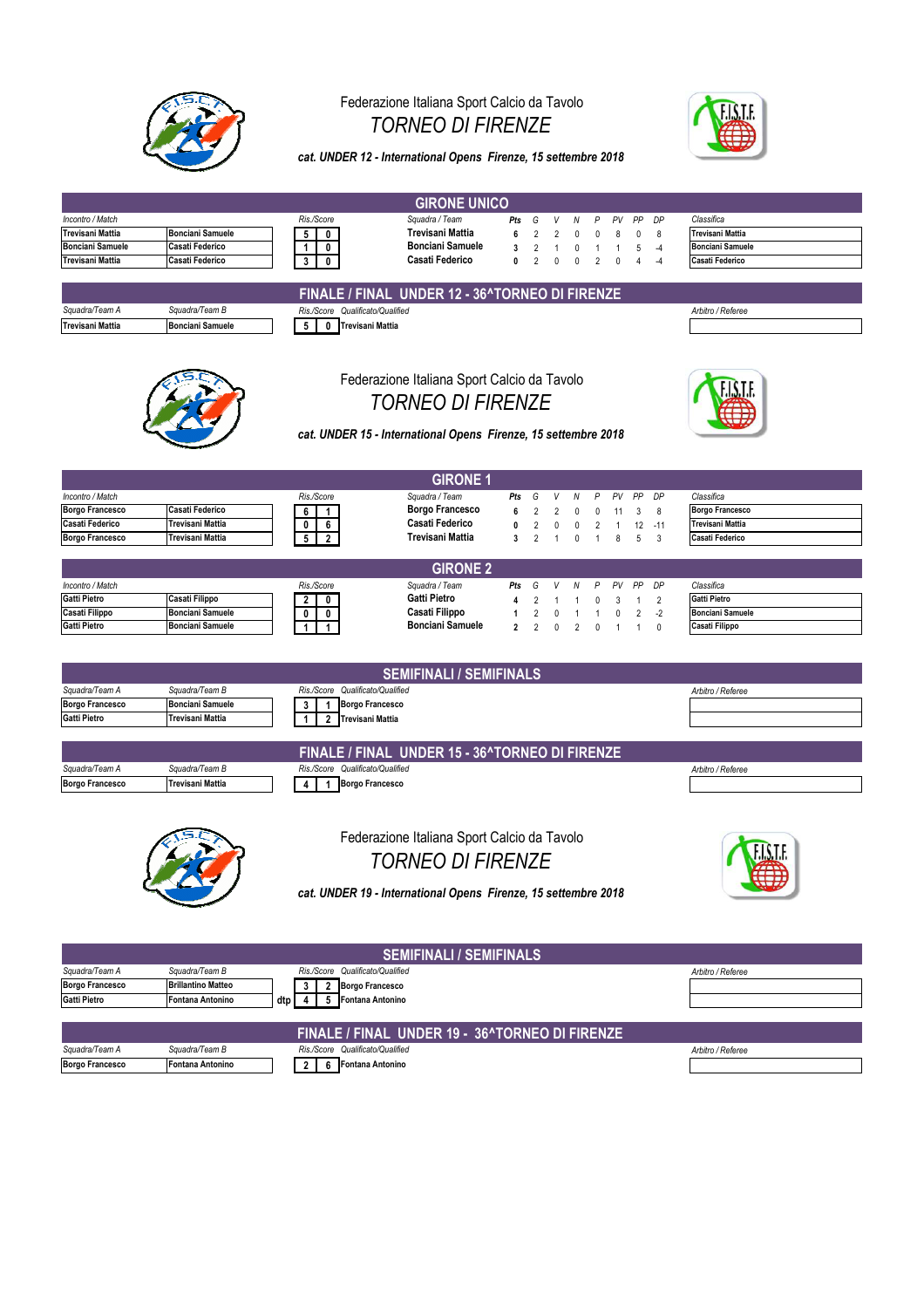

### Federazione Italiana Sport Calcio da Tavolo *TORNEO CITTA' DI FIRENZE*



*Torneo a Squadre - International Opens Firenze, 16 settembre 2018*

|                       |                    |                               | <b>GIRONE 1</b>       |                         |                |                |             |                |                |          |    |                |              |                |                       |
|-----------------------|--------------------|-------------------------------|-----------------------|-------------------------|----------------|----------------|-------------|----------------|----------------|----------|----|----------------|--------------|----------------|-----------------------|
| Incontro / Match      |                    | Ris/Score                     | Squadra / Team        | Pts                     | G              | v              | N           | P              | PV             | PP       | DP | GF             | GS DG        |                | Classifica            |
| <b>Fiamme Azzurre</b> | Seagulls Viareggio | 4<br>0                        | <b>Fiamme Azzurre</b> | 6                       | 2              | $\mathcal{P}$  | 0           | $\Omega$       |                | $\Omega$ | 8  | 35             | $\mathbf{1}$ | 34             | <b>Fiamme Azzurre</b> |
| <b>Fiamme Azzurre</b> | Vibo               | 4<br>0                        | Seagulls Viareggio    | $\mathbf{0}$            | $\overline{2}$ | $\theta$       | $\pmb{0}$   | $\overline{2}$ | 0              | 8        | -8 | $\overline{2}$ | 37           | $-35$          | Vibo                  |
| Seagulls Viareggio    | Vibo               | $\mathbf 0$<br>4              | Vibo                  | $\overline{\mathbf{3}}$ | $\overline{2}$ | $\overline{1}$ | $\mathbf 0$ | $\overline{1}$ | $\overline{4}$ | 4        | 0  | 17             | 16           | $\overline{1}$ | Seagulls Viareggio    |
| Incontro / Match      |                    | Ris/Score                     |                       |                         |                |                |             |                |                |          |    |                |              |                |                       |
| <b>Fiamme Azzurre</b> | Seagulls Viareggio | $\overline{4}$<br>$\mathbf 0$ |                       |                         |                |                |             |                |                |          |    |                |              |                |                       |
| Esposito M.           | Granato            | 6<br>0                        |                       |                         |                |                |             |                |                |          |    |                |              |                |                       |
| Esposito G.           | Nicoletti          | 5<br>$\mathbb O$              |                       |                         |                |                |             |                |                |          |    |                |              |                |                       |
| Colangelo             | Vatteroni          | 5<br>$\mathbb O$              |                       |                         |                |                |             |                |                |          |    |                |              |                |                       |
| Napolitano            | Silei              | 5<br>$\mathbb O$              |                       |                         |                |                |             |                |                |          |    |                |              |                |                       |
|                       |                    | $\mathbb O$<br>21             |                       |                         |                |                |             |                |                |          |    |                |              |                |                       |
|                       |                    |                               |                       |                         |                |                |             |                |                |          |    |                |              |                |                       |
| Seagulls Viareggio    | Vibo               | $\mathbf 0$<br>4              |                       |                         |                |                |             |                |                |          |    |                |              |                |                       |
| Arpaia                | Ottone A.          | 0<br>$\overline{4}$           |                       |                         |                |                |             |                |                |          |    |                |              |                |                       |
| Vatteroni             | Russo              | $\overline{2}$<br>4           |                       |                         |                |                |             |                |                |          |    |                |              |                |                       |
| Nicoletti             | Riccobene          | $\mathbf 0$<br>$\overline{1}$ |                       |                         |                |                |             |                |                |          |    |                |              |                |                       |
| Granato               | Lena               | $\mathbf 0$<br>$\overline{7}$ |                       |                         |                |                |             |                |                |          |    |                |              |                |                       |
|                       |                    | $\overline{2}$<br>16          |                       |                         |                |                |             |                |                |          |    |                |              |                |                       |
|                       |                    |                               |                       |                         |                |                |             |                |                |          |    |                |              |                |                       |
| <b>Fiamme Azzurre</b> | Vibo               | $\mathbf 0$<br>4              |                       |                         |                |                |             |                |                |          |    |                |              |                |                       |
| Esposito G.           | Lena               | $\overline{2}$<br>$^{\circ}$  |                       |                         |                |                |             |                |                |          |    |                |              |                |                       |
| Colangelo             | Ottone A. / Baroni | 5<br>0                        |                       |                         |                |                |             |                |                |          |    |                |              |                |                       |
| Napolitano            | lelapi             | 0<br>$\overline{4}$           |                       |                         |                |                |             |                |                |          |    |                |              |                |                       |
| Esposito M.           | Russo              | 3                             |                       |                         |                |                |             |                |                |          |    |                |              |                |                       |
|                       |                    | 14                            |                       |                         |                |                |             |                |                |          |    |                |              |                |                       |
|                       |                    |                               |                       |                         |                |                |             |                |                |          |    |                |              |                |                       |
|                       |                    |                               | <b>GIRONE 2</b>       |                         |                |                |             |                |                |          |    |                |              |                |                       |
|                       |                    |                               |                       |                         |                |                |             |                |                |          |    |                |              |                |                       |

|                     |                   |                |                | _______           |              |                |                |   |   |                |   |      |    |    |       |                   |
|---------------------|-------------------|----------------|----------------|-------------------|--------------|----------------|----------------|---|---|----------------|---|------|----|----|-------|-------------------|
| Incontro / Match    |                   |                | Ris/Score      | Squadra / Team    | Pts          | G              | V              | N | P | PV PP          |   | DP   | GF |    | GS DG | Classifica        |
| Ascoli              | Deportivo Maremma |                | 4 0            | Ascoli            | 6            | 2              | $\mathfrak{p}$ |   |   |                |   |      | 28 | 9  | 19    | Ascoli            |
| Ascoli              | Torino 2009       | 3              | 0              | Deportivo Maremma | $\mathbf{1}$ | $\overline{2}$ |                |   |   |                |   |      | 11 | 21 | $-10$ | Torino 2009       |
| Deportivo Maremma   | Torino 2009       | $\overline{2}$ | $\overline{2}$ | Torino 2009       | 1            | $\overline{2}$ | $^{\circ}$     |   |   | $\overline{2}$ | 5 | $-3$ | 11 | 20 | -9    | Deportivo Maremma |
| Incontro / Match    |                   |                | Ris/Score      |                   |              |                |                |   |   |                |   |      |    |    |       |                   |
| Ascoli              | Deportivo Maremma | $\overline{4}$ | $\bf{0}$       |                   |              |                |                |   |   |                |   |      |    |    |       |                   |
| Flamini             | Giannini          | $\overline{7}$ |                |                   |              |                |                |   |   |                |   |      |    |    |       |                   |
| Silvestri           | Signori           | z              | 0              |                   |              |                |                |   |   |                |   |      |    |    |       |                   |
| Schiavone / Vagnoni | Vanelli           | $\overline{2}$ | $\mathbf{1}$   |                   |              |                |                |   |   |                |   |      |    |    |       |                   |
| Ciabattoni          | Bartolucci        |                | 0              |                   |              |                |                |   |   |                |   |      |    |    |       |                   |
|                     |                   | 17             | $\overline{2}$ |                   |              |                |                |   |   |                |   |      |    |    |       |                   |
|                     |                   |                |                |                   |              |                |                |   |   |                |   |      |    |    |       |                   |
| Deportivo Maremma   | Torino 2009       | $\overline{2}$ | $\overline{2}$ |                   |              |                |                |   |   |                |   |      |    |    |       |                   |
| Bartolucci          | Francavilla       | 5              | 0              |                   |              |                |                |   |   |                |   |      |    |    |       |                   |
| Signori             | Maina             | 0              | 3              |                   |              |                |                |   |   |                |   |      |    |    |       |                   |
| Vanelli             | Converti          | 4              | 0              |                   |              |                |                |   |   |                |   |      |    |    |       |                   |
| Giannini            | Mussino           | 0              |                |                   |              |                |                |   |   |                |   |      |    |    |       |                   |
|                     |                   | 9              | $\overline{4}$ |                   |              |                |                |   |   |                |   |      |    |    |       |                   |
|                     |                   |                |                |                   |              |                |                |   |   |                |   |      |    |    |       |                   |
| Ascoli              | Torino 2009       | $\mathbf{3}$   | $\mathbf 0$    |                   |              |                |                |   |   |                |   |      |    |    |       |                   |
| Silvestri           | Francavilla       | $\overline{2}$ | 0              |                   |              |                |                |   |   |                |   |      |    |    |       |                   |
| Capellacci          | Converti          | $\overline{2}$ |                |                   |              |                |                |   |   |                |   |      |    |    |       |                   |
| Vagnoni             | Maina             | 4              | 3              |                   |              |                |                |   |   |                |   |      |    |    |       |                   |
| Ciabattoni          | Mussino           | 3              | 3              |                   |              |                |                |   |   |                |   |      |    |    |       |                   |
|                     |                   | 11             | $\overline{7}$ |                   |              |                |                |   |   |                |   |      |    |    |       |                   |

|                      |                  |           |                         | <b>GIRONE 3</b>      |              |   |               |              |               |            |    |    |    |       |       |                      |
|----------------------|------------------|-----------|-------------------------|----------------------|--------------|---|---------------|--------------|---------------|------------|----|----|----|-------|-------|----------------------|
| Incontro / Match     |                  | Ris/Score |                         | Squadra / Team       | Pts          | G | v             | N            | P             | PV         | PP | DP | GF | GS DG |       | Classifica           |
| <b>Stella Artois</b> | Firenze 2        | 3         |                         | <b>Stella Artois</b> | 6.           |   | $\mathcal{P}$ | $\Omega$     | $\mathbf{v}$  |            |    | 6  | 25 | -5    | 20    | <b>Stella Artois</b> |
| <b>Stella Artois</b> | Livorno          |           | 0                       | Firenze 2            | $\mathbf{3}$ |   |               | $\mathbf{0}$ |               | 3          | 3  | 0  | 12 | 17    | -5    | Firenze 2            |
| Firenze 2            | Livorno          | 2         | 0                       | Livorno              | $\mathbf{0}$ |   | $^{\circ}$    | $\mathbf{0}$ | $\mathcal{P}$ | $^{\circ}$ | 6  | -6 | 9  | 24    | $-15$ | Livorno              |
| Incontro / Match     |                  | Ris/Score |                         |                      |              |   |               |              |               |            |    |    |    |       |       |                      |
| Stella Artois        | Firenze 2        | 3         | -1                      |                      |              |   |               |              |               |            |    |    |    |       |       |                      |
| Bisio / Mazzeo       | Cecchetti        |           | $\sim$<br>۷             |                      |              |   |               |              |               |            |    |    |    |       |       |                      |
| Sufritti             | Masini / Cherici | ∠         | $\mathbf{0}$            |                      |              |   |               |              |               |            |    |    |    |       |       |                      |
| Corradi              | Cattani          |           | $\Omega$                |                      |              |   |               |              |               |            |    |    |    |       |       |                      |
| lorio                | Pasquini         |           |                         |                      |              |   |               |              |               |            |    |    |    |       |       |                      |
|                      |                  | 10        | $\overline{\mathbf{3}}$ |                      |              |   |               |              |               |            |    |    |    |       |       |                      |
|                      |                  |           |                         |                      |              |   |               |              |               |            |    |    |    |       |       |                      |
| Firenze 2            | Livorno          |           | $\mathbf{0}$            |                      |              |   |               |              |               |            |    |    |    |       |       |                      |

| Firenze 2       | Livorno            |  |  |
|-----------------|--------------------|--|--|
| Pasquini        | Giudice G.         |  |  |
| Cecchetti       | Giudice M./Petrini |  |  |
| Masini          | Trevisan           |  |  |
| Cattani/Cherici | Neri               |  |  |
|                 |                    |  |  |

| <b>Stella Artois</b> | Livorno    |    |  |
|----------------------|------------|----|--|
| Bisio                | Petrini    |    |  |
| Mazzeo               | Trevisan   |    |  |
| Corradi / lorio      | Neri       | ь  |  |
| Suffritti            | Giudice G. |    |  |
|                      |            | 15 |  |

|                  |               |           |        | <b>GIRONE 4</b> |  |  |                               |  |         |       |               |
|------------------|---------------|-----------|--------|-----------------|--|--|-------------------------------|--|---------|-------|---------------|
| Incontro / Match |               | Ris/Score |        | Sauadra / Team  |  |  | Pts G V N P PV PP DP GF GS DG |  |         |       | Classifica    |
| Salernitana      | Versilia 2002 |           |        | Salernitana     |  |  | 6 2 2 0 0 5 1 4               |  | 22 5 17 |       | Salernitana   |
| Salernitana      | Trento        |           |        | Versilia 2002   |  |  | 0 2 0 0 2 1 6 5               |  | 8 26    | $-18$ | Trento        |
| Versilia 2002    | Trento        |           | Trento |                 |  |  |                               |  |         |       | Versilia 2002 |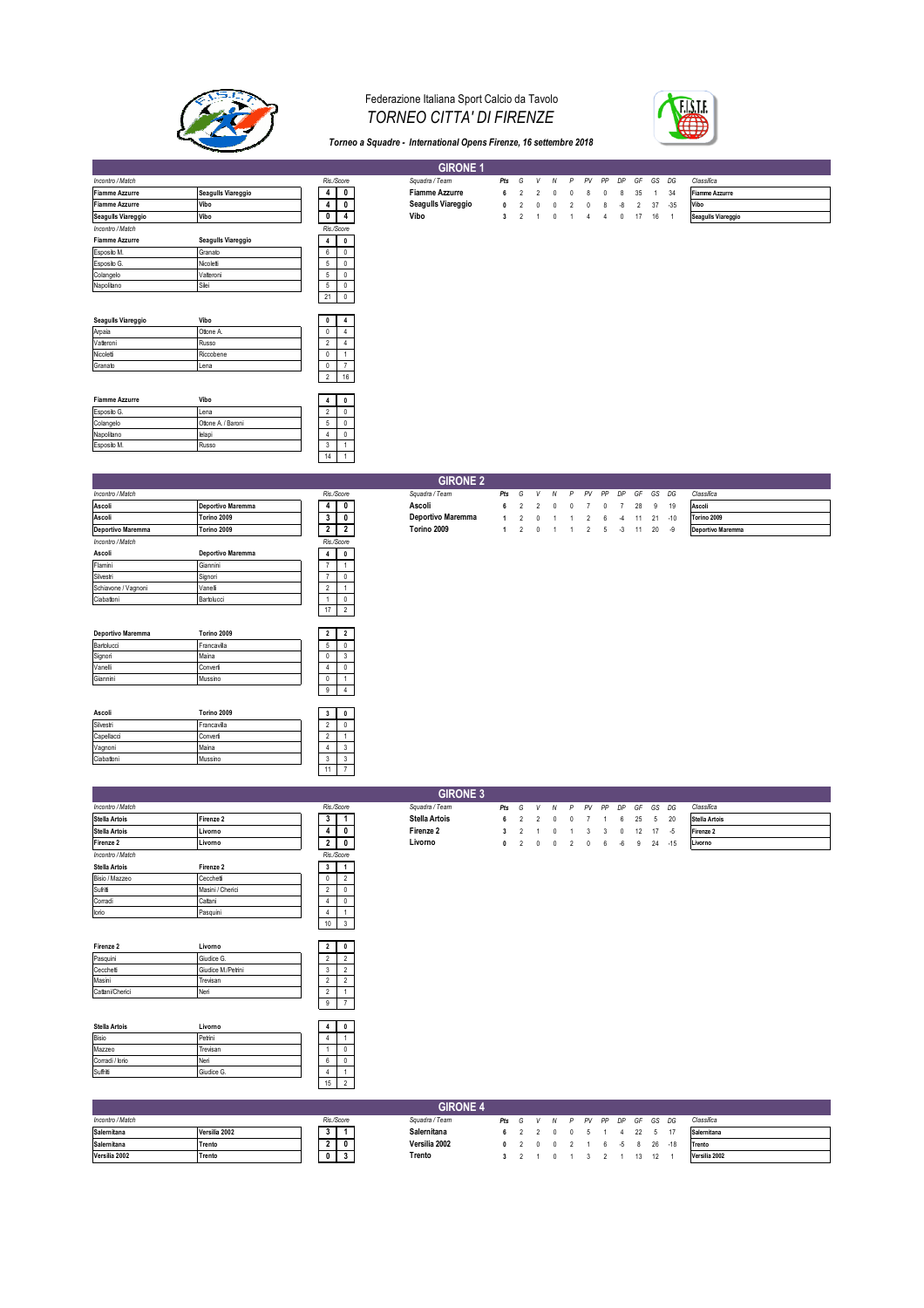| Incontro / Match |               |    | Ris/Score |
|------------------|---------------|----|-----------|
| Salernitana      | Versilia 2002 | 3  |           |
| Casentini        | Bacci         |    |           |
| Nappa            | Balestrieri   |    |           |
| Santanicchia     | Conf          | 5  |           |
| Lepri            | Seppia        | 6  |           |
|                  |               | 16 |           |

| Versilia 2002 | Trento            |  |    |
|---------------|-------------------|--|----|
| Bacci         | Casanova / Caurla |  |    |
| Conti         | Giannarelli       |  |    |
| Balestrieri   | Torboli           |  |    |
| Seppia        | Romano            |  |    |
|               |                   |  | 10 |

| Salernitana  | Trento      |  |  |
|--------------|-------------|--|--|
| Nappa        | Casanova    |  |  |
| Casentini    | Romano      |  |  |
| Canicchio    | Caurla      |  |  |
| Santanicchia | Giannarelli |  |  |
|              |             |  |  |

| Incontro / Match |                             | Ris /Score |   |
|------------------|-----------------------------|------------|---|
| <b>Warriors</b>  | Lazio 2                     |            | o |
| <b>Warriors</b>  | Firenze                     | 2          | 2 |
| Lazio 2          | Firenze                     |            |   |
| Incontro / Match |                             | Ris/Score  |   |
| <b>Warriors</b>  | Lazio 2                     |            | 0 |
| Bush / Croati    | Lo lacono M. / Lo lacono S. | 3          | 0 |
| Bay              | Spoto                       | 4          | 0 |
| Mazzilli         | Lazzaretti                  | 5          |   |
| Finardi          | Riccardi                    | 2          | Λ |
|                  |                             |            |   |

| Lazio 2      | Firenze  |  |    |
|--------------|----------|--|----|
| Lazzaretti   | Pini     |  |    |
| Lo lacono G. | Faraoni  |  |    |
| Lo lacono M. | Bonciani |  |    |
| Riccardi     | Neri     |  |    |
|              |          |  | 14 |

| Warriors | Firenze  | 2 |  |
|----------|----------|---|--|
| Bay      | Faraoni  | × |  |
| Croati   | Bonciani |   |  |
| Mazzilli | Neri     | × |  |
| Bush     | Pini     |   |  |
|          |          |   |  |

| Incontro / Match |                    |    | Ris/Score  |
|------------------|--------------------|----|------------|
| Perugia          | Papata Group AR    | 4  | 0          |
| Perugia          | <b>Fiamme Roma</b> | 3  |            |
| Papata Group AR  | <b>Fiamme Roma</b> |    | 2          |
| Incontro / Match |                    |    | Ris /Score |
| Perugia          | Papata Group AR    | 4  | 0          |
| De Francesco A.  | Cencini            | 5  | 2          |
| Guidi            | Colpani            | 3  | 2          |
| Gauci            | Nicchi             | 3  | 0          |
| Belloni          | Vergoni            | 5  | n          |
|                  |                    | 16 | 4          |

| Papata Group AR | <b>Fiamme Roma</b> |   |  |
|-----------------|--------------------|---|--|
| Cencini         | Lorusso            |   |  |
| Colpani         | Portera            | 0 |  |
| Nicchi          | Arca               |   |  |
| Vergoni         | Scatamacchia       | 0 |  |
|                 |                    |   |  |

| Perugia         | <b>Fiamme Roma</b> |  |  |
|-----------------|--------------------|--|--|
| Gara            | Arca               |  |  |
| Gauci           | Portera            |  |  |
| De Francesco S. | Scatamacchia       |  |  |
| De francesco A. | Lorusso            |  |  |
|                 |                    |  |  |

|                  |                 |    |           | .               |     |   |              |   |   |    |    |           |    |    |       |                 |
|------------------|-----------------|----|-----------|-----------------|-----|---|--------------|---|---|----|----|-----------|----|----|-------|-----------------|
| Incontro / Match |                 |    | Ris/Score | Squadra / Team  | Pts | G | v            | Λ | P | PV | PP | <b>DP</b> | GF | GS | DG    | Classifica      |
| Lazio            | Papata Group 2  |    | 0         | Lazio           |     |   |              |   |   | ÷. |    |           | 27 |    | 20    | <b>Bagheria</b> |
| Lazio            | <b>Bagheria</b> |    |           | Papata Group 2  | 0   |   | $\mathbf{0}$ |   |   | n  |    | $-I$      | 5. | 45 | $-40$ | Lazio           |
| Papata Group 2   | Bagheria        |    |           | <b>Bagheria</b> | 4   |   |              |   |   | 6  |    | 4         | 32 | 12 | 20    | Papata Group 2  |
| Incontro / Match |                 |    | Ris/Score |                 |     |   |              |   |   |    |    |           |    |    |       |                 |
| Lazio            | Papata Group 2  | 5. |           |                 |     |   |              |   |   |    |    |           |    |    |       |                 |
| Trivelli         | Fiacchi         | 6  |           |                 |     |   |              |   |   |    |    |           |    |    |       |                 |
| Caviglia         | Montefiori      | G  |           |                 |     |   |              |   |   |    |    |           |    |    |       |                 |
| Ifrigemio        | Genfleschi      | 0  | 0         |                 |     |   |              |   |   |    |    |           |    |    |       |                 |
| Del Brocco       | Sparaco         | 8  | $\theta$  |                 |     |   |              |   |   |    |    |           |    |    |       |                 |
|                  |                 | 19 |           |                 |     |   |              |   |   |    |    |           |    |    |       |                 |

| Papata Group 2 | Bagheria  | o |    |
|----------------|-----------|---|----|
| Fiacxchi       | Butitta   |   |    |
| Montefiori     | Fontana   |   |    |
| Sparaco        | Lo Presti | u |    |
| Gentileschi    | Buono     |   |    |
|                |           |   | 26 |

|                  |                             |               | $\sim$ $\sim$ |                 |           |                |          |              |              |     |                |    |    |    |       |            |
|------------------|-----------------------------|---------------|---------------|-----------------|-----------|----------------|----------|--------------|--------------|-----|----------------|----|----|----|-------|------------|
|                  |                             |               |               | <b>GIRONE 5</b> |           |                |          |              |              |     |                |    |    |    |       |            |
| Incontro / Match |                             |               | Ris/Score     | Squadra / Team  | Pts G V N |                |          |              |              |     | P PV PP DP     |    | GF | GS | DG    | Classifica |
| Warriors         | Lazio 2                     | 4             | $\mathbf{0}$  | Warriors        | 4         | $\mathfrak{p}$ |          |              | $\mathbf{0}$ | -6  | $\mathcal{P}$  | 4  | 21 | -5 | 16    | Warriors   |
| Warriors         | Firenze                     | $\mathbf{2}$  |               | Lazio 2         |           | $\overline{2}$ | $\sim$ 0 | $\mathbf{0}$ |              | 2 0 | 8              | -8 | 3  | 28 | $-25$ | Firenze    |
| Lazio 2          | Firenze                     | $\mathbf{0}$  | 4             | Firenze         | 4         | $\overline{2}$ |          | 1 1 0 6      |              |     | $\overline{2}$ | 4  | 18 | -9 | -9    | Lazio 2    |
| Incontro / Match |                             |               | Ris/Score     |                 |           |                |          |              |              |     |                |    |    |    |       |            |
| Warriors         | Lazio 2                     |               |               |                 |           |                |          |              |              |     |                |    |    |    |       |            |
| Bush / Croati    | Lo lacono M. / Lo lacono S. | 3             |               |                 |           |                |          |              |              |     |                |    |    |    |       |            |
| Bay              | Spoto                       |               | 0             |                 |           |                |          |              |              |     |                |    |    |    |       |            |
| Mazzilli         | Lazzaretti                  | 5             |               |                 |           |                |          |              |              |     |                |    |    |    |       |            |
| Finardi          | Riccardi                    | $\mathcal{D}$ | 0             |                 |           |                |          |              |              |     |                |    |    |    |       |            |
|                  |                             | 14            |               |                 |           |                |          |              |              |     |                |    |    |    |       |            |

| <b>GIRONE 6</b> |  |  |
|-----------------|--|--|

|                  |                    |  |           | <b>GIRONE 6</b> |           |  |  |                                      |  |           |  |                 |
|------------------|--------------------|--|-----------|-----------------|-----------|--|--|--------------------------------------|--|-----------|--|-----------------|
| Incontro / Match |                    |  | Ris/Score | Sauadra / Team  |           |  |  | <b>Pts</b> G V N P PV PP DP GF GS DG |  |           |  | Classifica      |
| Perugia          | Papata Group AR    |  | 0         | Perugia         |           |  |  | 6 2 2 0 0 7 0 7 25 8 17              |  |           |  | Perugia         |
| Perugia          | <b>Fiamme Roma</b> |  |           | Papata Group AR | 0 2 0 0 2 |  |  |                                      |  | 16.572.45 |  | Fiamme Roma     |
| Papata Group AR  | <b>Fiamme Roma</b> |  |           | Fiamme Roma     |           |  |  | 2 4 -2 10 12 -2                      |  |           |  | Papata Group AR |
| Incontro / Match |                    |  | Die Pease |                 |           |  |  |                                      |  |           |  |                 |

| Incontro / Match |                       |   | Ris /Score         | Sauadra / Team | Pts    |        |        | . G V N P PV PP | DP | GF    | GS. | DG         | Classifica      |
|------------------|-----------------------|---|--------------------|----------------|--------|--------|--------|-----------------|----|-------|-----|------------|-----------------|
| Lazio            | <b>Papata Group 2</b> | v | $\mathbf{0}$       | Lazio          |        |        |        | 0 5 2 3 27      |    |       |     | - 20       | <b>Bagheria</b> |
| المقدم ا         | <b>Dealers</b>        |   | $\mathbf{\hat{a}}$ | Donato Croup 2 | $\sim$ | $\sim$ | $\sim$ |                 |    | $  -$ |     | $\sqrt{2}$ | $1 - 1$         |

| Classifica      |
|-----------------|
| <b>Bagheria</b> |
| Lazio           |
| Papata Group 2  |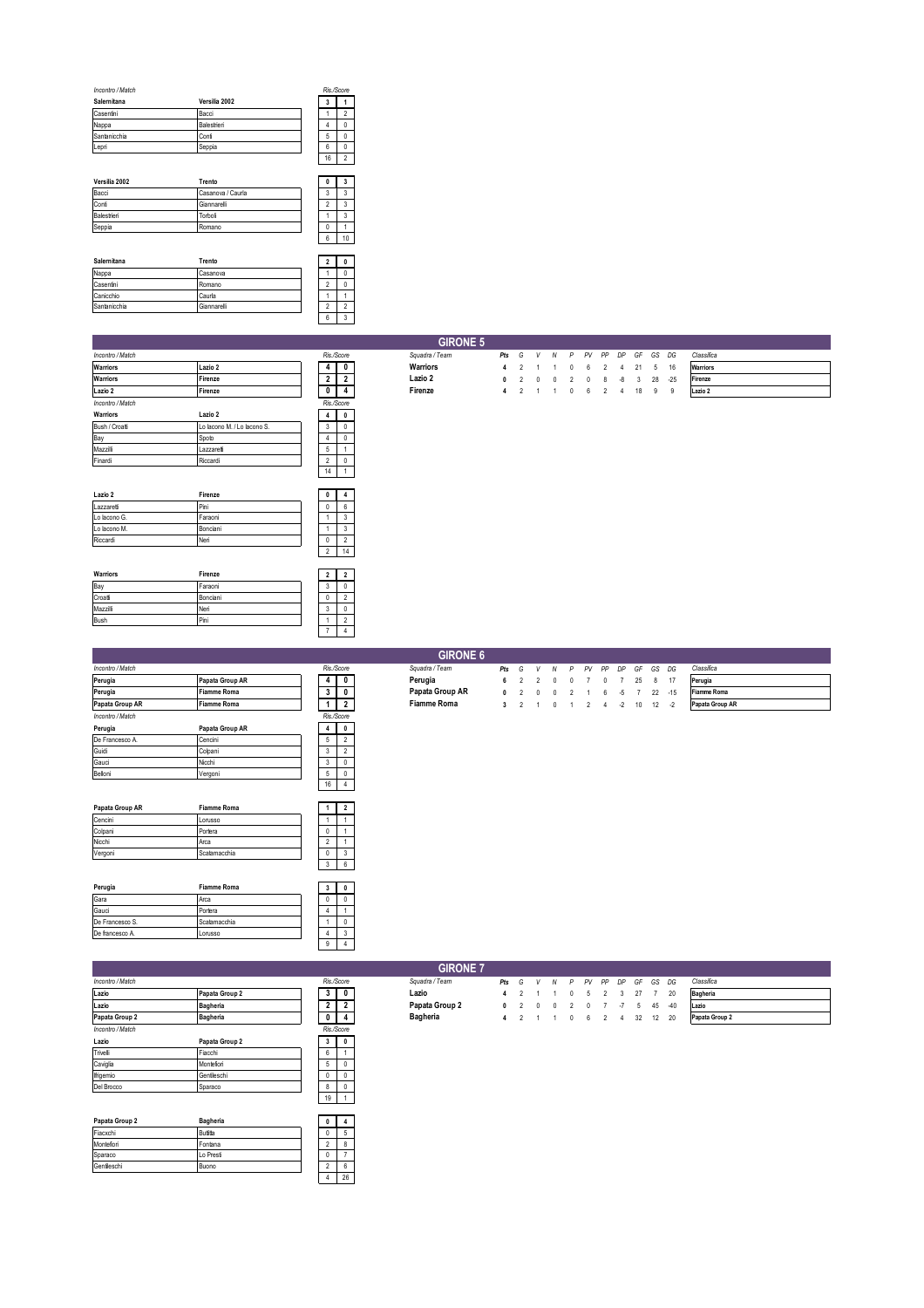| Lazio      | Bagheria  |   |  |
|------------|-----------|---|--|
| Trivelli   | Buono     |   |  |
| Del Brocco | Butitla   |   |  |
| Caviglia   | Lo Presti |   |  |
| Lazzaretti | Fontana   | c |  |
|            |           | 8 |  |

|                      |                      |                                                    | <b>GIRONE 8</b>      |                |                |                |                |              |                |                |                |    |    |       |                      |
|----------------------|----------------------|----------------------------------------------------|----------------------|----------------|----------------|----------------|----------------|--------------|----------------|----------------|----------------|----|----|-------|----------------------|
| Incontro / Match     |                      | Ris/Score                                          | Squadra / Team       | Pts            | G              |                | V N            | P            |                | PV PP          | DP             | GF |    | GS DG | Classifica           |
| Serenissima Mestre   | <b>Atletico Pisa</b> | $\mathbf{0}$<br>4                                  | Serenissima Mestre   | 4              | $\overline{2}$ | -1             | -1             | 0            | 6              | 2              | $\overline{4}$ | 33 | 5  | 28    | Serenissima Mestre   |
| Serenissima Mestre   | Pierce 14 2          | $\overline{2}$<br>$\overline{2}$                   | <b>Atletico Pisa</b> |                | $\overline{2}$ | $\Omega$       | -1             | -1           | 2              | 6              | $-4$           | 8  | 26 | $-18$ | Pierce 142           |
| <b>Atletico Pisa</b> | Pierce 142           | 2<br>$\overline{2}$                                | Pierce 142           | $\overline{2}$ | $\overline{2}$ | 0              | $\overline{2}$ | $\mathbf{0}$ | 4              | $\overline{4}$ | 0              | 14 | 24 | $-10$ | <b>Atletico Pisa</b> |
| Incontro / Match     |                      | Ris/Score                                          |                      |                |                |                |                |              |                |                |                |    |    |       |                      |
| Serenissima Mestre   | <b>Atletico Pisa</b> | $\overline{4}$<br>$\pmb{0}$                        |                      |                |                |                |                |              |                |                |                |    |    |       |                      |
| Bernardi             | Locci                | $\mathbb O$<br>$\overline{7}$                      |                      |                |                |                |                |              |                |                |                |    |    |       |                      |
| Righetto             | Toni                 | $\mathbf{0}$<br>$\mathbf{1}$                       |                      |                |                |                |                |              |                |                |                |    |    |       |                      |
| Renaldini / Bellotto | Palumbo              | $\overline{4}$<br>$^{\circ}$                       |                      |                |                |                |                |              |                |                |                |    |    |       |                      |
| Dotto                | Gabbani              | $\mathbb O$<br>5                                   |                      |                |                |                |                |              |                |                |                |    |    |       |                      |
|                      |                      | $\mathbb O$<br>17                                  |                      |                |                |                |                |              |                |                |                |    |    |       |                      |
|                      |                      |                                                    |                      |                |                |                |                |              |                |                |                |    |    |       |                      |
| <b>Atletico Pisa</b> | Pierce 142           | $\overline{\mathbf{2}}$<br>$\overline{\mathbf{2}}$ |                      |                |                |                |                |              |                |                |                |    |    |       |                      |
| Palumbo              | Borgo F.             | $\mathbf{1}$<br>$\overline{4}$                     |                      |                |                |                |                |              |                |                |                |    |    |       |                      |
| Locci                | Fricano              | $^{\circ}$<br>$\overline{4}$                       |                      |                |                |                |                |              |                |                |                |    |    |       |                      |
| Gabbani              | Marangoni            | $\overline{2}$<br>$\overline{1}$                   |                      |                |                |                |                |              |                |                |                |    |    |       |                      |
| Toni                 | Gatti                | 5<br>$\mathbb O$                                   |                      |                |                |                |                |              |                |                |                |    |    |       |                      |
|                      |                      | $\overline{9}$<br>8                                |                      |                |                |                |                |              |                |                |                |    |    |       |                      |
|                      |                      |                                                    |                      |                |                |                |                |              |                |                |                |    |    |       |                      |
| Serenissima Mestre   | Pierce 142           | $\overline{\mathbf{3}}$<br>$\mathbf 0$             |                      |                |                |                |                |              |                |                |                |    |    |       |                      |
| Bernardi             | Marangoni            | 1<br>$\overline{1}$                                |                      |                |                |                |                |              |                |                |                |    |    |       |                      |
| Renaldini            | Fricano C.           | 3<br>$\overline{1}$                                |                      |                |                |                |                |              |                |                |                |    |    |       |                      |
| Righetto             | Incorvaia            | 6<br>$\overline{1}$                                |                      |                |                |                |                |              |                |                |                |    |    |       |                      |
| Dotto                | Borgo                | 6<br>$\overline{2}$                                |                      |                |                |                |                |              |                |                |                |    |    |       |                      |
|                      |                      | $\overline{5}$<br>16                               |                      |                |                |                |                |              |                |                |                |    |    |       |                      |
|                      |                      |                                                    |                      |                |                |                |                |              |                |                |                |    |    |       |                      |
|                      |                      |                                                    | <b>GIRONE 9</b>      |                |                |                |                |              |                |                |                |    |    |       |                      |
| Incontro / Match     |                      | Ris/Score                                          | Squadra / Team       | Pts            | G              | V              | Ν              | P            | PV             | PP             | DP             | GF |    | GS DG | Classifica           |
| Pierce 14            | Firenze 3            | 3<br>-1                                            | Pierce 14            | 6              | $\overline{2}$ | $\overline{2}$ | 0              | $\theta$     |                | 1              | 6              | 38 |    | 11 27 | Pierce 14            |
| Pierce 14            | <b>DLF Gorizia</b>   | 4<br>$\mathbf{0}$                                  | Firenze 3            | $\mathbf{0}$   | $\overline{2}$ | $\Omega$       | $\pmb{0}$      | 2            | -1             | 5              | $-4$           | 11 | 25 | $-14$ | <b>DLF Gorizia</b>   |
| Firenze 3            | <b>DLF Gorizia</b>   | $\overline{2}$<br>0                                | <b>DLF Gorizia</b>   | 3              | $\overline{2}$ | $\overline{1}$ | $\mathbf{0}$   | $\mathbf{1}$ | $\overline{c}$ | $\overline{4}$ | $-2$           | 11 | 24 | $-13$ | Firenze 3            |
| Incontro / Match     |                      | Ris/Score                                          |                      |                |                |                |                |              |                |                |                |    |    |       |                      |
| Pierce 14            | Firenze 3            | $\mathbf{3}$<br>$\overline{1}$                     |                      |                |                |                |                |              |                |                |                |    |    |       |                      |
| Amarelli             | Gori                 | $\overline{2}$<br>8                                |                      |                |                |                |                |              |                |                |                |    |    |       |                      |
| Borgo                | Becucci              | 5<br>$\overline{2}$                                |                      |                |                |                |                |              |                |                |                |    |    |       |                      |
| Gaia                 | Casati               | $\overline{2}$<br>$\mathbf{1}$                     |                      |                |                |                |                |              |                |                |                |    |    |       |                      |
| Cubeta               | Riccioni / Barducci  | $\overline{4}$<br>$\mathbf{1}$                     |                      |                |                |                |                |              |                |                |                |    |    |       |                      |
|                      |                      | $\overline{7}$<br>18                               |                      |                |                |                |                |              |                |                |                |    |    |       |                      |

| Firenze 3 | <b>DLF Gorizia</b> | 0 |  |
|-----------|--------------------|---|--|
| Riccioni  | Pinausi            |   |  |
| Casati    | Cerullo G.         |   |  |
| Barducci  | Macino             |   |  |
| Becucci   | Cerullo M.         | 0 |  |
|           |                    |   |  |

| Pierce 14    | <b>DLF Gorizia</b> |    |  |
|--------------|--------------------|----|--|
| Amatelli     | Cerullo G.         | ð  |  |
| Borgo/Cubeta | Cerullo M.         | 6  |  |
| Gaia         | Pinausi            |    |  |
| Zambello P.  | Macillo            | c  |  |
|              |                    | 20 |  |

|                    |                    |  |                | 20 4                |                                 |  |  |                   |  |  |  |
|--------------------|--------------------|--|----------------|---------------------|---------------------------------|--|--|-------------------|--|--|--|
| <b>BARRAGES</b>    |                    |  |                |                     |                                 |  |  |                   |  |  |  |
| Squadra/Team A     | Squadra/Team B     |  |                |                     | Ris/Score Qualificato/Qualified |  |  | Arbitro / Referee |  |  |  |
| Pierce 14 2        | <b>DLF Gorizia</b> |  |                | $\hat{\phantom{a}}$ | <b>DLF Gorizia</b>              |  |  |                   |  |  |  |
| <b>Fiamme Roma</b> | Lazio              |  | 0              |                     | Lazio                           |  |  |                   |  |  |  |
|                    |                    |  |                |                     |                                 |  |  |                   |  |  |  |
| Incontro / Match   |                    |  |                | Ris/Score           |                                 |  |  |                   |  |  |  |
| Pierce 142         | <b>DLF Gorizia</b> |  | 2 <sup>1</sup> |                     |                                 |  |  |                   |  |  |  |
| Borgo              | Cerullo G.         |  | 3              |                     |                                 |  |  |                   |  |  |  |
| Gatt / Fricano C.  | Pinausi            |  |                |                     |                                 |  |  |                   |  |  |  |
| Incorvaia          | Cerullo M.         |  | 3              | $\sim$<br>٠         |                                 |  |  |                   |  |  |  |
| Marangoni          | Macino             |  |                |                     |                                 |  |  |                   |  |  |  |
|                    |                    |  | 9              | $\overline{ }$      |                                 |  |  |                   |  |  |  |

| <b>Fiamme Roma</b> | Lazio      |   |  |
|--------------------|------------|---|--|
| Scatamacchia       | Trivelli   |   |  |
| Arca               | lfrigerio  | u |  |
| Portera            | Lazzaretti |   |  |
| Lorusso            | Caviglia   |   |  |

| Portera               | Lazzaretti         |  |                                 |                   |
|-----------------------|--------------------|--|---------------------------------|-------------------|
| Lorusso               | Caviglia           |  |                                 |                   |
|                       |                    |  |                                 |                   |
|                       |                    |  |                                 |                   |
|                       |                    |  | OTTAVI DI FINALE / LAST 16      |                   |
| Sauadra/Team A        | Squadra/Team B     |  | Ris/Score Qualificato/Qualified | Arbitro / Referee |
| <b>Fiamme Azzurre</b> | Lazio              |  | <b>Fiamme Azzurre</b>           |                   |
| Pierce 14             | Serenissima Mestre |  | Pierce 14                       |                   |

| Warriors           | Torino 2009 |  |                |
|--------------------|-------------|--|----------------|
| Firenze 2          | Salernitana |  | 3              |
| Stella Artois      | Firenze     |  | $\mathbf{0}$   |
| Trento             | Perugia     |  | $\overline{2}$ |
| Bagheria           | Vibo        |  | $\mathbf{0}$   |
| <b>DLF Gorizia</b> | Ascoli      |  | 4              |

| м. | 0 |  |
|----|---|--|
|    |   |  |
|    |   |  |
|    |   |  |
|    |   |  |

|           |   | <b>OTTAVI DI FINALE / LAST 16</b> |
|-----------|---|-----------------------------------|
| Ris/Score |   | Qualificato/Qualified             |
| 3         |   | <b>Fiamme Azzurre</b>             |
| 2         | 1 | Pierce 14                         |
| 3         | 1 | <b>Warriors</b>                   |
| 0         | 3 | Salernitana                       |
| 2         | 0 | Stella Artois                     |
| 0         | 2 | Perugia                           |
| 2         | 0 | Bagheria                          |
| 0         | 4 | Ascoli                            |

| Ris/Score |    |   |  |  |  |  |  |  |  |  |  |
|-----------|----|---|--|--|--|--|--|--|--|--|--|
|           | 3  |   |  |  |  |  |  |  |  |  |  |
|           | 3  | 0 |  |  |  |  |  |  |  |  |  |
|           | 3  |   |  |  |  |  |  |  |  |  |  |
|           | 5  |   |  |  |  |  |  |  |  |  |  |
|           |    | Ò |  |  |  |  |  |  |  |  |  |
|           | 12 | 5 |  |  |  |  |  |  |  |  |  |

| Squadra/Team A        | Squadra/Team B     |                          | Ris/Score Qualificato/Qualified | Arbitro / Referee |
|-----------------------|--------------------|--------------------------|---------------------------------|-------------------|
| <b>Fiamme Azzurre</b> | Lazio              |                          | <b>Fiamme Azzurre</b>           |                   |
| Pierce 14             | Serenissima Mestre |                          | Pierce 14                       |                   |
| Warriors              | Torino 2009        | 3                        | <b>Warriors</b>                 |                   |
| Firenze 2             | Salernitana        |                          | Salernitana                     |                   |
| Stella Artois         | Firenze            |                          | Stella Artois                   |                   |
| Trento                | Perugia            |                          | Perugia                         |                   |
| Bagheria              | Vibo               |                          | <b>Bagheria</b>                 |                   |
| <b>DLF Gorizia</b>    | Ascoli             |                          | Ascoli                          |                   |
|                       |                    |                          |                                 |                   |
| Incontro / Match      |                    | Ris/Score                |                                 | Arbitro/Referee   |
| Flowers Associate     | <b>Louis</b>       | $\overline{\phantom{a}}$ |                                 | $\sim$            |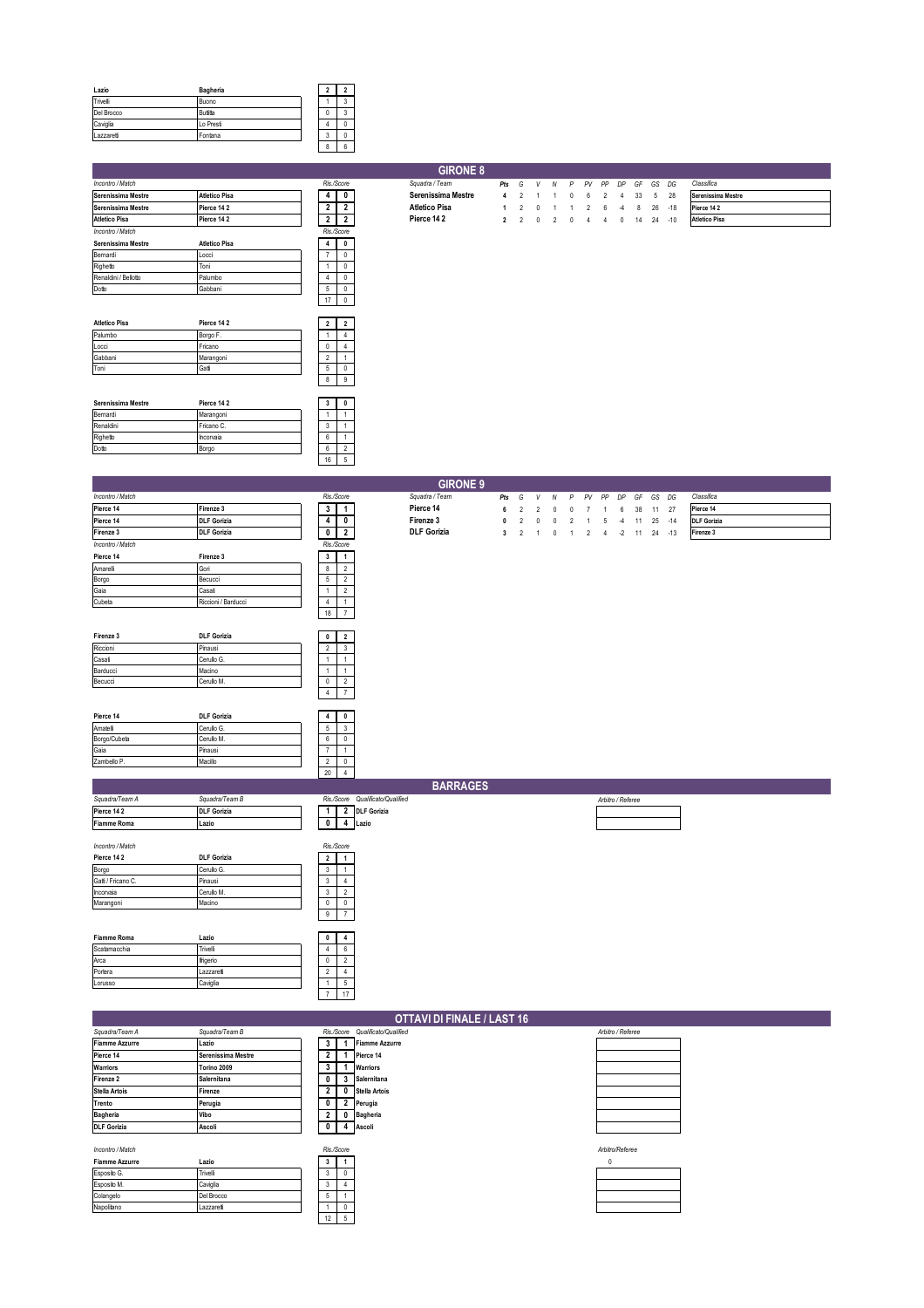| Pierce 14                 | Serenissima Mestre   |    | $\mathbf 2$                   | $\mathbf{1}$                       | $\pmb{0}$         |
|---------------------------|----------------------|----|-------------------------------|------------------------------------|-------------------|
| Zambello                  | Dotto                |    | $\pmb{0}$                     | $\sqrt{2}$                         |                   |
| Amatelli                  | Bernardi             |    | $\mathbf 5$                   | $\mathbf{1}$                       |                   |
| Borgo                     | Renaldini            |    | $\ensuremath{\mathsf{3}}$     | $\mathbf 0$                        |                   |
| Cubeta                    | Bellotto             |    | $\sqrt{2}$                    | $\overline{2}$                     |                   |
|                           |                      |    | 10                            | $\mathsf{5}$                       |                   |
|                           |                      |    |                               |                                    |                   |
| Warriors                  | Torino 2009          |    | $\mathbf 3$                   | 1                                  | $\mathbf 0$       |
| Croati                    | Converti             |    | $\sqrt{4}$                    | $\mathbf 0$                        |                   |
| Bay                       | Francavilla          |    | $\sqrt{4}$                    | $\mathbf 0$                        |                   |
| Bush                      | Maina                |    | $\boldsymbol{7}$              | $\mathsf{O}\xspace$                |                   |
| Finardi                   | Mussino              |    | $\sqrt{2}$                    | $\sqrt{4}$                         |                   |
|                           |                      |    | 17                            | $\overline{4}$                     |                   |
|                           |                      |    |                               |                                    |                   |
| Firenze 2                 | Salernitana          |    | $\pmb{0}$                     | $\mathbf{3}$                       | $\mathbb O$       |
| Pasquini                  | Casentini            |    | $\mathbf{1}$                  | $\overline{2}$                     |                   |
| Masini                    | Santanicchia         |    | $\mathsf{0}$                  | $\overline{4}$                     |                   |
| Cecchetti                 | Lepri                |    | $\mathbf{1}$                  | $\mathbf{3}$                       |                   |
| Cherici                   | Canicchio            |    | $\sqrt{2}$                    | $\overline{2}$                     |                   |
|                           |                      |    | $\overline{4}$                | $11\,$                             |                   |
|                           |                      |    |                               |                                    |                   |
| Stella Artois             | Firenze              |    | $\overline{2}$                | $\mathbf 0$                        | $\pmb{0}$         |
| Bisio                     | Neri                 |    | $\mathbf{1}$                  | $\mathbf{1}$                       |                   |
| Suffritti                 | Faraoni              |    | $\sqrt{4}$                    | $\mathbf 0$                        |                   |
| Corradi                   | Bonciani             |    | $\sqrt{2}$                    | $\,1\,$                            |                   |
| lorio                     | Pini                 |    | $\mathbf{1}$                  | $\mathbf{1}$                       |                   |
|                           |                      |    | $\bf 8$                       | $\mathsf 3$                        |                   |
|                           |                      |    |                               |                                    |                   |
| Trento                    | Perugia              |    | $\pmb{0}$                     | $\overline{2}$                     | $\mathbf 0$       |
| Torboli                   | Belloni              |    | $\mathbf{1}$                  | $\,$ 5 $\,$                        |                   |
| Casanova                  | De Francesco S.      |    | $\pmb{0}$                     | $\overline{2}$                     |                   |
| Giannarelli               | Guidi                |    | $\mathbf{1}$                  | $\mathbf{1}$                       |                   |
| Caurla                    | Gauci                |    | $\mathbf{1}$                  | $\mathbf 1$                        |                   |
|                           |                      |    | $\mathsf 3$                   | 9                                  |                   |
|                           |                      |    |                               |                                    |                   |
| Bagheria                  | Vibo                 |    | $\boldsymbol{2}$              | 0                                  | $\mathbf 0$       |
| Fontana                   | Riccobene            |    | $\mathbf 5$                   | 3                                  |                   |
| Lo Presti F               | Ottone               |    | $\mathbf{1}$                  | $\mathbf{1}$                       |                   |
| Butitta                   | Lena                 |    | $\sqrt{2}$                    | $\overline{2}$                     |                   |
| Buono S                   | Prestia              |    | $10\,$                        | $\overline{4}$                     |                   |
|                           |                      |    |                               |                                    |                   |
|                           |                      |    |                               |                                    |                   |
|                           |                      |    | 18                            | 10                                 |                   |
|                           |                      |    |                               |                                    |                   |
| <b>DLF Gorizia</b>        | Ascoli               |    | $\pmb{0}$                     | $\overline{\mathbf{4}}$            | $\mathbf 0$       |
| Cerullo G.                | Capellacci           |    | $\pmb{0}$                     | $\overline{4}$                     |                   |
| Cerullo M.                | Schiavone            |    | $\mathbf{1}$                  | $\boldsymbol{6}$                   |                   |
| Macino                    | Flamini              |    | $\pmb{0}$                     | $\mathbf{1}$                       |                   |
| Pinausi                   | Vagnini              |    | $\mathbf{1}$                  | $\mathsf 3$                        |                   |
|                           |                      |    | $\sqrt{2}$                    | $14$                               |                   |
|                           |                      |    |                               | <b>QUARTI DI FINALE / LAST 8</b>   |                   |
| Squadra/Team A            | Squadra/Team B       |    | Ris/Score                     | Qualificato/Qualified              | Arbitro / Referee |
| <b>Fiamme Azzurre</b>     | Pierce 14            |    | $\overline{4}$                | <b>Fiamme Azzurre</b><br>$\pmb{0}$ |                   |
| Warriors                  | Salernitana          | sd | $\overline{\mathbf{2}}$       | $\overline{2}$<br>Spareggio        |                   |
| Stella Artois             | Perugia              |    | $\overline{1}$                | $\overline{2}$<br>Perugia          |                   |
| <b>Bagheria</b>           | Ascoli               |    | $\overline{\mathbf{0}}$       | $\overline{\mathbf{3}}$<br>Ascoli  |                   |
|                           |                      |    |                               |                                    |                   |
| Incontro / Match          |                      |    | Ris/Score                     |                                    | Arbitro/Referee   |
| <b>Fiamme Azzurre</b>     | Pierce 14            |    | 4                             | $\pmb{0}$                          | $\mathbf 0$       |
| Colangelo                 | Borgo                |    | $\overline{4}$                | $\overline{2}$                     |                   |
| Esposito M.               | Amatelli             |    | $\sqrt{2}$                    | $\mathbf 1$                        |                   |
| Esposito G.<br>Napolitano | Cubeta<br>ambello    |    | $\mathsf 3$<br>$\overline{2}$ | $\overline{2}$<br>$\mathbf{1}$     |                   |
|                           |                      |    |                               |                                    |                   |
|                           |                      |    | 11                            | $6\overline{6}$                    |                   |
|                           |                      |    |                               |                                    |                   |
| Warriors                  | Salernitana          |    | $\overline{\mathbf{2}}$       | $\overline{2}$                     | $\mathbf 0$       |
| Bush                      | Lepri                |    | $\overline{\mathbf{2}}$       | $\mathbf{3}$                       |                   |
| Croati                    | Casentini            |    | 4                             | 3                                  |                   |
| Mazzilli                  | Santanicchia         | sd | $\mathbf{1}$                  | $\sqrt{2}$<br>$\mathbf{1}$         |                   |
|                           | Canicchio            |    | $\sqrt{2}$                    |                                    |                   |
|                           |                      |    | $\mathsf g$                   | 9                                  |                   |
| Finardi                   |                      |    |                               |                                    |                   |
| Stella Artois             | Perugia              |    | $\mathbf{1}$                  | $\overline{2}$                     | $\mathbf 0$       |
|                           | De Francesco S.      |    | $\pmb{0}$                     | $\mathbf{1}$                       |                   |
| lorio                     | Gauci                |    | $\sqrt{4}$                    | $\mathbf 1$                        |                   |
| Corradi                   | Guidi                |    | $\sqrt{2}$                    | $\overline{2}$                     |                   |
| Mazzeo                    | Belloni              |    | $\pmb{0}$                     | $\mathbf 1$                        |                   |
| Bisio                     |                      |    | $\boldsymbol{6}$              | $\mathbf 5$                        |                   |
|                           |                      |    |                               |                                    |                   |
| Bagheria                  | Ascoli               |    | $\pmb{0}$                     | $\mathbf{3}$                       | $\mathbf 0$       |
| Buono                     | Flamini              |    | $\mathbf{1}$                  | $\,$ 1 $\,$                        |                   |
| Butitta                   | Capellacci           |    | $\mathbf{1}$                  | $\overline{4}$                     |                   |
| Lo Presti<br>Fontana      | Schiavone<br>Vagnoni |    | $\pmb{0}$<br>$\mathbf{1}$     | $\,1\,$<br>$\overline{2}$          |                   |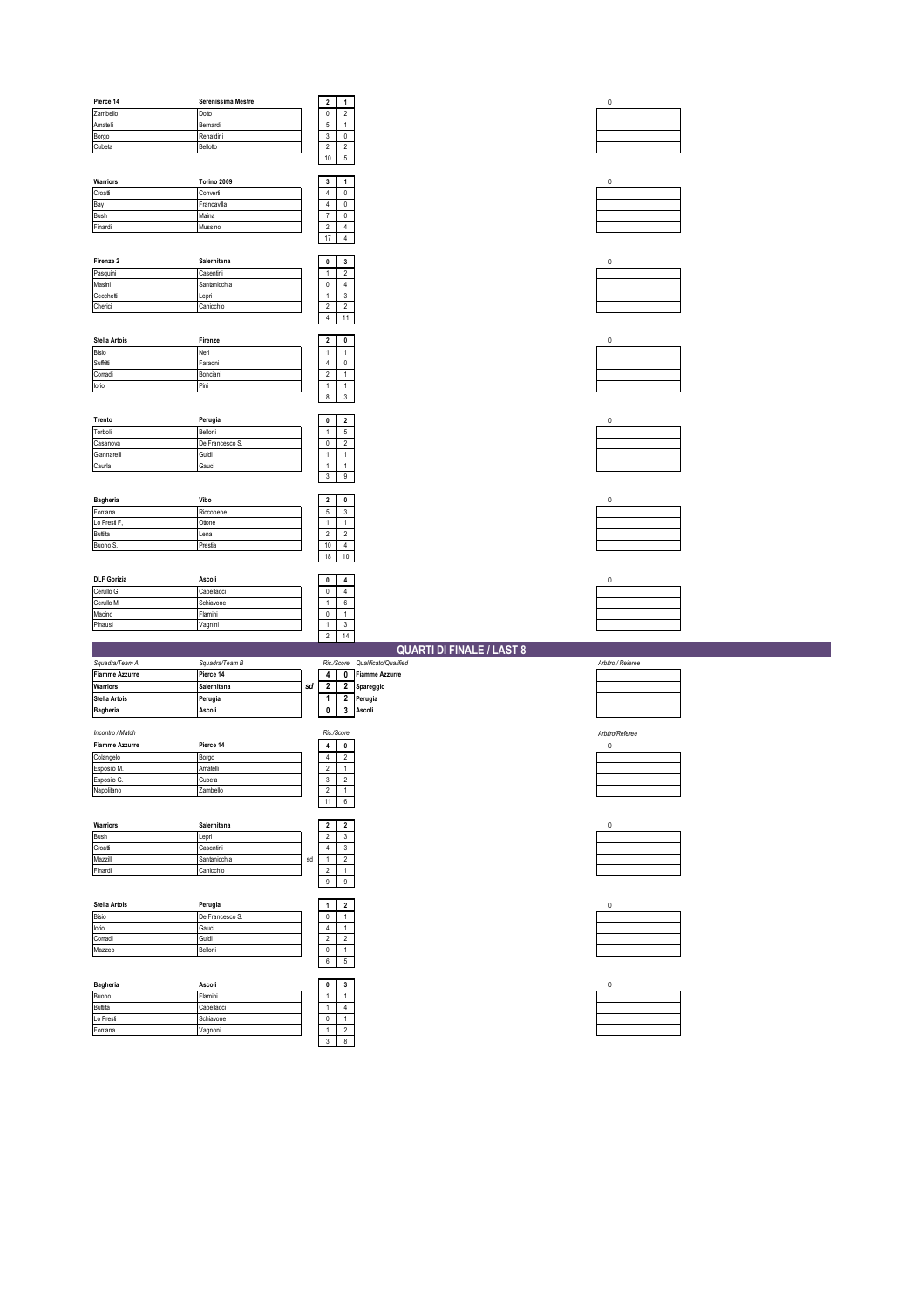| <b>SEMIFINALI / SEMIFINALS</b>                                                                     |                                                           |    |                                                               |                                       |                                 |                                 |  |  |  |
|----------------------------------------------------------------------------------------------------|-----------------------------------------------------------|----|---------------------------------------------------------------|---------------------------------------|---------------------------------|---------------------------------|--|--|--|
| Squadra/Team A                                                                                     | Squadra/Team B                                            |    |                                                               |                                       | Ris/Score Qualificato/Qualified | Arbitro / Referee               |  |  |  |
| <b>Fiamme Azzurre</b>                                                                              | Warriors                                                  |    | $\overline{2}$                                                | $\mathbf{1}$                          | <b>Fiamme Azzurre</b>           |                                 |  |  |  |
| Perugia                                                                                            | Ascoli                                                    | dr | 1                                                             |                                       | Ascoli                          |                                 |  |  |  |
| Incontro / Match<br><b>Fiamme Azzurre</b><br>Esposito G.<br>Napolitano<br>Esposito M.<br>Colangelo | Warriors<br>Bush<br>Croatti<br>Mazzili<br>Finardi         |    | Ris/Score<br>2<br>4<br>0<br>$^{\circ}$<br>$\overline{4}$<br>8 | 0<br>$\overline{2}$<br>$\overline{4}$ |                                 | Arbitro/Referee<br>$\mathbf{0}$ |  |  |  |
| Perugia<br>Guidi<br>Belloni<br>Gauci<br>De Francesco S.                                            | Ascoli<br>Capellacci<br>Schiavone<br>Flamini<br>Silvestri |    | $\overline{2}$<br>$\overline{2}$<br>$\mathbf{0}$<br>3<br>7    | $\overline{2}$<br>3<br>3<br>9         |                                 | $\mathbf{0}$                    |  |  |  |
| FINALE / FINAL 36^TORNEO DI FIRENZE                                                                |                                                           |    |                                                               |                                       |                                 |                                 |  |  |  |
| Squadra/Team A                                                                                     | Squadra/Team B                                            |    |                                                               |                                       | Ris/Score Qualificato/Qualified | Arbitro / Referee               |  |  |  |
| Fiamme Azzurre                                                                                     | Ascoli                                                    | dr | $\overline{2}$                                                |                                       | 2 Fiamme Azzurre                |                                 |  |  |  |
| Incontro / Match<br><b>Fiamme Azzurre</b>                                                          | Ascoli                                                    |    | Ris/Score<br>$\overline{2}$                                   | $\overline{2}$                        |                                 | Arbitro/Referee<br>0            |  |  |  |
| Esposito M                                                                                         | Schiavone                                                 |    | 3                                                             | $\overline{2}$                        |                                 |                                 |  |  |  |
| Esposito G                                                                                         | Cappellacci                                               |    | $\overline{2}$                                                | 3                                     |                                 |                                 |  |  |  |
| Napolitano C                                                                                       | Flamini                                                   |    | J.                                                            | $\overline{2}$                        |                                 |                                 |  |  |  |
| Colangelo                                                                                          | Vagnoni                                                   |    | 4<br>$10$                                                     | $\overline{2}$<br>9                   |                                 |                                 |  |  |  |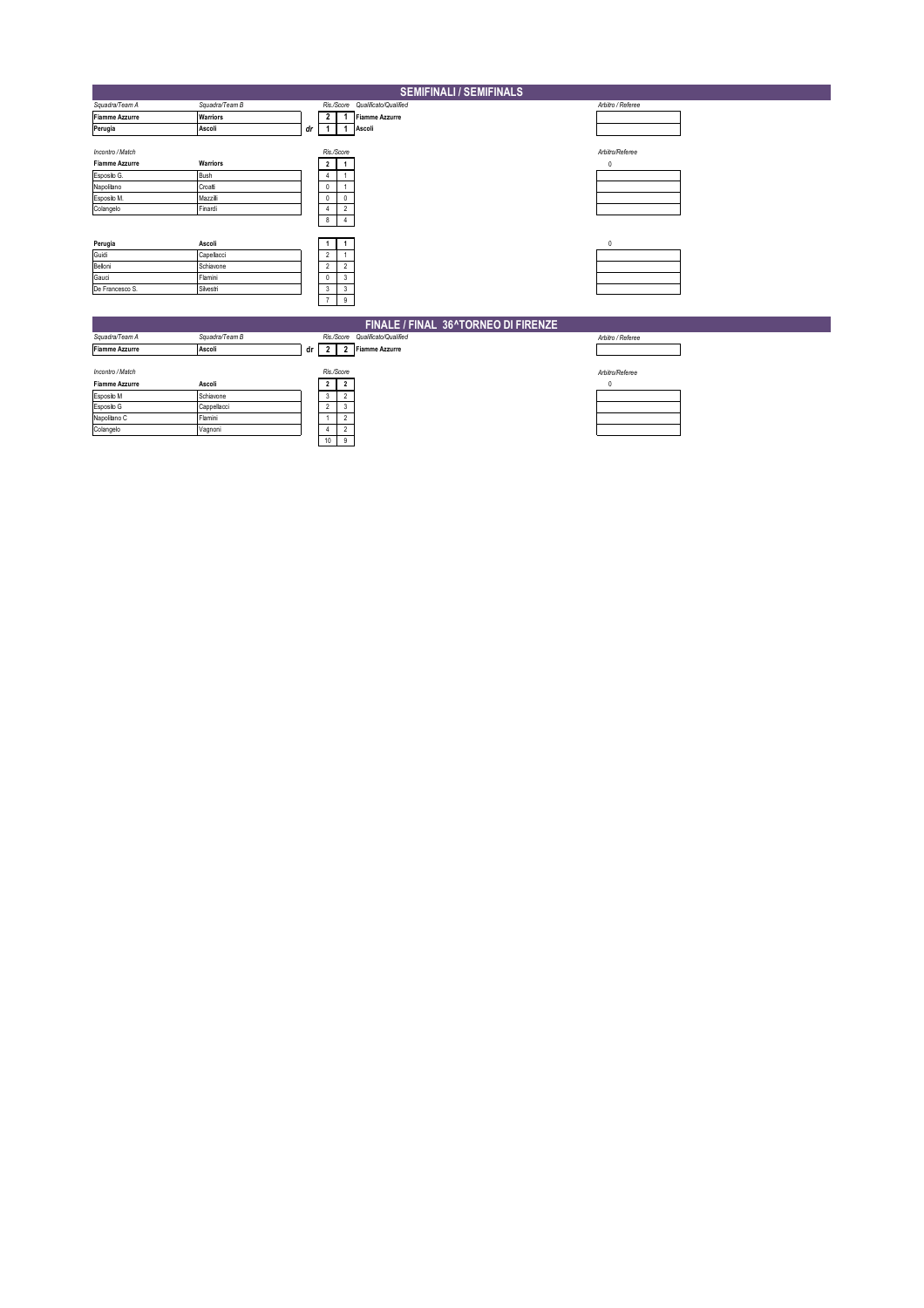| Torneo di Consolazione / Consolation Tournament |                                   |                                                                        |                   |  |  |  |  |  |  |
|-------------------------------------------------|-----------------------------------|------------------------------------------------------------------------|-------------------|--|--|--|--|--|--|
|                                                 |                                   |                                                                        |                   |  |  |  |  |  |  |
|                                                 |                                   | OTTAVI DI FINALE / LAST 16 CADETTI (BARRAGES)                          | Arbitro / Referee |  |  |  |  |  |  |
| Squadra/Team A<br><b>Atletico Pisa</b>          | Squadra/Team B<br>Firenze 3       | Ris/Score Qualificato/Qualified<br>$\overline{2}$<br>2 Firenze 3<br>dr |                   |  |  |  |  |  |  |
|                                                 |                                   |                                                                        |                   |  |  |  |  |  |  |
| Incontro / Match                                |                                   | Ris/Score                                                              | Arbitro/Referee   |  |  |  |  |  |  |
| <b>Atletico Pisa</b>                            | Firenze 3                         | $\overline{\mathbf{2}}$<br>$\overline{2}$                              | $\pmb{0}$         |  |  |  |  |  |  |
| Palumbo<br>Toni                                 | Gori<br>Barducci                  | $\overline{2}$<br>$\mathbf{1}$<br>$\mathsf{O}$<br>$\mathbf{1}$         |                   |  |  |  |  |  |  |
| Locci                                           | Becucci                           | $\mathbf 0$<br>$\mathbf 5$                                             |                   |  |  |  |  |  |  |
| Gabbani                                         | Riccioni                          | $\mathsf 3$<br>$\overline{2}$                                          |                   |  |  |  |  |  |  |
|                                                 |                                   | $\sqrt{5}$<br>$9\,$                                                    |                   |  |  |  |  |  |  |
|                                                 |                                   | <b>QUARTI DI FINALE / LAST 8 CADETTI</b>                               |                   |  |  |  |  |  |  |
| Squadra/Team A                                  | Squadra/Team B                    | Ris/Score Qualificato/Qualified                                        | Arbitro / Referee |  |  |  |  |  |  |
| Seagulls Viareggio                              | Firenze 3                         | $\mathbf 0$<br>4 Firenze 3                                             |                   |  |  |  |  |  |  |
| Lazio 2                                         | Versilia 2002                     | 1 Lazio 2<br>3                                                         |                   |  |  |  |  |  |  |
| Livorno                                         | Papata Group AR                   | 2 Papata Group AR<br>$\mathbf{1}$                                      |                   |  |  |  |  |  |  |
| Papata Group 2                                  | Deportivo Maremma                 | $\mathbf{1}$<br>2 Deportivo Maremma                                    |                   |  |  |  |  |  |  |
| Incontro / Match                                |                                   | Ris/Score                                                              | Arbitro/Referee   |  |  |  |  |  |  |
| Seagulls Viareggio                              | Firenze 3                         | $\pmb{0}$<br>$\overline{4}$                                            | $\mathbf 0$       |  |  |  |  |  |  |
| Silei                                           | Ricccioni                         | $\mathbb O$<br>$\overline{2}$                                          |                   |  |  |  |  |  |  |
| Arpaia                                          | Casati                            | $\mathbf{3}$<br>$\mathbf{1}$                                           |                   |  |  |  |  |  |  |
| Nicoletti<br>Vatteroni                          | Becucci<br>Barducci               | $\sqrt{2}$<br>$\sqrt{4}$<br>$\mathbf 0$<br>$\mathbf{1}$                |                   |  |  |  |  |  |  |
|                                                 |                                   | $\sqrt{3}$<br>$10\,$                                                   |                   |  |  |  |  |  |  |
|                                                 |                                   |                                                                        |                   |  |  |  |  |  |  |
| Lazio 2                                         | Versilia 2002                     | $\mathbf{3}$<br>$\mathbf{1}$                                           | $\mathbf{0}$      |  |  |  |  |  |  |
| Riccardi                                        | Balestrieri                       | $\sqrt{2}$<br>$\mathbf 0$                                              |                   |  |  |  |  |  |  |
| lo iacono m.<br>Lo lacono G.                    | Bacci<br>Seppia                   | $\,1\,$<br>$\mathbf{3}$<br>$\overline{\mathbf{c}}$<br>$\mathbf 0$      |                   |  |  |  |  |  |  |
| Lazzaretí                                       | Confi                             | $\sqrt{2}$<br>$\mathbf{1}$                                             |                   |  |  |  |  |  |  |
|                                                 |                                   | $\boldsymbol{7}$<br>$\overline{4}$                                     |                   |  |  |  |  |  |  |
|                                                 |                                   |                                                                        |                   |  |  |  |  |  |  |
| Livorno                                         | Papata Group AR                   | $\mathbf{1}$<br>$\overline{\mathbf{2}}$                                | $\bf{0}$          |  |  |  |  |  |  |
| Petrini<br>Trevisan                             | Cencini<br>Colpani                | 3<br>$\bf{0}$<br>$\sqrt{2}$<br>$\mathbf{3}$                            |                   |  |  |  |  |  |  |
| Giudice G.                                      | Vergoni                           | $\mathbb O$<br>$\mathbf 0$                                             |                   |  |  |  |  |  |  |
| Giudice M.                                      | Nicchi                            | $\,$ 1 $\,$<br>$\mathsf 3$                                             |                   |  |  |  |  |  |  |
|                                                 |                                   | $\boldsymbol{6}$<br>$\boldsymbol{6}$                                   |                   |  |  |  |  |  |  |
| Papata Group 2                                  | Deportivo Maremma                 | $\overline{\mathbf{2}}$<br>$\ddot{\phantom{0}}$                        | 0                 |  |  |  |  |  |  |
| Fiacchi                                         | Giannini                          | $\mathbb O$<br>$\overline{7}$                                          |                   |  |  |  |  |  |  |
| Montefiori                                      | Signori                           | $\sqrt{4}$<br>$\pmb{0}$                                                |                   |  |  |  |  |  |  |
| Sparaco                                         | Bartolucci                        | $\mathbf 1$<br>$\overline{4}$                                          |                   |  |  |  |  |  |  |
| Gentileschi                                     | Vanelli                           | $\pmb{0}$<br>$\mathbf 0$<br>11<br>$\mathbf 5$                          |                   |  |  |  |  |  |  |
|                                                 |                                   |                                                                        |                   |  |  |  |  |  |  |
|                                                 |                                   | <b>SEMIFINALI / SEMIFINALS CADETTI</b>                                 |                   |  |  |  |  |  |  |
| Squadra/Team A                                  | Squadra/Team B                    | Qualificato/Qualified<br>Ris/Score                                     | Arbitro / Referee |  |  |  |  |  |  |
| Firenze 3                                       | Lazio 2                           | $\mathbf{2}$<br>$\overline{2}$<br>Firenze 3<br>dr                      |                   |  |  |  |  |  |  |
| Papata Group AR                                 | Deportivo Maremma                 | $\mathbf{3}$<br>1 Papata Group AR                                      |                   |  |  |  |  |  |  |
| Incontro / Match                                |                                   | Ris/Score                                                              | Arbitro/Referee   |  |  |  |  |  |  |
| Firenze 3                                       | Lazio 2                           | $\overline{\mathbf{2}}$<br>$\overline{2}$                              | $\pmb{0}$         |  |  |  |  |  |  |
| Casaf / Becucci                                 | Lazzaretti                        | $\mathbf{1}$<br>$\overline{2}$                                         |                   |  |  |  |  |  |  |
| Barducci                                        | Lo lacono S.                      | $\sqrt{2}$<br>$\mathbf{1}$<br>$\overline{0}$<br>$\overline{3}$         |                   |  |  |  |  |  |  |
| эоп<br>Riccioni                                 | ≺iccardi<br>Lo lacono M.          | $\sqrt{4}$<br>$\mathbf 0$                                              |                   |  |  |  |  |  |  |
|                                                 |                                   | $\overline{7}$<br>$\,6\,$                                              |                   |  |  |  |  |  |  |
|                                                 |                                   |                                                                        |                   |  |  |  |  |  |  |
| Papata Group AR                                 | Deportivo Maremma                 | 3                                                                      | 0                 |  |  |  |  |  |  |
| Cencini                                         | Vanelli                           | $\mathbf{1}$<br>$\overline{2}$<br>$\sqrt{4}$<br>$\overline{1}$         |                   |  |  |  |  |  |  |
| Vergoni<br>Colpani                              | Signori<br>Giannini               | $11$<br>$\mathbf{3}$                                                   |                   |  |  |  |  |  |  |
| Nicchi                                          | Bartolucci                        | $\sqrt{2}$<br>$\mathbf{1}$                                             |                   |  |  |  |  |  |  |
|                                                 |                                   | $18\,$<br>$\boldsymbol{7}$                                             |                   |  |  |  |  |  |  |
|                                                 |                                   |                                                                        |                   |  |  |  |  |  |  |
|                                                 |                                   | <b>FINALE / FINAL CADETTI</b>                                          |                   |  |  |  |  |  |  |
| Squadra/Team A<br>Firenze 3                     | Squadra/Team B<br>Papata Group AR | Ris/Score Qualificato/Qualified<br>$\mathbf 0$<br>4<br>Papata Group AR | Arbitro / Referee |  |  |  |  |  |  |
|                                                 |                                   |                                                                        |                   |  |  |  |  |  |  |
| Incontro / Match                                |                                   | Ris/Score                                                              | Arbitro/Referee   |  |  |  |  |  |  |
| Firenze 3                                       | Papata Group AR                   | $\pmb{0}$<br>4                                                         | 0                 |  |  |  |  |  |  |
| Riccioni                                        | Cencini                           | $\overline{1}$<br>3                                                    |                   |  |  |  |  |  |  |
| Casati<br>Barducci                              | Colpani<br>Vergoni                | $\sqrt{2}$<br>5<br>$\sqrt{2}$<br>$\overline{4}$                        |                   |  |  |  |  |  |  |
| Becucci                                         | Nicchi                            | $\sqrt{2}$<br>$\overline{7}$                                           |                   |  |  |  |  |  |  |
|                                                 |                                   | 19<br>$\overline{7}$                                                   |                   |  |  |  |  |  |  |